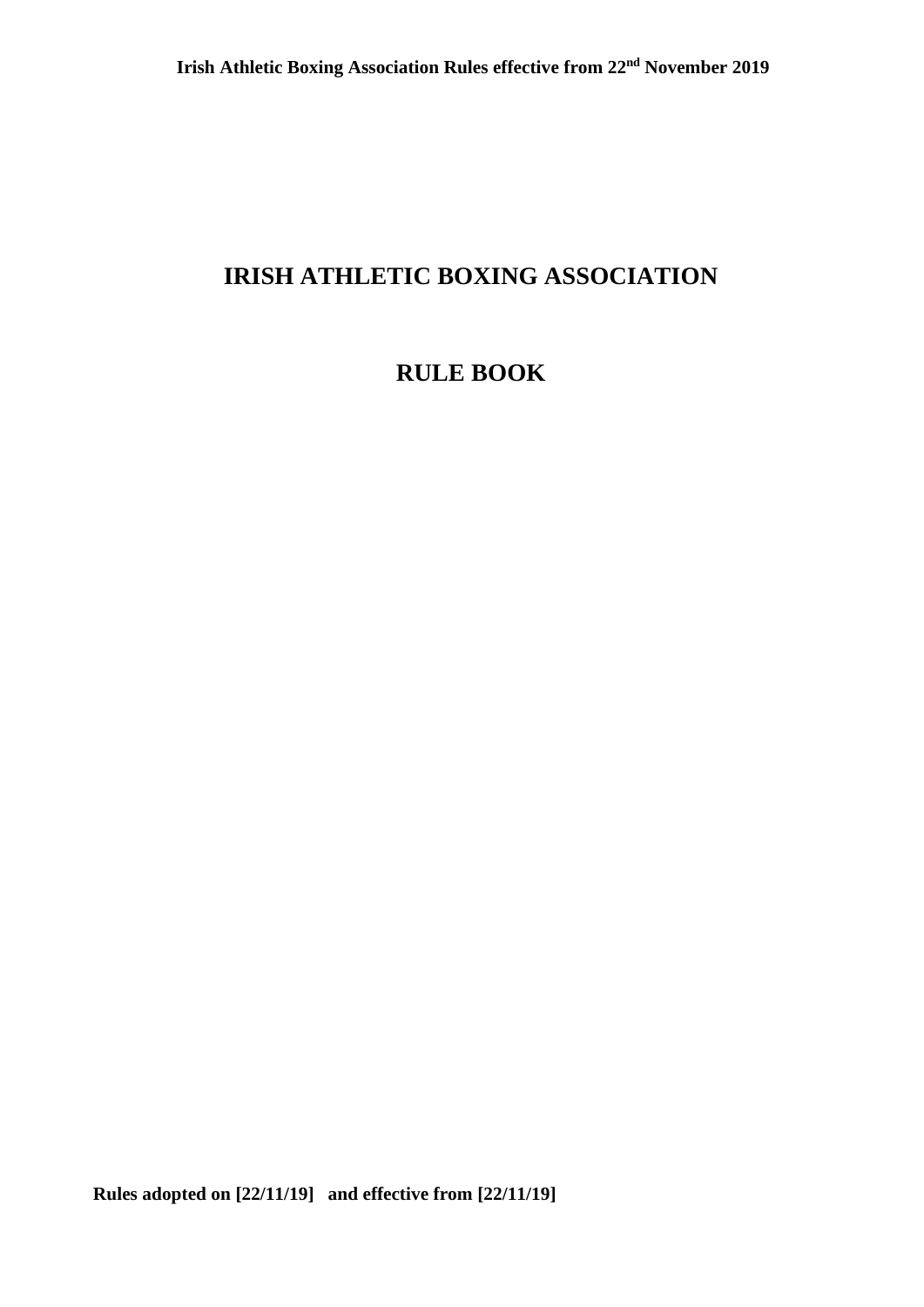# **CONTENTS**

| Definitions        |                                                                                         |  |
|--------------------|-----------------------------------------------------------------------------------------|--|
| Rule 1             | Name and Status                                                                         |  |
| Rule 2             | Strategy, Mission and Vision                                                            |  |
| Rule 3             | Objectives                                                                              |  |
| Rule 4             | International affiliation                                                               |  |
| Rule 5             | Membership                                                                              |  |
| Rule 6             | Membership - Application and Affiliation                                                |  |
| Rule 7             | <b>Obligations of all Members</b>                                                       |  |
| Rule 8             | Removal from or Cessation of Membership                                                 |  |
| Rule 9             | Rules                                                                                   |  |
| Rule 10            | <b>Structure of IABA</b>                                                                |  |
| Rule 11            | Governance of IABA                                                                      |  |
| Rule 12            | Board of Directors – Composition and Eligibility                                        |  |
| Rule 13            | Board of Directors – Powers and Duties                                                  |  |
| Rule 14            | Central Council – Composition                                                           |  |
| Rule 15            | Central Council – Role and Responsibilities                                             |  |
| Rule 16            | <b>Officer Board of Central Council</b>                                                 |  |
| Rule 17            | Annual General Meeting (AGM)                                                            |  |
| Rule 18            | Extraordinary General Meeting (EGM)                                                     |  |
| Rule 19            | <b>Provincial Councils</b>                                                              |  |
| Rule 20            | <b>County Boards</b>                                                                    |  |
| Rule 21            | Role of Chair                                                                           |  |
| Rule 22            | Role of Vice-Chair                                                                      |  |
| Rule 23            | <b>Role of President</b>                                                                |  |
| Rule 24            | Role of Vice President                                                                  |  |
| Rule 25            | <b>Role of Honorary Secretary</b>                                                       |  |
| Rule 26            | <b>Role of Company Secretary</b>                                                        |  |
| Rule 27            | Role of Honorary Treasurer                                                              |  |
| Rule 28            | Role of Registrar                                                                       |  |
| Rule 29            | <b>Medical Commission and Medical Commissioner</b>                                      |  |
| Rule 30            | Role of the Chief Executive Officer                                                     |  |
| Rule 31            | Committees                                                                              |  |
| Rule 32            | <b>High Performance Advisory Committee</b>                                              |  |
| Rule 33<br>Rule 34 | <b>High Performance Selection Committee</b><br>Non-High-Performance Selection Committee |  |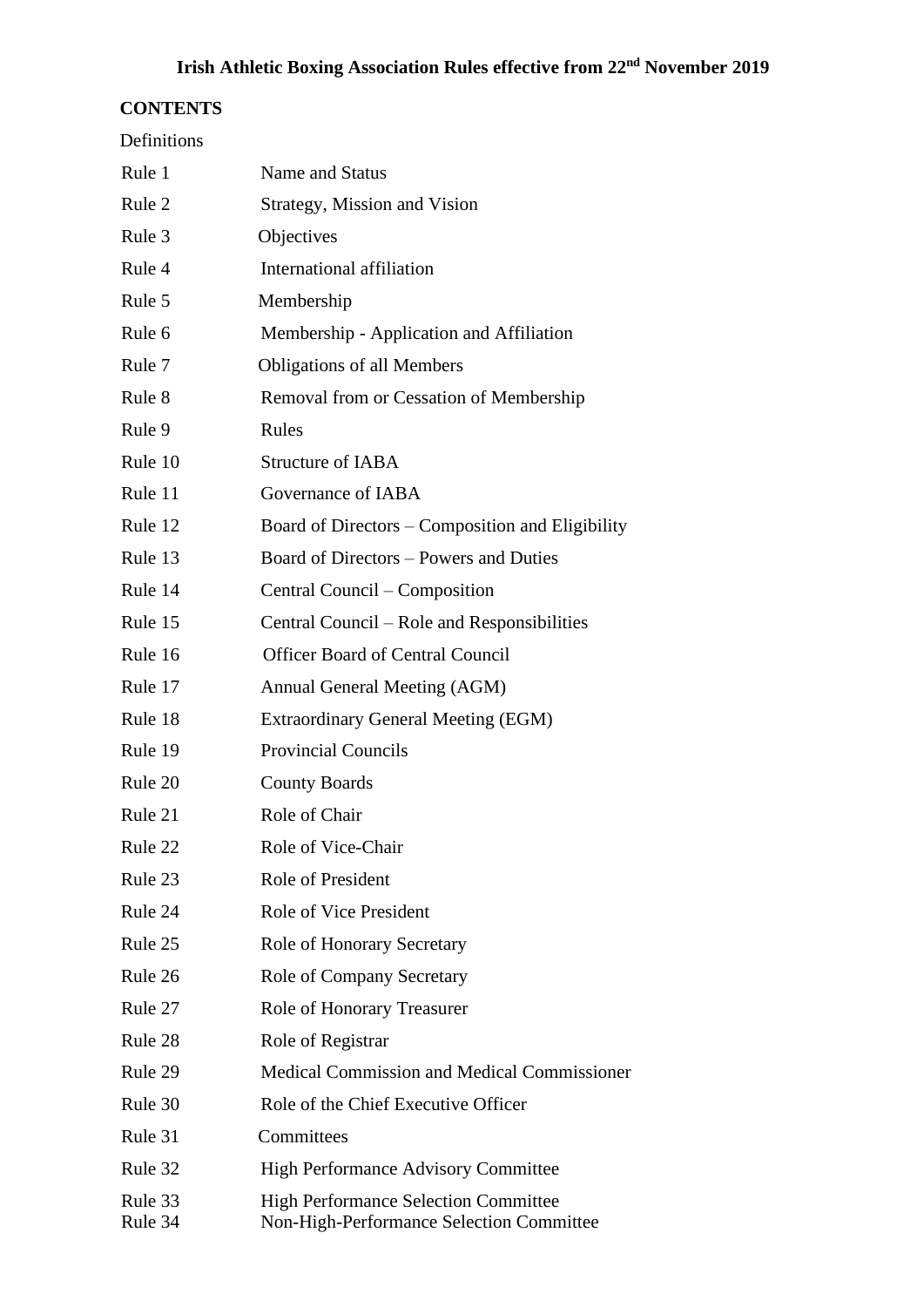- Rule 35 Nominations and Human Resources Committee
- Rule 36 Child Welfare and Vetting Review Panel
- Rule 37 Finance and Audit Committee
- Rule 38 Championship Committee
- Rule 39 Anti-Doping Committee
- Rule 40 Judges and Referees Committee
- Rule 41 Coaching Committee
- Rule 42 Rules Committee
- Rule 43 Alterations to Rules
- Rule 44 Codes of Conduct
- Rule 45 Athlete Agreements
- Rule 46 Championships
- Rule 47 Competitions, Tournaments and Travel
- Rule 48 Insurance
- Rule 49 Assets
- Rule 50 Members Books, Accounts and Minutes
- Rule 51 Financial Affairs of IABA
- Rule 52 Auditors
- Rule 53 Expenses
- Rule 54 Anti-Discrimination, Harassment and Bullying
- Rule 55 Safeguarding Children and Vulnerable Adults
- Rule 56 Data Protection

### **Disciplinary Rules**

| Rule 57 | Scope of Disciplinary Rules                                       |
|---------|-------------------------------------------------------------------|
| Rule 58 | <b>Offences</b>                                                   |
| Rule 59 | Disciplinary by Head Coach/Team Manager/High Performance Director |
| Rule 60 | Betting/Gambling/Manipulating Results                             |
| Rule 61 | <b>General Rules on Sanctions</b>                                 |
| Rule 62 | Disciplinary Bodies                                               |
| Rule 63 | <b>Disciplinary Committee</b>                                     |
| Rule 64 | <b>Appeal Committee</b>                                           |
| Rule 65 | Disciplinary and Complaints Officer (DCO)                         |
| Rule 66 | Procedure of Disciplinary and Complaints Officer                  |
| Rule 67 | Disciplinary Panel                                                |
| Rule 68 | <b>Hearings</b>                                                   |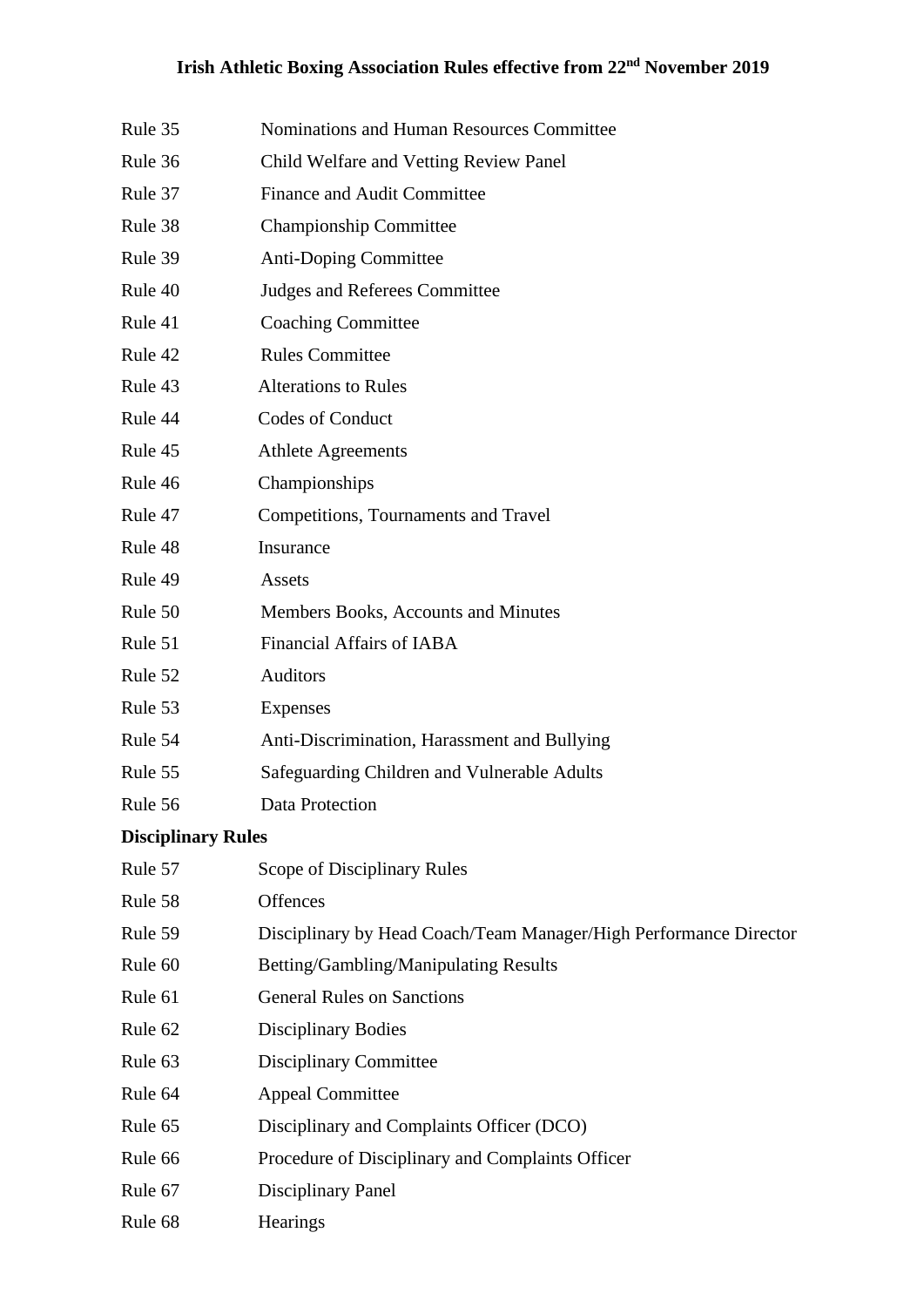# **Irish Athletic Boxing Association Rules effective from 22nd November 2019**

- Rule 69 Appeals to IABA
- Rule 70 Arbitration/Just Sport Ireland

# **Appendices**

| Appendix 1 | <b>Provincial Councils</b> |
|------------|----------------------------|
| Appendix 2 | <b>County Boards</b>       |
| Appendix 3 | <b>Clubs</b>               |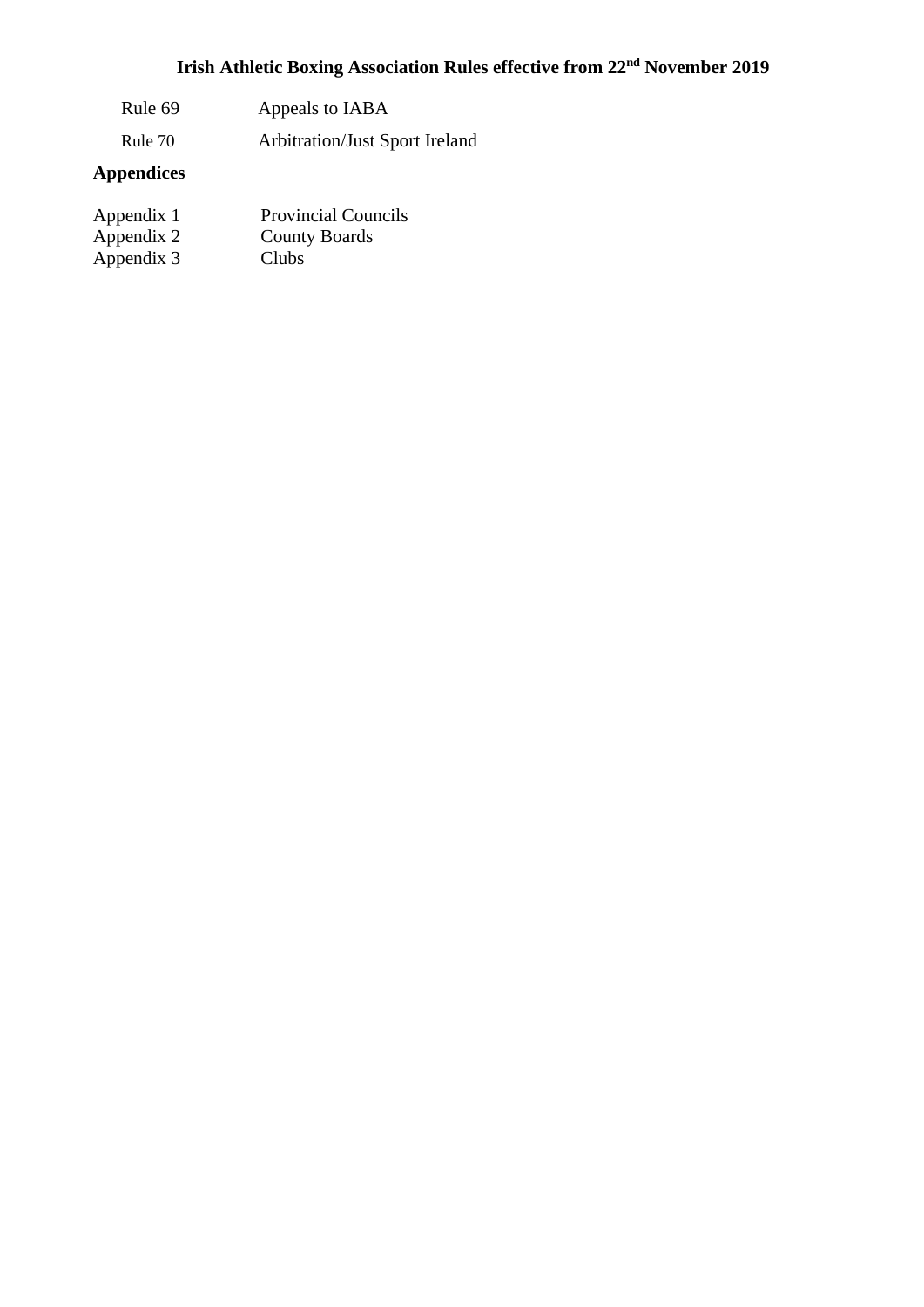# **DEFINITIONS**

In the interpretation of these Rules the following words and expressions shall have the meanings so defined and words importing the singular shall include the plural, and vice versa, words importing the masculine include the feminine and words importing persons shall include bodies Corporate.

**2014 Act** means the Companies Act 2014 and every statutory modification, replacement and re-enactment thereof for the time being in force;

**AGM** means an annual general meeting of the Company;

**AIBA** means the International Boxing Association;

**Auditors** means the auditors or auditor for the time being of the Company;

**Board/Board of Directors** means the Board of IABA also being the Board of the Company and also otherwise known as Board Members;

**Boxer** means a male or female who participates in the sport of boxing as set out under AIBA rules and regulations;

**Boxing** means the sport of boxing as set out under AIBA Statutes;

**Chair** means the person for the time being holding such office having been appointed under the terms of the Constitution as Chair of the Board;

**Central Council** means the body set up under Rule 14;

**CEO** means the person appointed under contract to act as the Chief Executive Officer of IABA;

**Chief Financial Officer** means the person appointed under contract to manage the finances of IABA under the management of the CEO;

**Clubs** means those Member Clubs affiliated with IABA in accordance with these Rules;

**Company** means IABA;

**Committee** means any committee appointed by the Board in accordance with these Rules;

**Constitution** means the Memorandum and Articles of Association of IABA;

**County Board** means each County Board set up at local level to represent members;

**Days** means calendar days;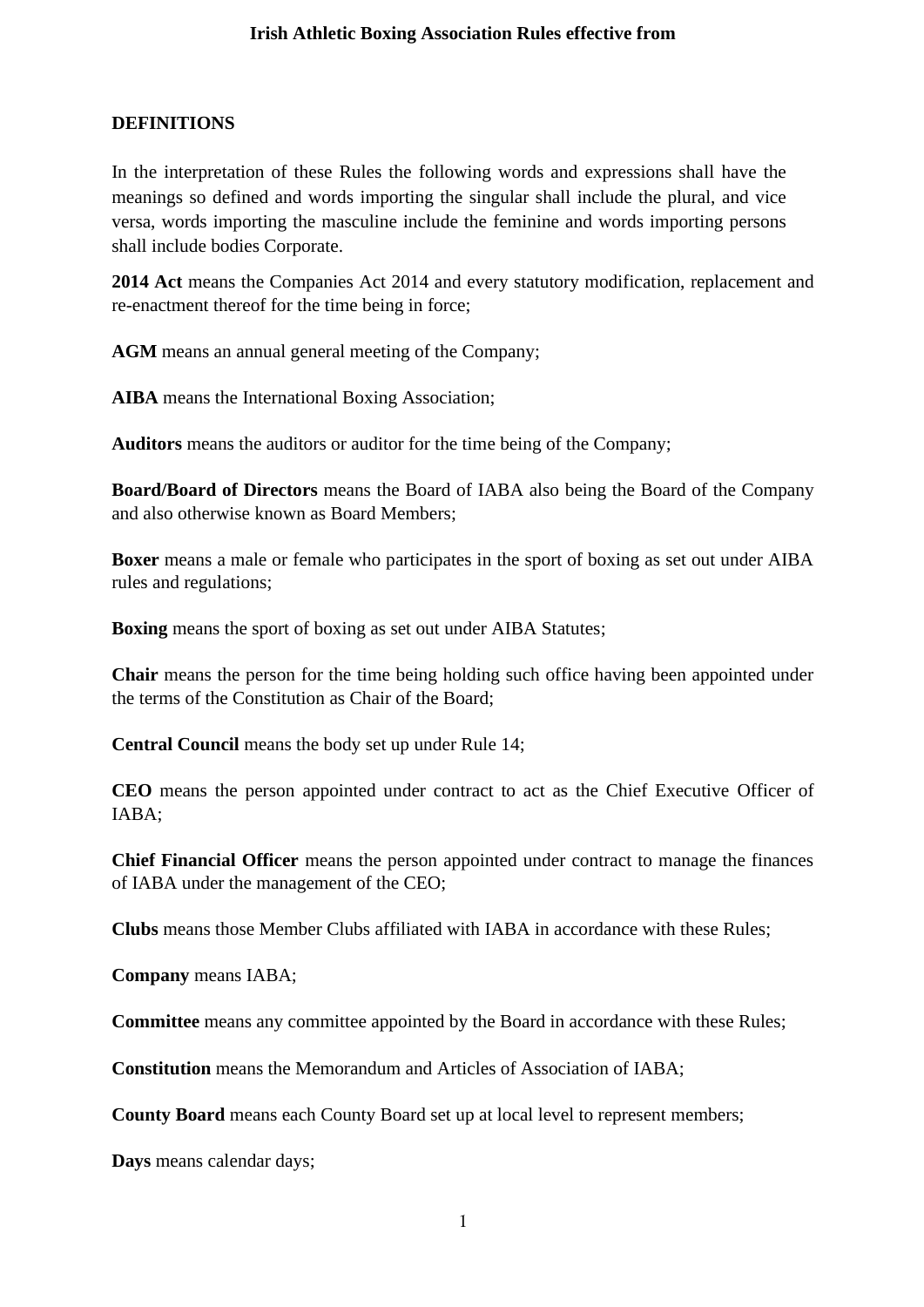**Directors** means the Directors for the time being of the Board;

**EUBC** means the European Boxing Confederation;

**EGM** means an extraordinary general meeting of the Company;

**Honorary Secretary** means the person for the time being holding such office having been appointed thereto under the terms of the Rules to perform the duties of the Honorary Secretary;

**Honorary Treasurer** means the person for the time being holding such office having been appointed thereto under the terms of the Rules to perform the duties of the Honorary Treasurer IABA;

**Ireland** means the Island of Ireland and for the avoidance of doubt includes the Republic of Ireland and Northern Ireland;

**Irish Athletic Boxing Association (IABA)** means the company registered and operating under the trading name IABA and any reference to a referral to IABA in these rules means to the Board;

**Judicial Bodies** means the Disciplinary Committee and the Appeals Committee;

**Just Sport Ireland** means the independent sports arbitration service run by Just Sport Ireland;

**Members** means the Members of IABA as set out in the Constitution and Rules;

**Member Clubs** means those clubs properly affiliated as Members under the Rules;

**Membership Manager** means the person employed/engaged by IABA to manage all matters pertaining to membership of the IABA;

**Membership Panel** means the panel set up to consider all membership applications in accordance with Rule 6;

**Natural Persons** shall mean an individual human being as distinct from a corporate body or entity;

**Officer Board** means those representatives from Council as set out in Rule 16;

**Official** means any official, judge, referee, coach, director, officer, secretary, servant or representative of IABA or any Body of IABA or of any of its Members at any level;

**President** means the President for the time being holding such office having been appointed thereto under the terms of the Constitution and the Rules;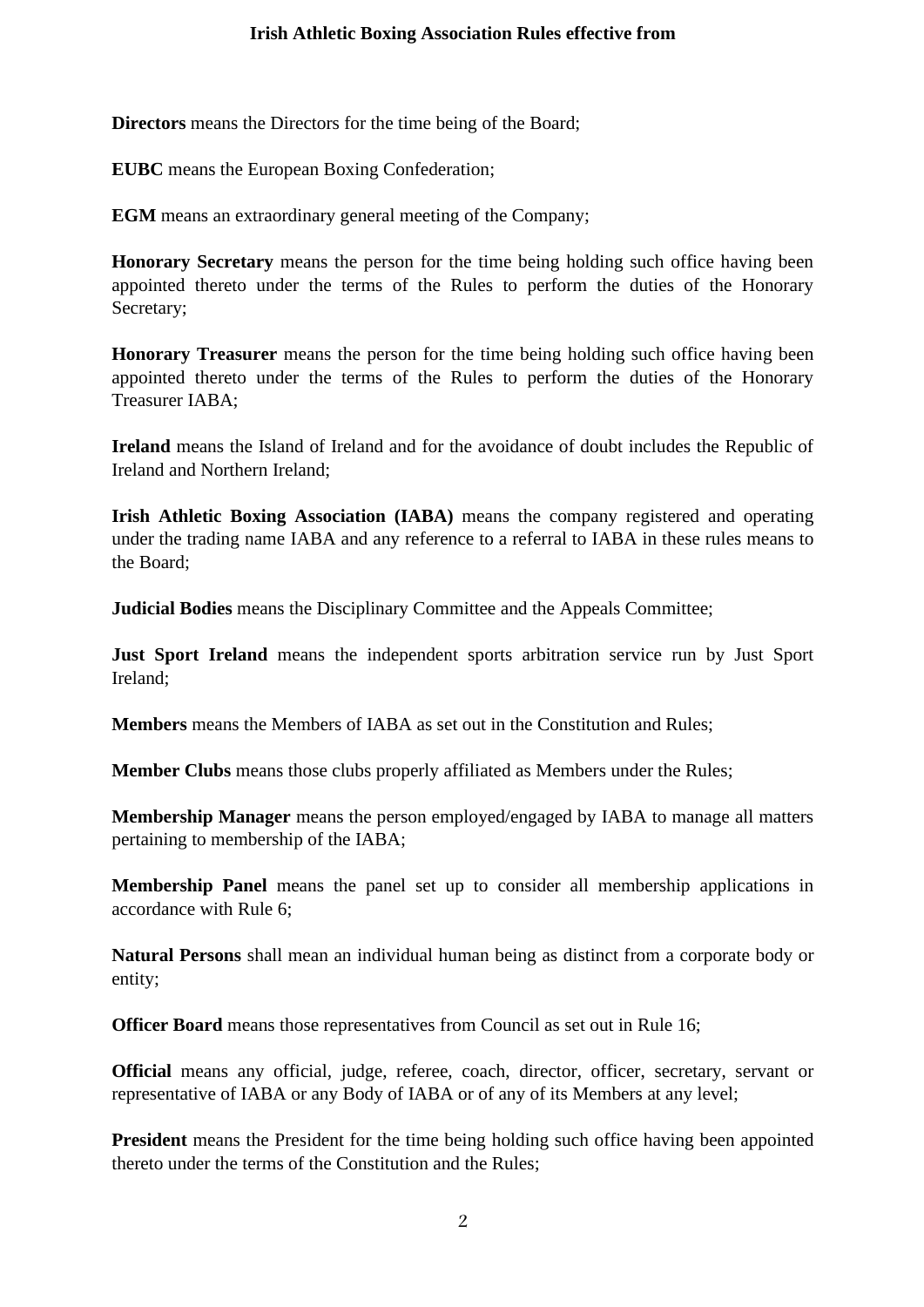**Provincial President** means the person appointed as President of each of the Provincial Councils provinces Connacht, Leinster, Munster and Ulster;

**Provincial Councils** means the Provincial Councils of Connacht, Leinster, Munster and Ulster affiliated to the IABA;

**Register of Members** means the register of Members to be kept as required by section 169 of the 2014 Act;

**Rules** means these rules as referred to under the Constitution and as amended from time to time by IABA;

**Standing Orders** means a set of orders and rules governing the procedures of meetings;

**Vice Chair** means the person appointed to act as Chair in the absence of the Chair in accordance with the Constitution and the Rules;

**Vice President** means the Vice President for the time being who shall also act as President in the absence of the President in accordance with these Rules;

Year means calendar year.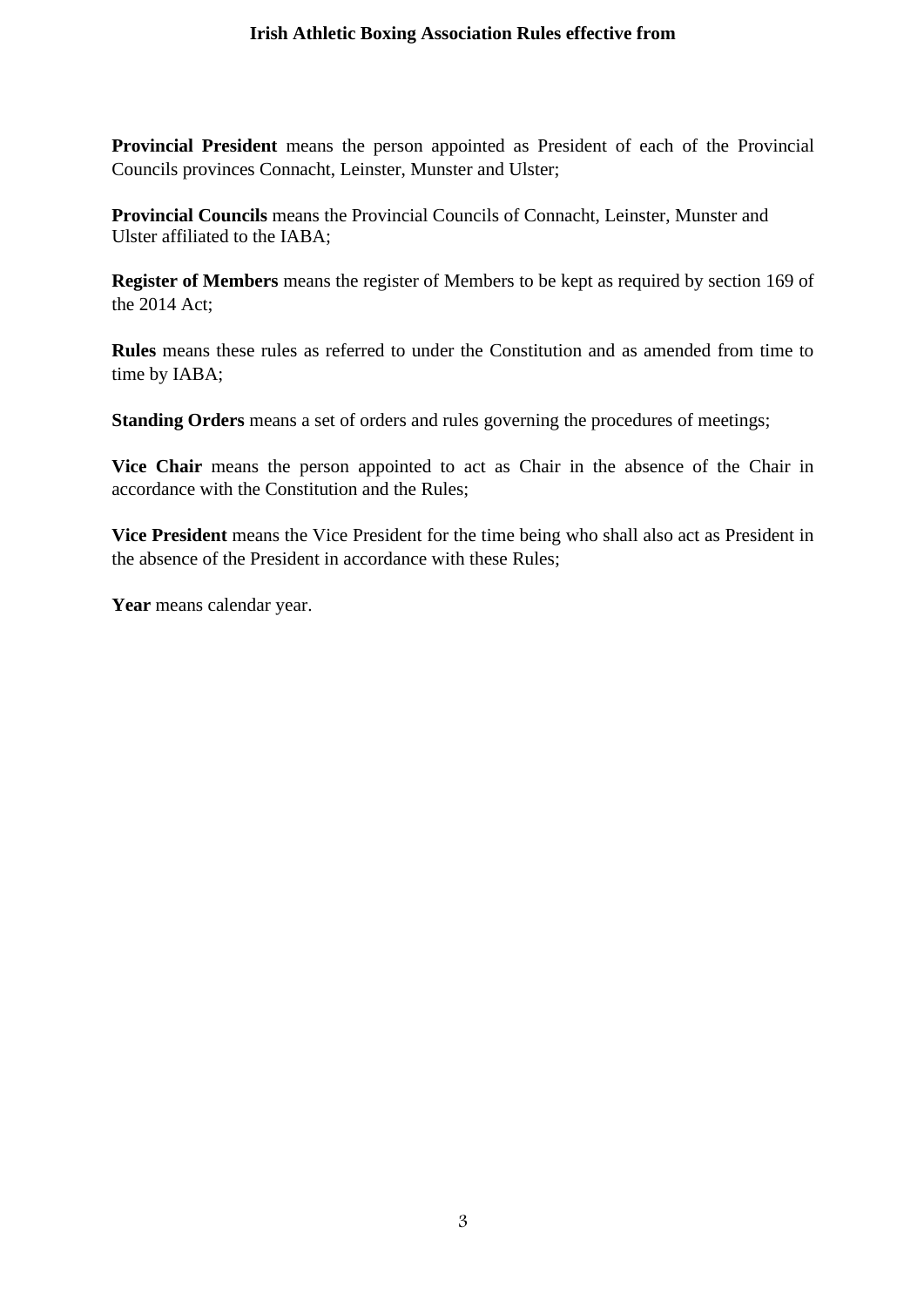# **RULE 1. NAME AND STATUS**

- 1. The name of the national governing body in Ireland for the sport of boxing shall be Irish Athletic Boxing Association (IABA).
- 2. Irish Athletic Boxing Association is the name of IABA's company which is a company limited by guarantee not having a share capital.
- 3. Copies of the company Constitution are available to the members of IABA for download from the website [\(www.iaba.ie\)](http://www.iaba.ie)/) or online directly from the companies office.
- 4. The principal offices of IABA shall be in the Republic of Ireland.

# **RULE 2. STRATEGY, MISSION AND VISION**

- 1. The IABA shall ensure a strategic plan is developed for the organisation at least every four years.
- 2. The mission of IABA as set out in the strategic plan is to foster a culture and an environment that nurtures participation, identifies talent and supports all within the boxing family to reach their full potential.
- 3. The vision of IABA as set out in the strategic plan is to be Ireland's leading Olympic sport, to inspire Ireland to participate in boxing and to achieve international success.

# **RULE 3. OBJECTIVES**

The objects for which IABA is established as set out in the Constitution are:

- (i) To foster and develop boxing in Ireland and moral, social and physical education generally as set out under AIBA Regulations.
- (ii) To acquire and take over all or any parts of the assets and liabilities of the present unincorporated body known as the "Irish Amateur Boxing Association";
- (iii) To acquire and takeover all or any part of the assets currently held in Trust for the Company pursuant to the Declaration of Trust dated the  $19<sup>th</sup>$  January 2005 made by John Lynch, Sean McLoinnsigh, Chris Kirwan, Joe Christle, Harry Perry, Don Allen and Brian Byrne ("the Trustees");
- (iv) The Promotion and holding of boxing tournaments and championships;
- (v) Granting permission for the holding of tournaments and championships;
- (vi) Allotting championships to bodies affiliated to the Company, or substantially comprising of the ordinary members of the Company, at national, provincial, county and club level as desirable and with the approval of the board of directors;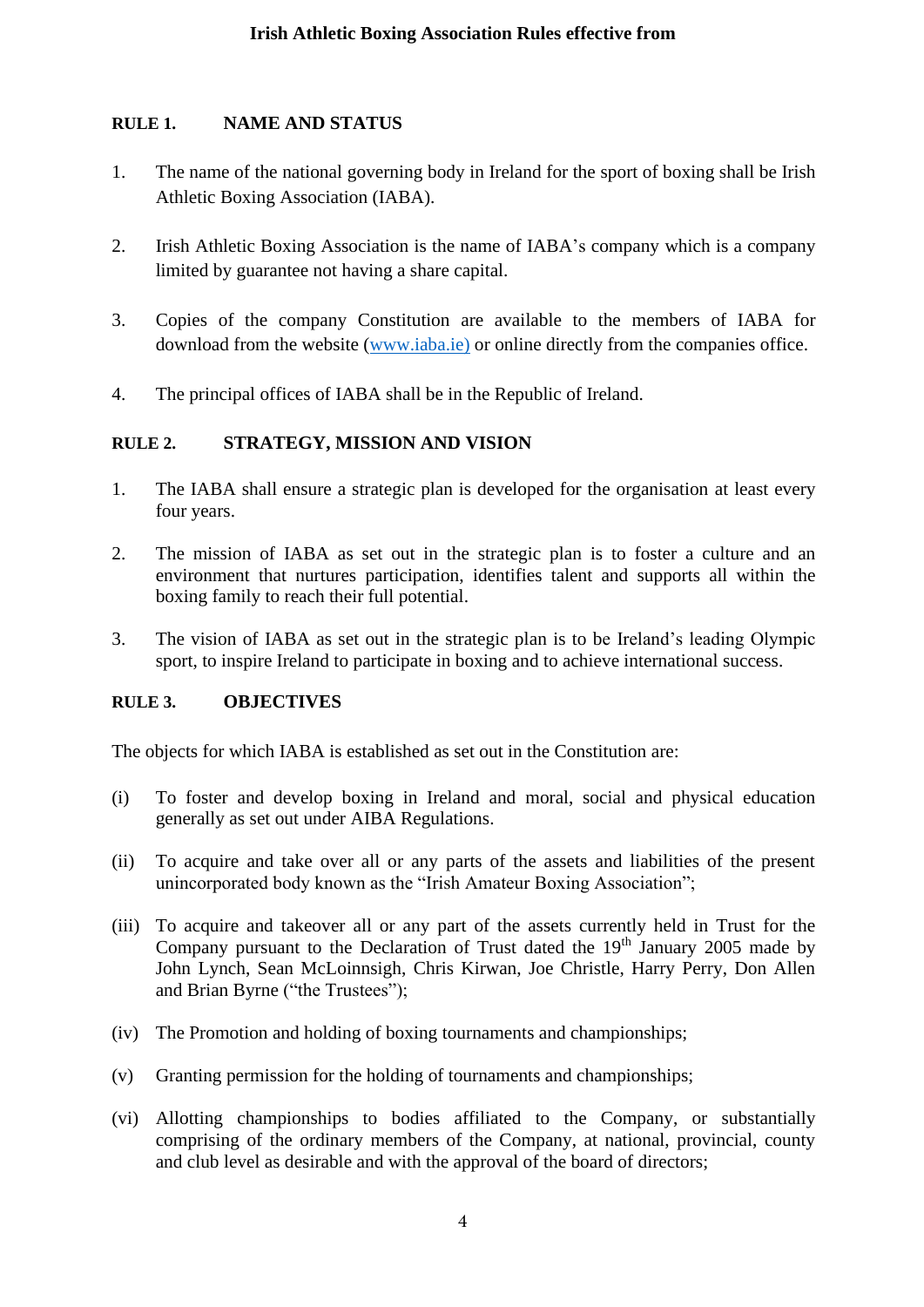- (vii) To promote or take part in international contests and to further the position of Irish boxing at international level in any way that is desirable;
- (viii) To select individuals and teams to take part in international competition;
- (ix) To strive to involve the members of the Company in the activities of the Company and in promotion and attainment of the main objects;
- (x) To advance, organise and control the sport of boxing in Ireland;
- (xi) To be the sole arbiter in Ireland with reference to rules, championships, international competitions, disputes and other matters relating to the sport of boxing in Ireland under AIBA Regulations;
- (xii) To set and maintain the standards required of coaches, controllers, planners and event organisers at various levels;
- (xiii) To appeal for, collect and receive money on behalf of the Company;
- (xiv) To develop, publish and administer the rules of boxing in Ireland provided such rules are in compliance with AIBA regulations;
- (xv) To comply with statutory regulations and obligations relating to national governing bodies;
- (xvi) To do all such things as shall be conductive to the attainment of the main object;

### **RULE 4. INTERNATIONAL AFFILIATION**

- 1. IABA shall affiliate to the International Boxing Association (AIBA) and the European Boxing Confederation (EUBC) and as part of this affiliation will act as the National Governing Body in Ireland for all disciplines of boxing coming within the remit of the AIBA and EUBC. As part of this affiliation IABA shall be bound by the statutes, constitution, bye laws, codes, rules and regulations which apply to all members of AIBA and EUBC.
- 2. IABA shall be a member of the Olympic Council of Ireland and shall be the sole representative of the sport of boxing in this regard.

### **RULE 5. MEMBERSHIP**

- 1. Members of IABA are those admitted to membership as set out in the Constitution and are specifically;
	- a) Each of the Board of Directors
	- b) Affiliated Clubs
	- c) Affiliated County Boards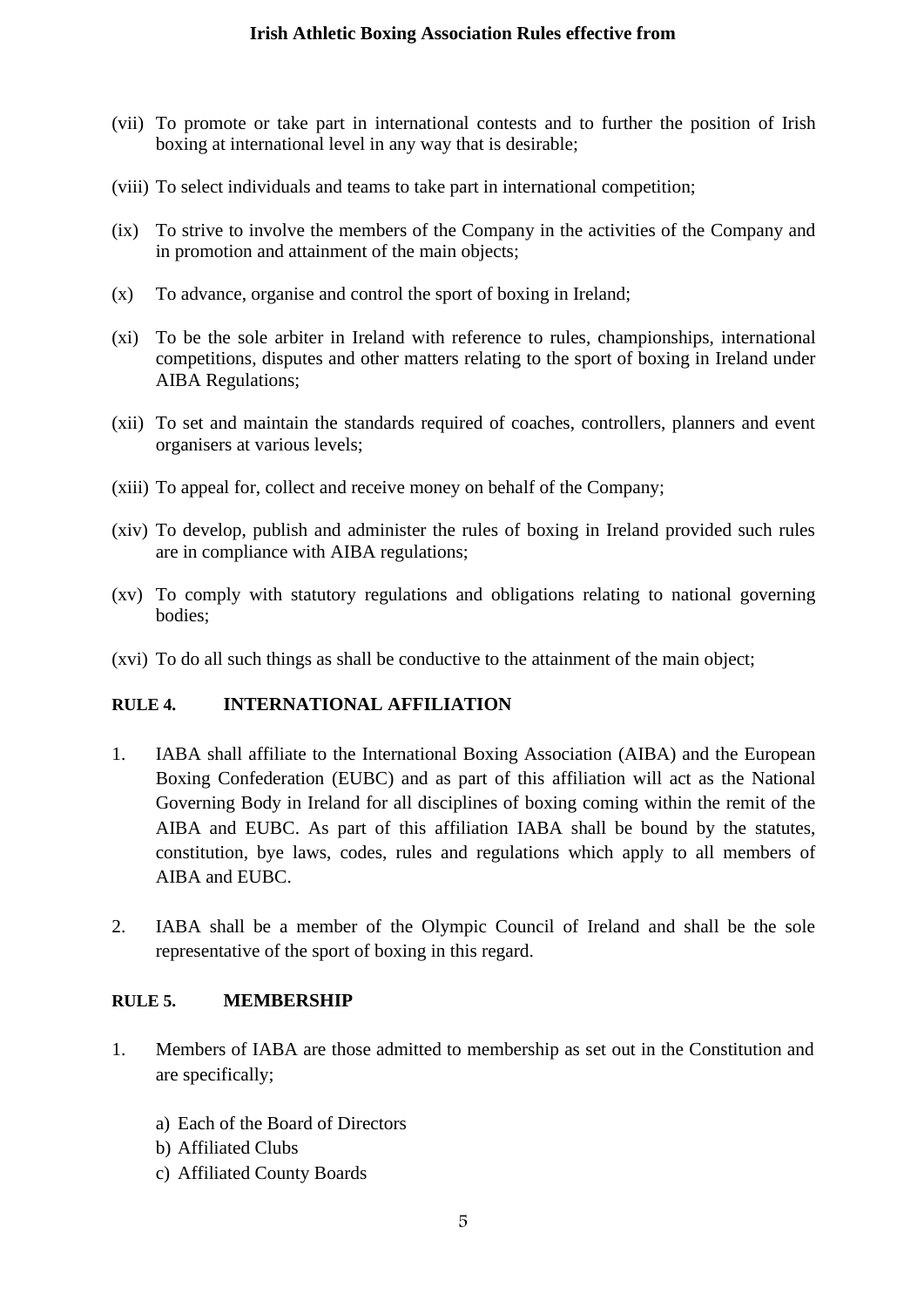- d) The four affiliated Provincial Councils
- e) Any of the following entities which have affiliated to IABA:
	- i) The Army Athletic Association
	- ii) The Garda Siochana Athletic Association
	- iii) The P.S.N.I. Athletic Association
	- iv) The Irish Universities Boxing Association
	- v) The Irish Third Level Boxing Association
	- vi) Other affiliated Associations approved by the Board.
- 2. Individuals including coaches, boxers, participants, administrators, judges and referees are also deemed through their club membership to be bound by these rules. Individuals must complete the appropriate membership form with their club.
- 3. Honorary membership may be conferred by the Board as it may determine. Unless a shorter period is stipulated at the time of conferring, honorary membership shall be conferred for life. Honorary members shall not be entitled to vote but may attend and participate at any meeting.
- 4. The organisation belongs to the Members recognised under these Rules. Members have rights and obligations as set out under these Rules and under the Constitution.

### **RULE 6. MEMBERSHIP - APPLICATION AND AFFILIATION**

- 1. A club shall be affiliated as a member of IABA only after it has fully completed the prescribed forms and paid its annual affiliation and insurance fees subject to the rules set out below. Forms shall be available on the IABA website.
- 2. Applications shall be made as follows;
	- a) By Clubs to the County Board not later than  $30<sup>th</sup>$  April each year
	- b) By County Boards to the Provincial Councils not later than the 15<sup>th</sup> May each year
	- c) By Provincial Councils to the IABA not later than  $31<sup>st</sup>$  May each year.
- 3. The IABA shall also endeavour to design and provide a centralised system for applications to be made to the IABA with appropriate safeguards in place to ensure approval and oversight of membership applications from County Boards and Provincial Councils. Members may continue to use the existing application process outlined at (2) above or may use the new centralised system if and when same has been put in place by the Rules Committee.
- 4. All application forms shall be reviewed by the County Board in the first instance. If the application is in order it shall be approved and signed by that County Board. This approval is then subject to final approval by both the Provincial Council and the IABA. For the avoidance of doubt the membership shall only become effective on the date all approvals have been finalised.
- 5. The following provisions apply to all memberships;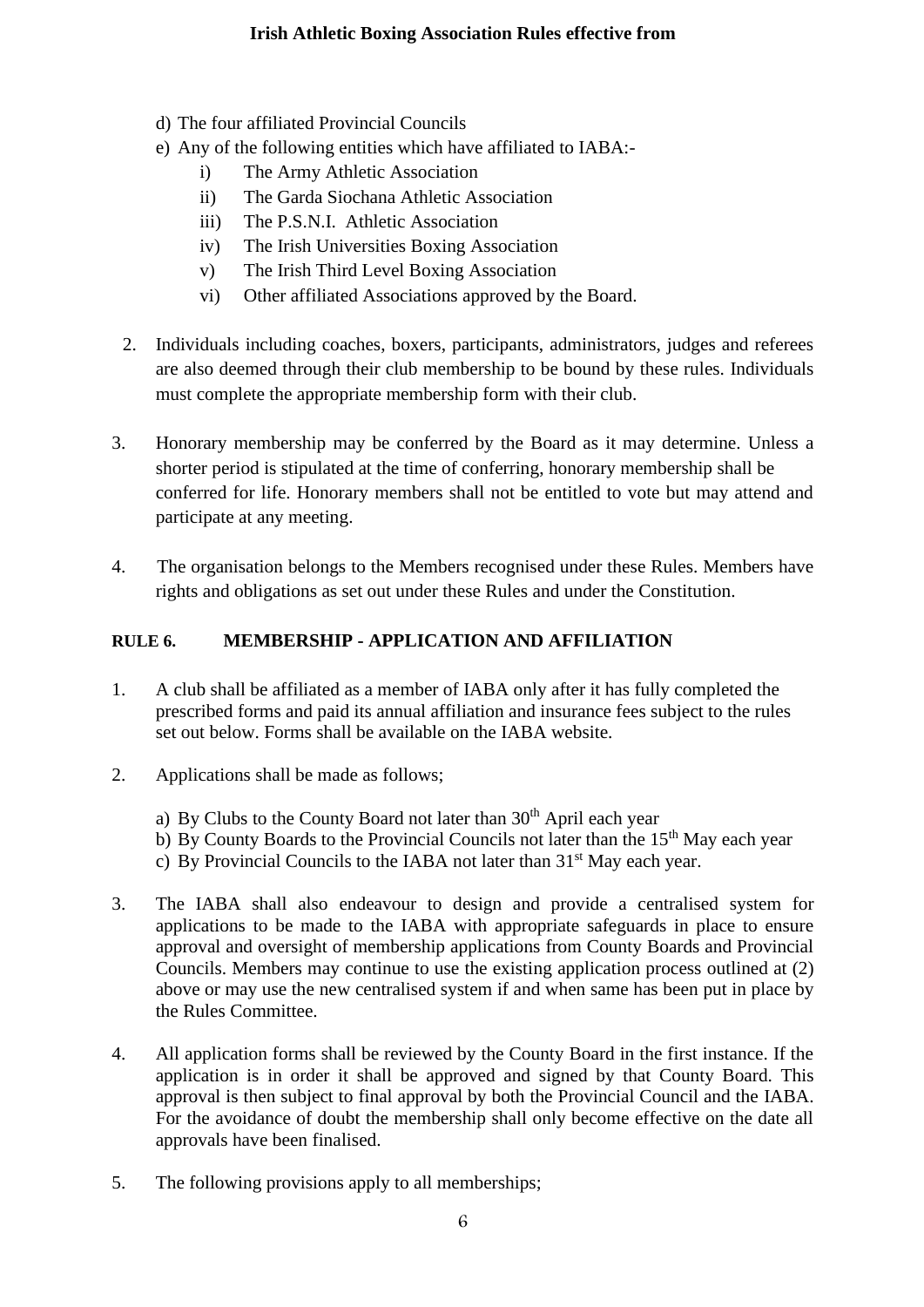- a) The affiliation application shall also be accompanied by a copy of the statement of accounts for the previous year if requested.
- b) Clubs in applying for, or renewing their membership online shall submit their full roll of members.
- c) All Members shall be enrolled on the Register of Members which is a company law requirement.
- d) Membership shall not be transferrable.
- e) Clubs must be members of their respective County Board and the County Board must be members of their Provincial Council. In exceptional circumstances permission may be granted for an existing member club to affiliate to another County Board. Such application shall be made to Central Council.
- f) Boxing clubs of Universities or IT Colleges, must affiliate through IABA in the same manner as clubs.
- g) State Services shall affiliate directly to the IABA.
- h) Renewal of affiliation shall not be granted unless two or more members of the club have boxed in a competition or tournament in the preceding year.
- i) A club shall not include in its list of members the name of any person who is a member of any other club unless dual membership has been specially authorised by the IABA
- j) Other entities may on their formation, apply for membership approval to IABA.
- k) Any individual member participating in boxing, training or physical activities associated with boxing be it Club, County Board, Provincial Council or national team must have completed the member acknowledgement form.
- 6. As membership applications contain personal data every member who handles, processes or stores such applications must ensure they are acting in compliance with new General Data Protection Requirements (GDPR). Under this legislation members must;
	- o Obtain and process the information fairly
	- o Keep it only for one or more specified and lawful purposes
	- o Process it only in ways compatible with the purposes for which it was given initially
	- o Keep it safe and secure
	- o Keep it accurate and up to date
	- o Ensure that it is adequate, relevant and not excessive
	- o Retain it no longer than is necessary for the specified purpose or purposes
	- o Give a copy of personal data to any individual, on request.
	- o Delete it on request

Breaches of the legislation incur significant fines and investigations from the Data Protection Office. Legislation also places other obligations such as how sensitive Data (e.g. medical and vetting information) is managed and how data is used for commercial purposes. Members must comply with the IABA Data Protection Policy and the secretary of the relevant body shall be responsible for ensuring compliance of its own body.

7. If a Member has failed to send in its application on time and/or the application is received after the closing date and/or it is not received at all the respective body to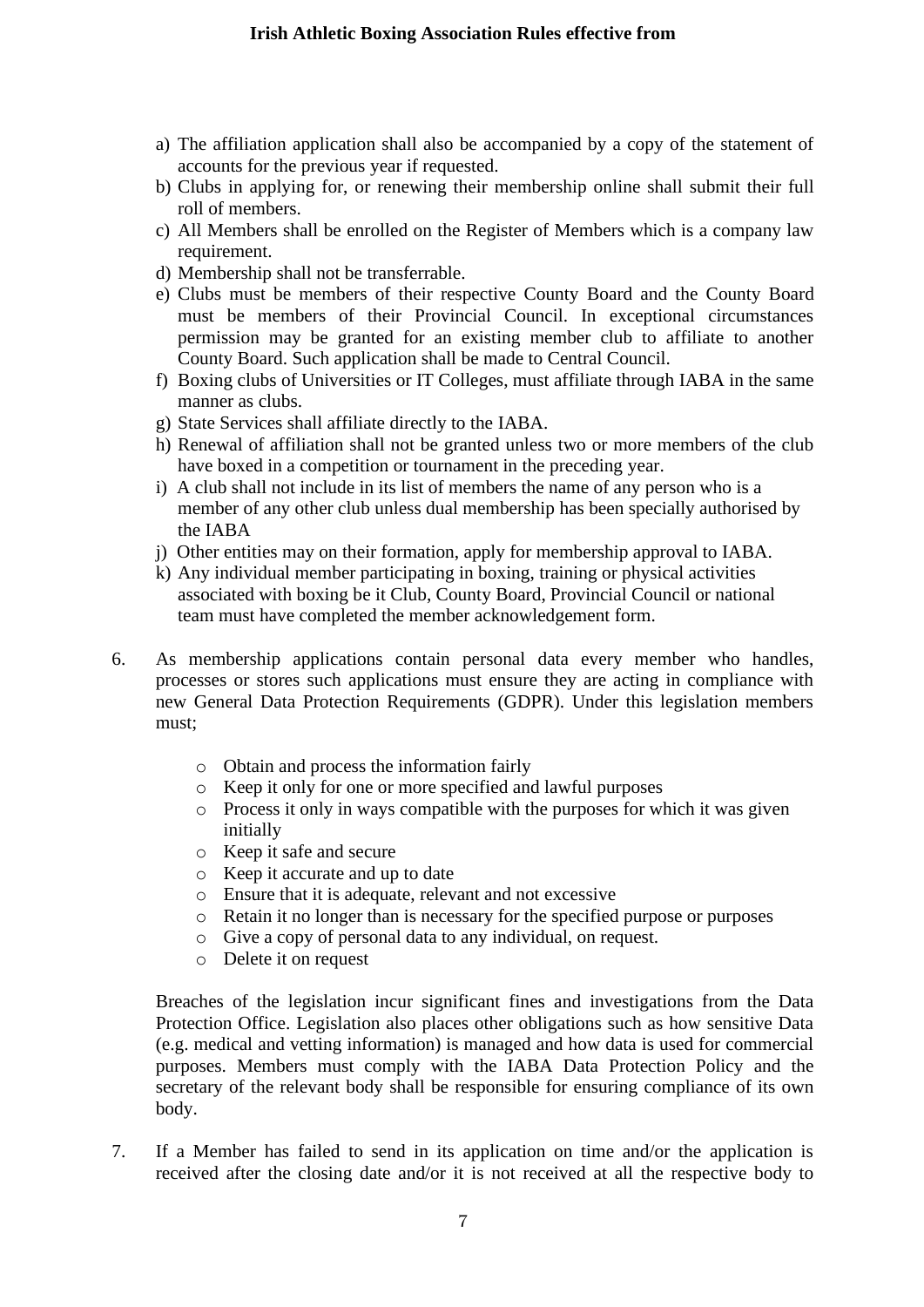whom the application should have been received (ie. Club, County Board, Provincial Council or IABA) must clearly communicate in writing to the stipulated email or correspondence address of the respective individual or body concerned advising that their application is "late" and allowing them 10 days from the date of such communications to rectify the situation. A late payment fee may be applied to such late applications. This fee shall be set by the Membership Panel but shall be no less than 10% of the outstanding fees due. Only after following the steps set out above may a Member be refused rights of membership such as rights to vote or attend meetings.

- 8. Any disputes regarding membership or affiliation shall be sent in writing to the IABA Membership Panel which shall consider the matter and make a final decision on all disputes arising including the effective date of any membership. The Panel shall be made up on one member of Council, one member of the Board and one independent member. The independent member shall be agreed jointly by the other two appointed members to the panel and shall preferably be from outside the sport of boxing. The independent member shall chair the panel meetings.
- 9 The Membership Panel may propose new criteria and fees required to affiliate and become a member of IABA from time to time. The Panel may also bring recommendations to the Board with regard to improving the membership process particularly to bring it in line with Data Protection legislation.
- 10. Affiliation monies shall be lodged in a timely manner to the appropriate bank account of the body concerned. County Boards, Provincial Councils and the IABA shall not accept payments by cash over  $\epsilon$ 3,000.00 which must be lodged and remitted via bank transfer, draft or cheque.

The affiliation charge includes the:

- a) County Board affiliation fee
- b) Provincial Council affiliation fee
- c) Central Council affiliation fee
- d) Insurance premium for the year ahead
- 11. Members shall not be entitled to any of the rights or privileges of membership including voting rights or attending any meetings whilst subscriptions are in arrears.
- 12. No person shall be eligible for election to any office or membership of any County Board, Provincial Council, Central Council unless he is a member of a club or another affiliated entity.

#### **RULE 7. OBLIGATIONS OF ALL MEMBERS**

The members of IABA have the following primary obligations;

1. To be bound and comply fully with the constitution, rules, policies, codes and regulations of IABA.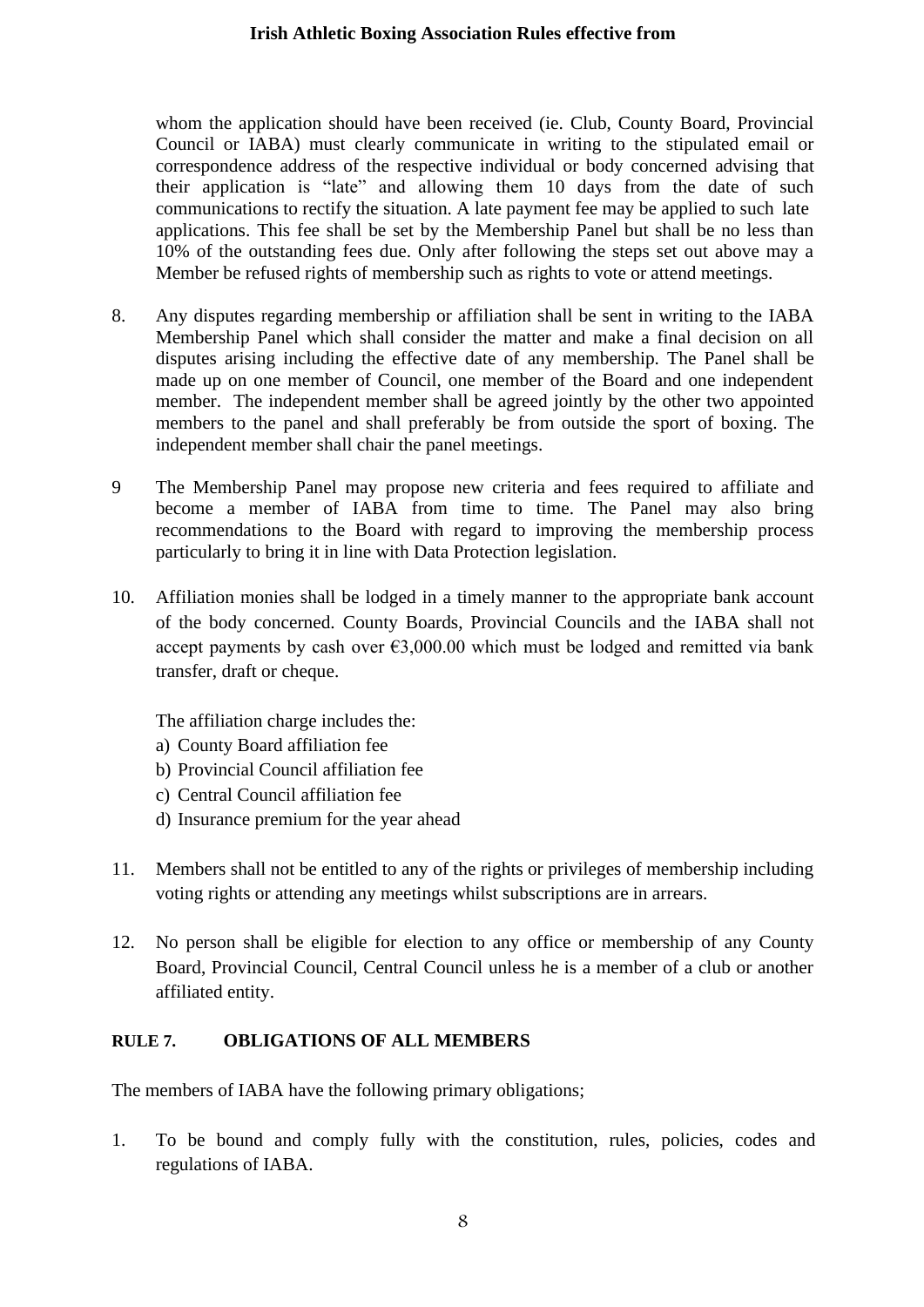- 2. To be bound and comply fully with the statutes, constitution, bye-laws, rules, regulations and codes of AIBA and EUBC and the rules of any competition or activity held under their auspices.
- 3. To be bound and comply fully with any decisions passed by IABA and/or AIBA and EUBC.
- 4. To comply fully with any request made by IABA including but not limited to providing information into each member club's own organisation and governance.
- 5. To abide by the spirit and terms of the Sport Ireland Anti-Doping Programme and its rules, including application of sanctions to athletes or other persons, and to respect the authority of, and co-operate with, Sport Ireland, the Anti-Doping Disciplinary Panel and Court of Arbitration for Sport (CAS) on all matters to which its rules relate.
- 6. Not to take legal action against IABA on any issue relating to the application of IABA's rules, constitution, policies, regulations and procedures or those of its Committees without first pursuing the matter through the internal process. Redress in such cases is available through the Judicial Bodies outlined in these Rules and in the event that these have been exhausted, any such dispute or difference may be referred to Just Sport Ireland for final and binding arbitration.
- 7. To safeguard children involved in the sport of boxing and take the highest standard of care in respect of child protection and welfare including ensuring compliance with child welfare rules, policies and procedures as laid down by the IABA and legislation.
- 8. Clubs, County Boards and Provincial Councils are also obliged to comply with specific rules as set out in Appendix 1, 2 and 3 of these Rules respectively.
- 9. State Service Boxing Associations may institute and control championships and tournaments confined to their own Services and may appoint their own officials who shall, however, be duly qualified and registered with the IABA.

# **RULE 8. REMOVAL FROM OR CESSATION OF MEMBERSHIP**

- 1. A member may at any time withdraw from IABA by giving notice but shall remain liable for their subscription for the then current year.
- 2. A member shall cease to be a member if:
	- a) the Board resolves by not less than two thirds of the Directors that membership of a member be suspended or terminated in accordance with the provisions of the Constitution;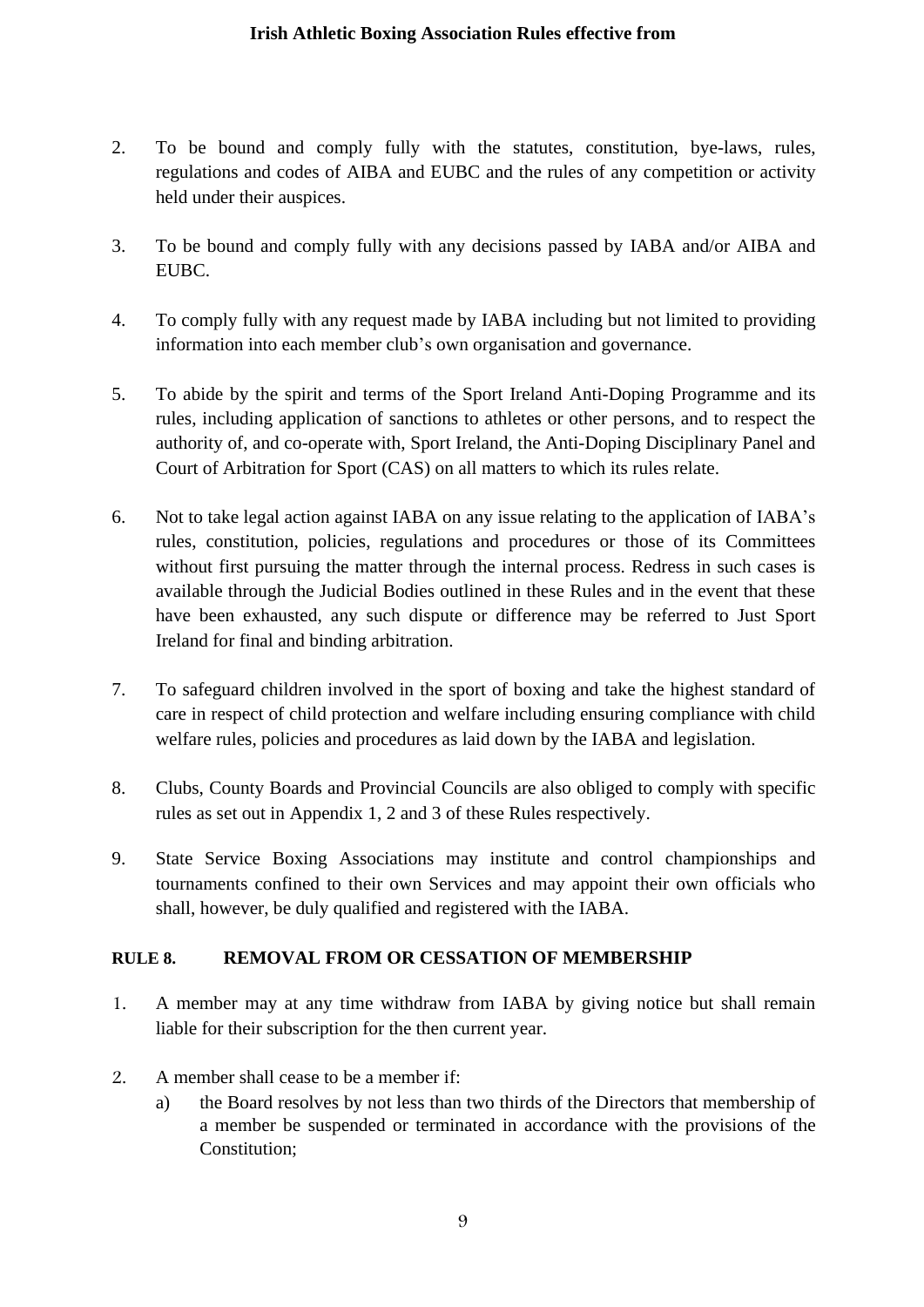- b) a member fails to pay any affiliation, subscription or other contribution for which the member becomes liable whilst a member within the period laid down for any such payment;
- c) a member Director is disqualified in accordance with the Constitution;
- d) a member is convicted of an indictable offence other than road traffic offences or such offences which in the reasonable opinion of the Board do not affect that member's position as a member of IABA.
- 3. A breach of these rules may result in a member being removed/expelled or suspended from membership of IABA. Such member shall not, following such decision, compete in or take part in any activity or competition under the auspices of IABA. Any member body suspended may be reinstated. Any member body removed/expelled may be replaced by a new member fulfilling the membership criteria.
- 4. A former member shall remain liable for all subscriptions (if any) and contributions due or imposed on them up to the date on which they shall cease to be a member and for any sums due by them under the Constitution and shall forfeit all claims to a return of any money paid by them on their admission as a member or by way of subscription or otherwise.
- 5. Any Member or members of the I.A.B.A. who attempt to set up a rival Boxing association will have their membership of the I.A.B.A. suspended immediately.

# **RULE 9. RULES**

- 1. Rules of IABA shall be available on IABA's website free of charge or from the principal office of IABA at a reasonable administration cost to be set from time to time by that office.
- 2. IABA accepts no responsibility for the non-possession of Rules by Members nor can the non-possession be pleaded as ignorance of the Rules of IABA. The Rules of all Members must be in conformity with the Rules of IABA. In the event of any discrepancy between the Rules of IABA and Members, the Rules of IABA shall prevail.
- 3. IABA shall have the power to review the Rules of Member Clubs at any time if considered necessary.

# **RULE 10. STRUCTURE OF IABA**

- 1. The bodies of IABA are;
	- a) The Board of Directors
	- b) The Officer Board
	- c) Central Council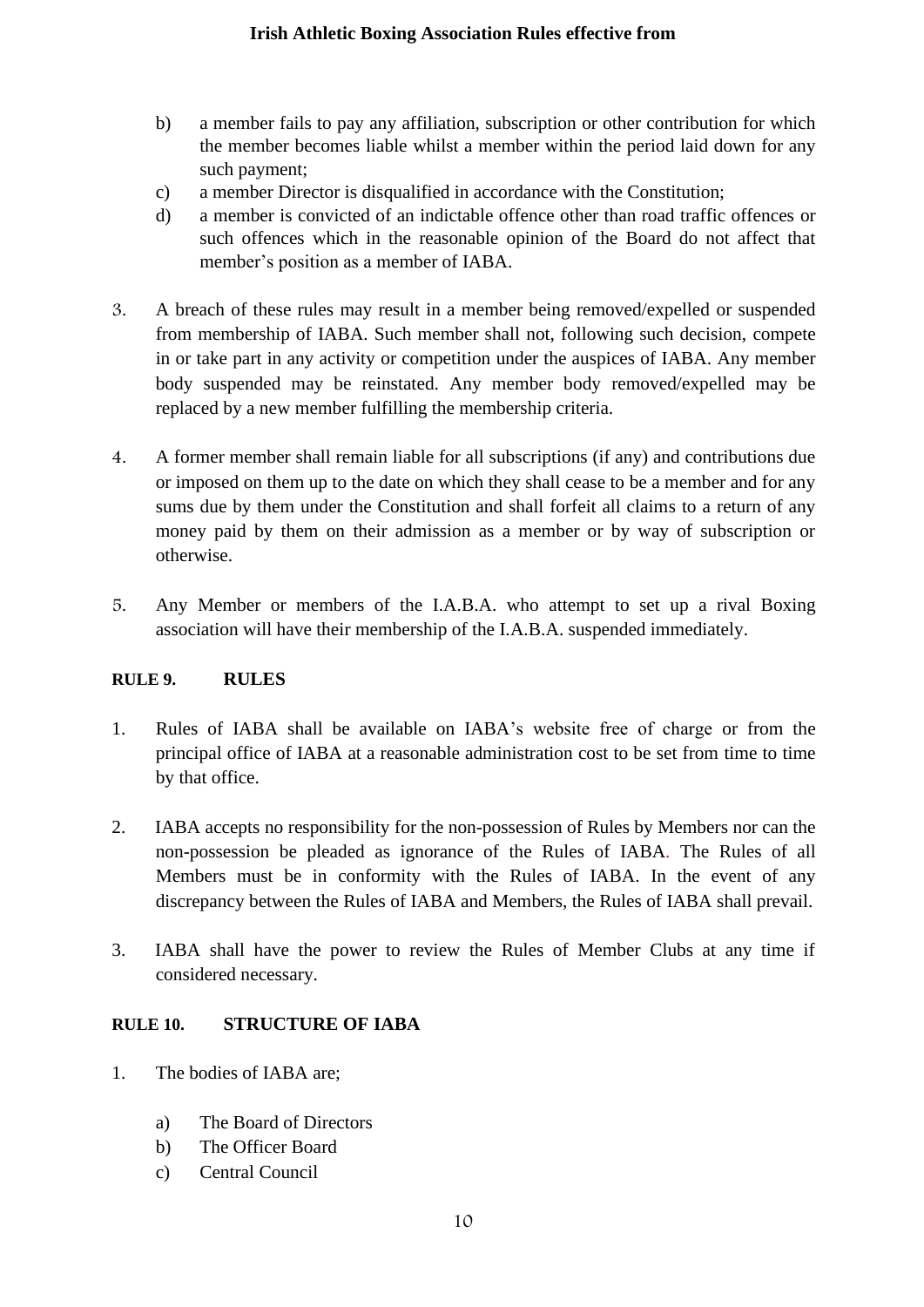- d) Provincial Councils
- e) County Boards
- f) Clubs
- g) State Service Boxing Associations
- h) The Committees
- i) The Judicial Bodies which are composed of the Disciplinary Committee and Appeals Committee shall be responsible for all disciplinary matters under the Disciplinary Rules.
- j) The Administration which includes the CEO and staff of IABA, and which manage the day to day administration of the IABA;
- 2. Only the bodies, or persons who are authorised and empowered under these Rules and the Constitution can act with authority for IABA. Such bodies shall only act in accordance with the powers vested in them.
- 3. The bodies of IABA shall be either elected or appointed in accordance with these Rules and the Constitution.

# **RULE 11. GOVERNANCE OF IABA**

- 1. The overall governance and control of IABA is vested in the Board on behalf of the members which has such powers and duties as set out in these Rules and the Constitution.
- 2. The Board shall employ a Chief Executive Officer (CEO) to manage the day to day operational, administrative and management matters within IABA. The CEO shall be accountable to the Board and shall perform all duties in accordance with a contract of employment issued by the Board. The CEO shall be responsible for the employment and management of such other staff as IABA may require to fulfil its objectives.
- 3. The Officer Board shall act as an advisory body working and liaising with the Board and CEO on behalf of Central Council between meetings of Central Council in accordance with Rule 14.
- 4. Central Council represents the views of members at national level and its role is set out in Rule 15
- 5. Provincial Councils represent members at regional level and report to Central Council. Additional Rules specific to Provincial Councils are set out in Appendix 1.
- 6. County Boards represent members at local county level and report to each respective Provincial Council. Additional Rules specific to County Boards are set out in Appendix 2.
- 7. Clubs operate locally under the guidance of their respective County Board. Additional Rules specific to Clubs are set out in Appendix 3.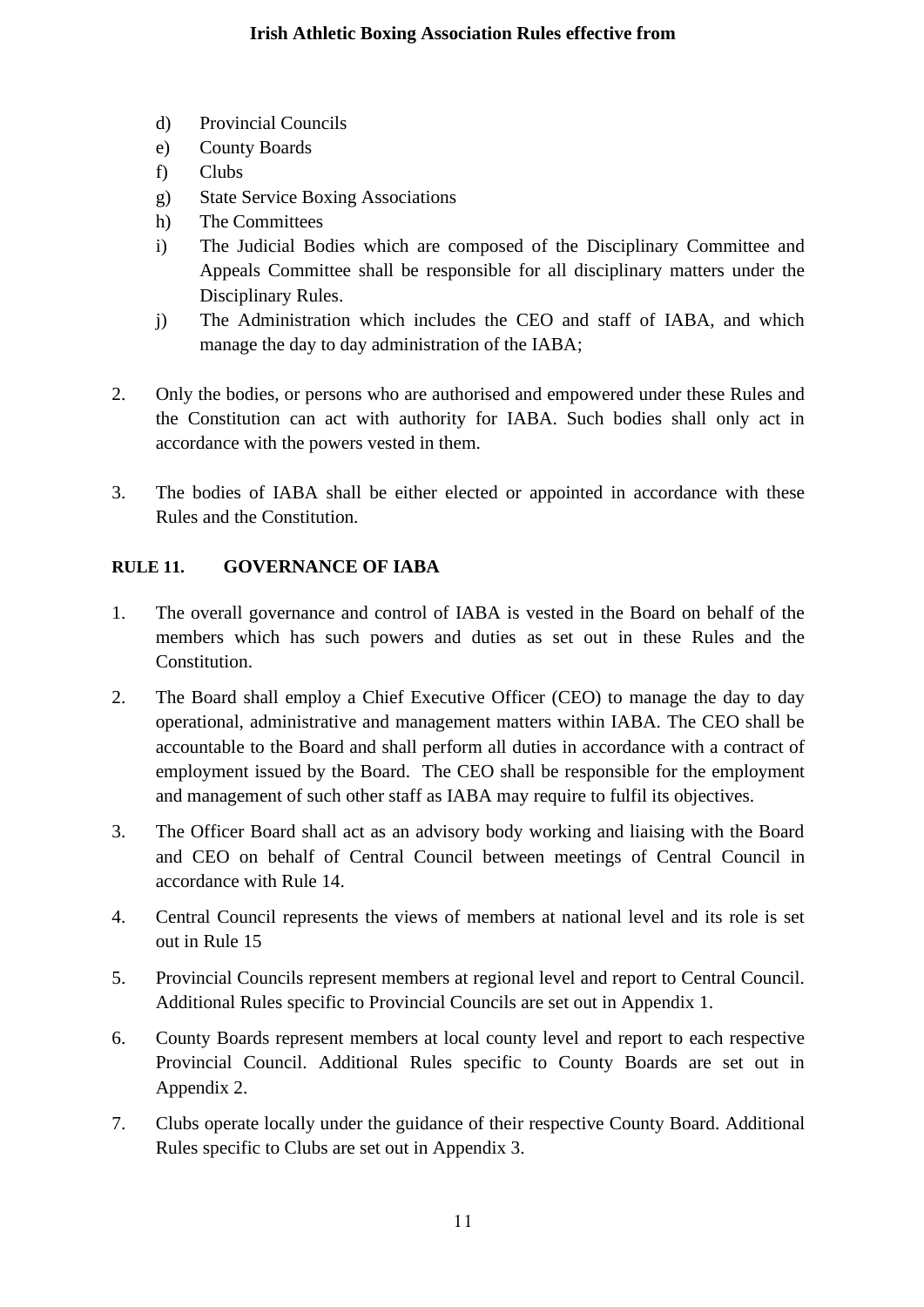# **RULE 12. BOARD OF DIRECTORS – COMPOSITION AND ELIGIBILITY**

- 1. The Board shall be made up of 10 Directors as set out in the Constitution.
- 2. Of the 10 Directors, 7 shall be elected from within the boxing membership of the IABA and 3 shall be appointed by a Nominations Committee as set out in Rule 34.
- 3. The 10 Directors of the Board shall be made up as follows;

### 7 Elected Directors:

- a) One President: Elected by members at a General Meeting
- b) Four Provincial Representatives (One Elected from each Provincial Council) or their nominees as set out in Rule 12.10
- c) Two Member Representatives: Elected by members at a General Meeting

### 3 Appointed Directors:

- d) One Chair: Appointed by the Nominations Committee
- e) Two Directors: Appointed by the Nominations Committee
- 4. Any person wishing to be considered for election or appointment as a Director to the Board must firstly fulfil the criteria set out in these rules and must fulfil a fit and proper persons test to sit as a Director. Any person not meeting this criteria shall not be eligible for election or appointment to the Board.
- 5. When setting eligibility criteria in advance of elections for persons seeking to run for election at 3(c) above or for considering persons for appointment at 3(e) above the Nominations Committee;
	- 5.1 must firstly conduct a skills audit of those persons already represented on the Board under 3(a),(b) and (d) above and identify any gap in skill sets as per 5.2 and 5.3 below.
	- 5.2 must then ensure that each of the following competencies are represented on the Board at all times;
		- Legal qualified Solicitor or Barrister
		- Financial qualified Accountant or higher
	- 5.2 shall endeavour to ensure eligibility criteria are designed to ensure any remaining positions on the Board are then filled with persons possessing one or more of the following skills and competencies;
		- Medical qualified Doctor of higher
		- Corporate governance demonstrable experience on similar board structures or at CEO level with direct governance experience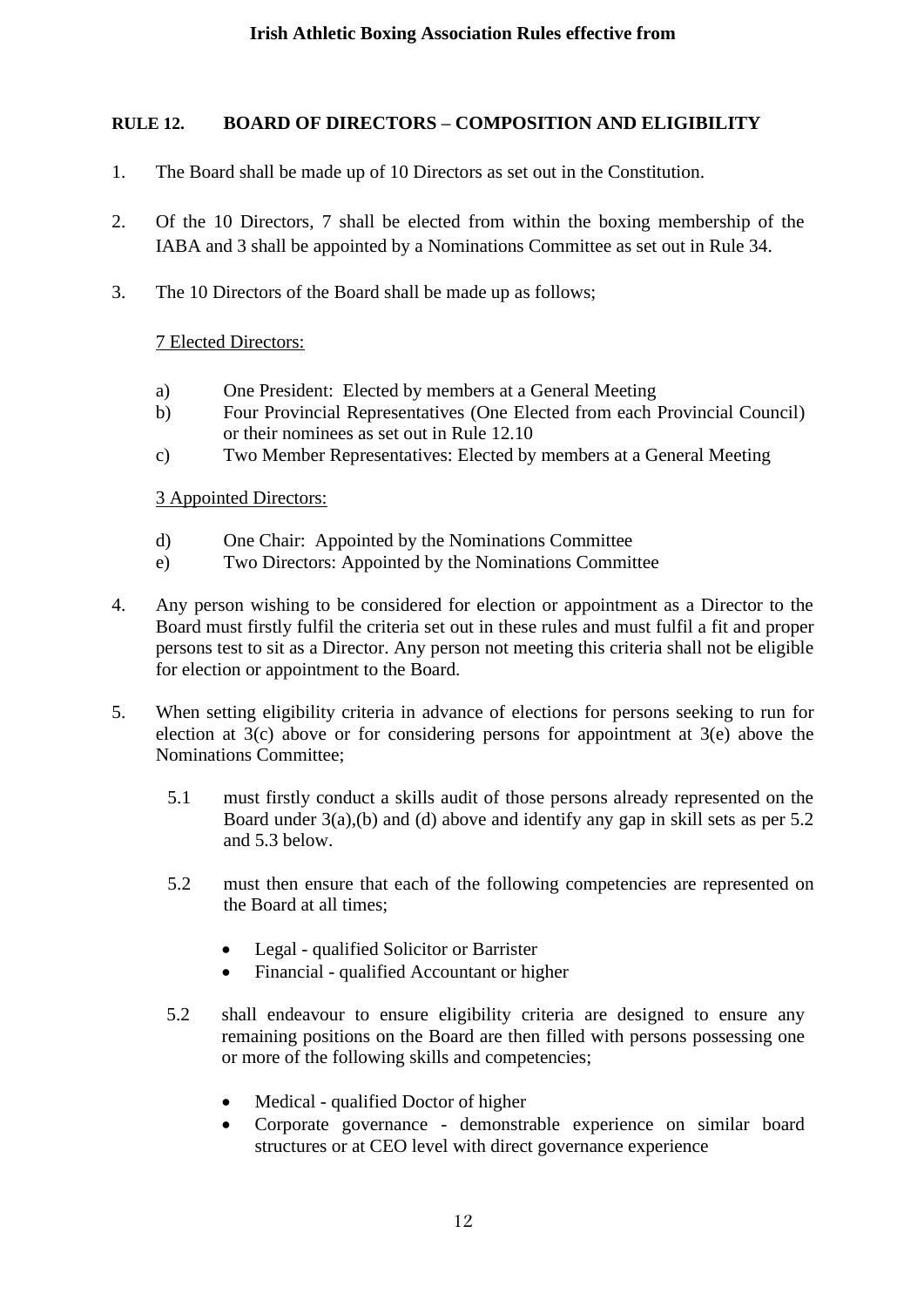- Human Relations (HR) post graduate qualification  $\&$  senior corporate experience.
- Public Relations (PR) journalism and /or marketing degree and demonstrable career experience.
- Former Irish Champion Boxer with extensive major international competition/experience and of high standing and renown.

For the avoidance of doubt the list is not exhaustive and the Nominations Committee may consider other skills deemed appropriate to include in this list from time to time.

- 6. Any person wishing to be considered for election for any position on the Board must be a member of the IABA.
- 7. Any person wishing to put themselves forward for consideration for election as President above must firstly fulfil eligibility criteria prior to the election. The skills eligibility criteria for the role of President shall be determined by the Nominations Committee in accordance with Rule 23 and Rule 35.
- 8. Any person wishing to put themselves forward for consideration for election as one of the two Member Representatives at 3(c) above must firstly fulfil a skills eligibility criteria prior to the election. The skills eligibility criteria for the two Member Representatives shall be determined by the Nominations Committee and in accordance with (5) above and as set out in Rule 35.
- 9. Any person wishing to put themselves forward for consideration for the position of Chair or as one of the two appointed Directors at 3(d) above must firstly fulfil a skills eligibility criteria prior to consideration for appointment. The skills eligibility criteria for the role of Chair and for the two appointed Directors shall be determined by the Nominations Committee as set out in 3(c) above and Rules 21 and 35. In particular the Chair shall possess the necessary professional leadership, communication and corporate governance knowledge necessary to manage and chair the Board of IABA in accordance with Rule 21.3.
- 10. Once elected at provincial level the elected Provincial President may opt to take up their position on the Board or may hold a special provincial election of the new Officer Board and Elected 8 Members of the Council to elect another individual from its entire membership to take up this Director position on the Board. The Auditors of IABA shall oversee the election of the provincial presidents or the election of any member to replace the provincial president as a Director on the Board.
- 11. No substitutes shall be allowed on the Board.
- 12. No Board member shall be eligible for appointment to any paid executive office in IABA and shall be obliged to step down from the Board prior to taking up any paid appointments.
- 13. Provisions relating to the rotation of Directors and the filling of casual vacancies on the Board are as set out in the Constitution.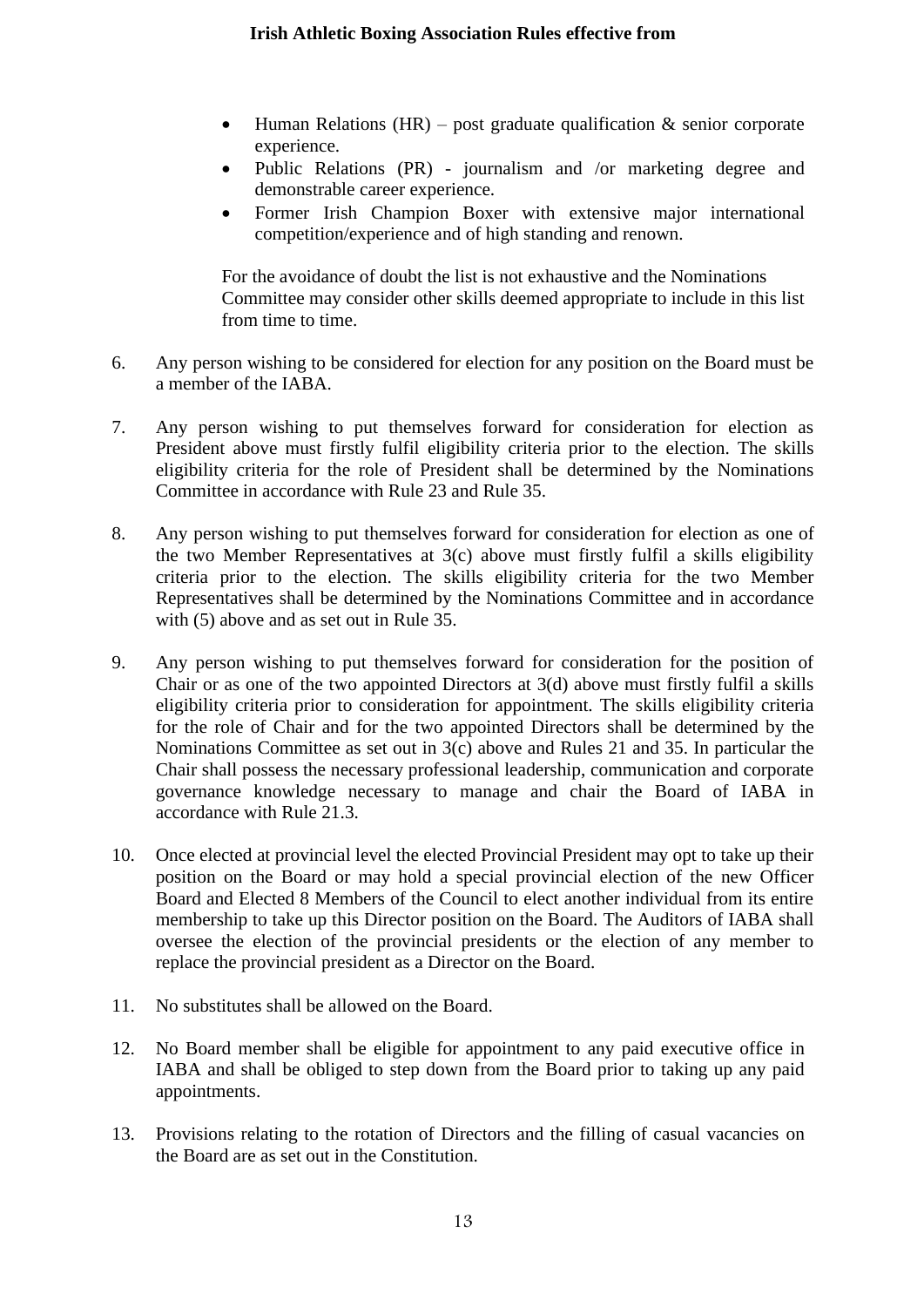- 14. Subject to provisions on rotation in the Constitution the following terms of office shall apply to Directors:
	- 14.1 The term of office for the Chair shall be for a three (3) year period. The Chair shall be eligible for two terms of three (3) years subject to a maximum term of office of six (6) years.
	- 14.2 The term of office of all other Directors (including the President) shall be for a two (2) year period. Such Directors shall be eligible for three terms of two (2) years subject to a maximum term of office of six (6) years consecutively, following which period a break of at least two (2) years shall be required to entitle any person to become re-eligible for election and/or appointment for one and only one final two (2) year term.
	- 14.3 No person who has been a Director of the Board for a combined period of eight (8) years or more over any period shall be eligible for election or appointment to the Board.

# **RULE 13. BOARD OF DIRECTORS – POWERS AND DUTIES**

- 1. General powers and duties of the Board of Directors are set out in the Constitution.
- 2. The Board shall carry out its duties and exercise its powers to achieve the objects of IABA in accordance with the Constitution. It shall also have the power to deal with such matters not expressly provided for which fulfil the objectives of IABA.
- 3. Board members shall be obliged to sign a letter of appointment from the Company Secretary outlining their responsibilities.
- 4. All Directors must complete the necessary company documentation required to sit on the Board and comply with company law and good corporate governance.
- 5. The Board shall be responsible for ensuring delivery of the strategy and objectives of IABA and upholding the values of the IABA.
- 6. The Board shall update the membership on its activities.
- 7. The quorum for meetings of the Board shall be 5.
- 8. The Board shall establish a set of Standing Orders, in writing, indicating how it shall conduct its business in compliance with the Constitution.
- 9. The Board may adopt and approve any policies, regulations, codes of conduct, protocols, membership criteria and procedures as required from time to time which shall be binding on all members subject always to compliance with the Rules and the Constitution.
- 10. The Board may delegate any of its powers to Committees as it deems necessary. The Board shall approve the composition and terms of reference of all Committees and appoint a suitable Chair for each Committee.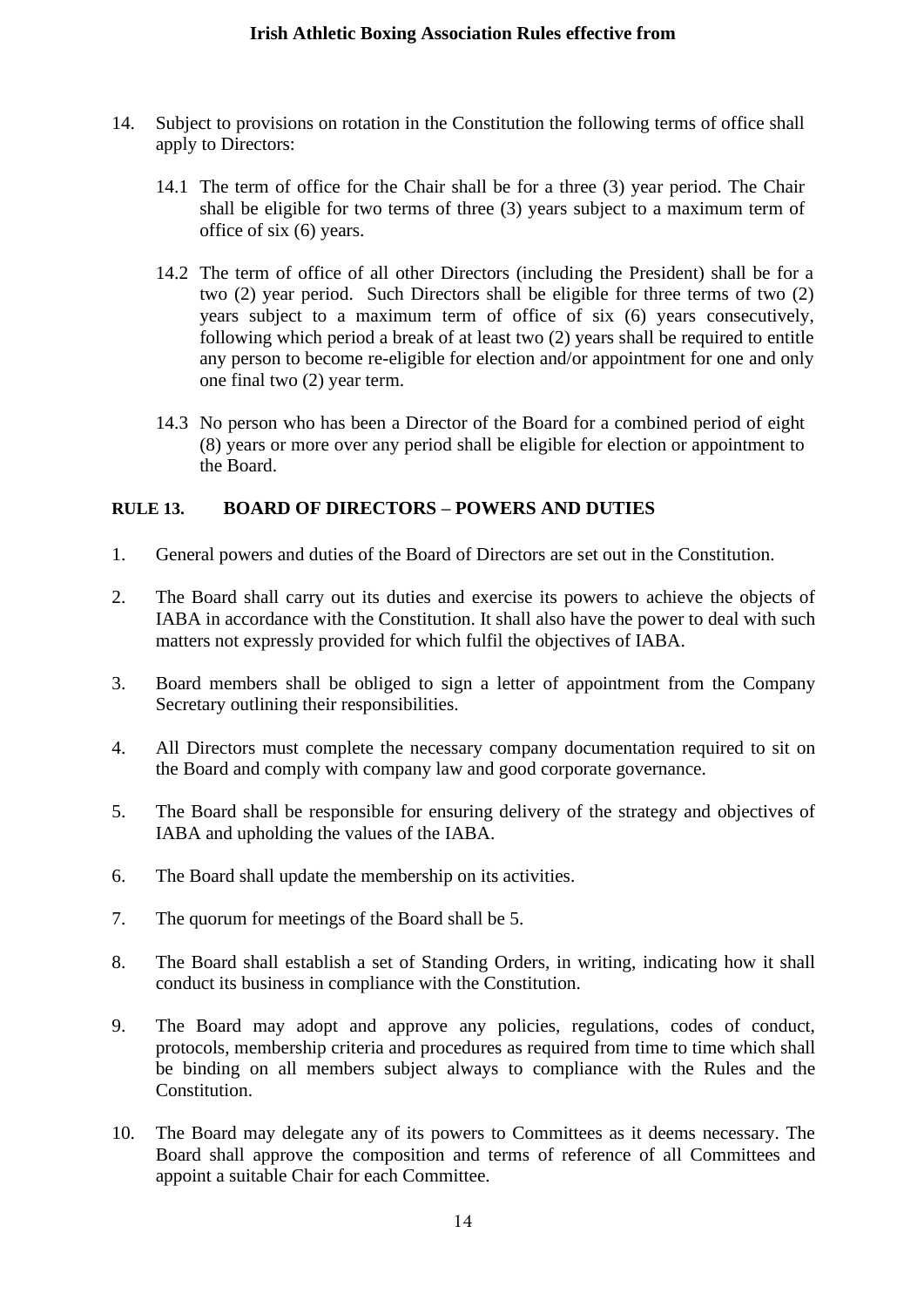11. The Board shall approve the appointment and re-appointment of the Chair and all panel members to the Disciplinary Panel.

### **RULE 14. CENTRAL COUNCIL – COMPOSITION**

1. The Central Council shall consist of:

An Officer Board;

- a) The President
- b) Vice President
- c) The Honorary Secretary
- d) The Registrar
- e) The Treasurer

Ordinary Members;

- f) The Four Provincial Presidents
- e) Three representatives from each of the Provincial Councils
- f) The President of any County Board with 35 clubs or more plus 1 further representative from each of these
- g) 8 members elected at the Annual General Meeting
- h) One representative from each of the State Services Associations.
- 2. The term of office of each member of Central Council shall be for a two (2) year term. No person shall serve more than three (3) two (2) year terms consecutively being a maximum of six (6) years consecutively following which a break of at least two (2) years shall be required to entitle any person to become eligible for election and/or appointment for one and only one final two (2) year term.
- 3. No person who has been a member of Central Council for a period of eight (8) years or more at any time shall be eligible for election or appointment to Central Council. For the avoidance of doubt any years already served by existing members of Central Council shall not be counted for the purpose of this rule and only those years served from after the date of adoption of this rulebook shall be counted for the eight (8) year maximum.
- 4. The CEO, Medical Commissioner and any member of the Board may attend and participate in any meeting of Central Council but shall not be entitled to vote.
- 5. Should a casual vacancy arise on Central Council (other than the position of President) it may be filled at the discretion of the Central Council until the following meeting of Council.
- 6. An election policy shall be adopted for elections. Voting may be cast by postal ballot.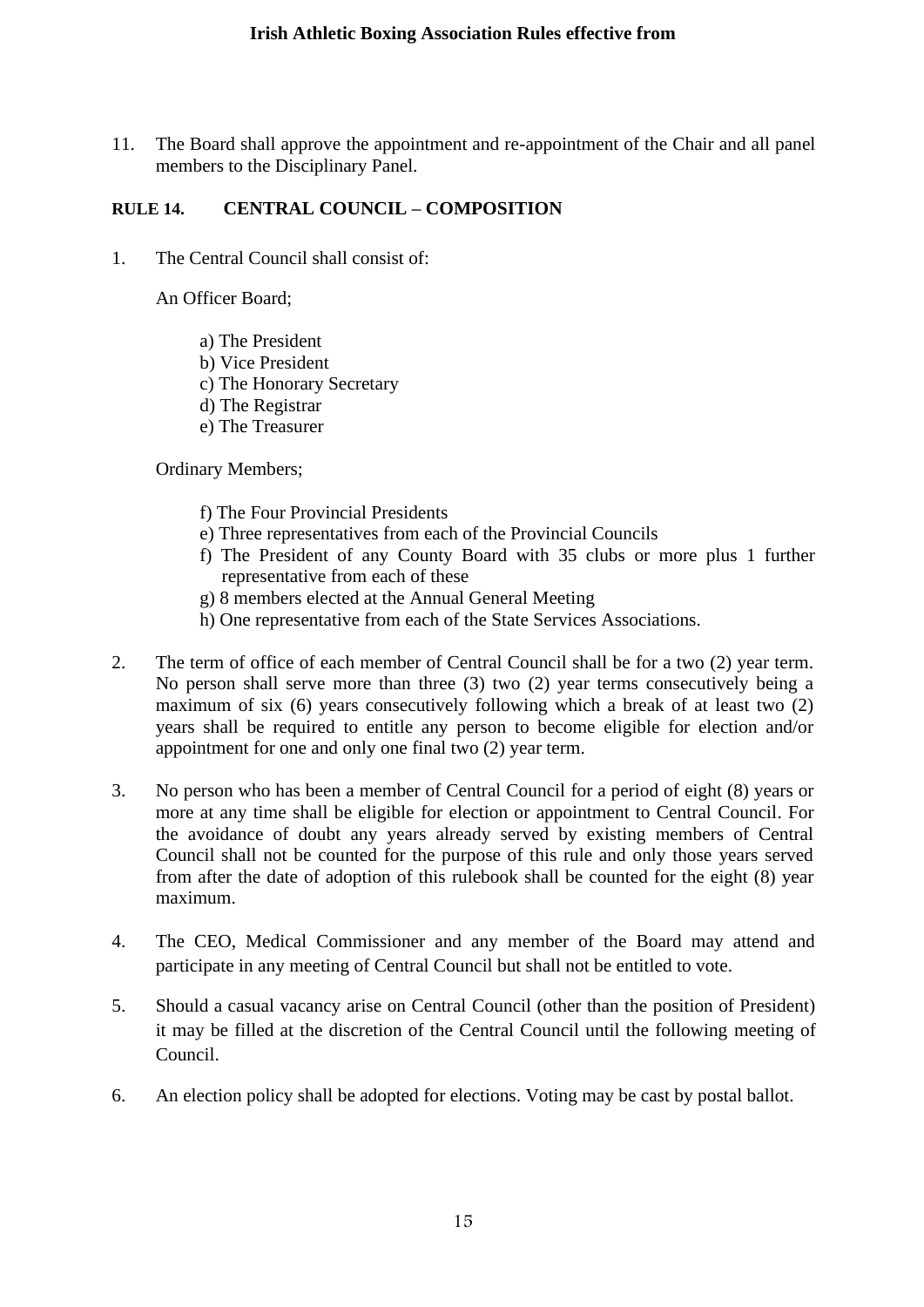### **RULE 15. CENTRAL COUNCIL – ROLE AND RESPONSIBILITIES**

- 1. Central Council shall meet quarterly.
- 2. Central Council shall have the following role and responsibilities:
	- a) Holding elections at the AGM for the positions of Vice-President, Honorary Secretary, Registrar and The Treasurer on Central Council when such positions become available. Central Council shall follow the elections procedures as outlined for an AGM.
	- b) Updating members on its activities and making presentations to members on various matters pertaining to boxing. This may also include presentations by the CEO or the Board of Directors.
	- c) Updating members on the activities of any Committees.
	- d) Receiving reports from Provincial Councils.
	- e) Discussing issues and topics pertaining to boxing raised by members.
	- f) Providing member's feedback to the Board to enable and assist the Board in achieving its overall objectives.
	- g) Arranging and conducting National Championships, International and Inter Provincial tournaments. Permission to hold International competitions or tournaments, Inter Provincial competitions or 'Charity' tournaments shall be granted only by the Central Council. Application for such permission shall be made through the appropriate governing body or bodies.
	- h) Approval of international events
	- i) Ensuring Provincial Councils, County Boards and their Clubs are acting in accordance with the Rules and the Constitution and are managing their affairs correctly.
	- j) Inquire into and examine the finances, operations and working of any Provincial Council, County Board or Club with the approval of the Board and assistance of the CEO and Chief Financial Officer.
	- k) Make appointments of voluntary assistants to the Honorary Secretary, Honorary Treasurer and Honorary Registrar as the need arises. Such Assistants shall not be entitled to vote. The Central Council shall determine the specific details of the terms of reference for each of these appointments.
	- l) Central Council may enact rules relating to the technical rules of boxing, provided these are not opposed to, or inconsistent with, the rules of AIBA and the Rules and Constitution of IABA. All technical rules enacted or approved by Central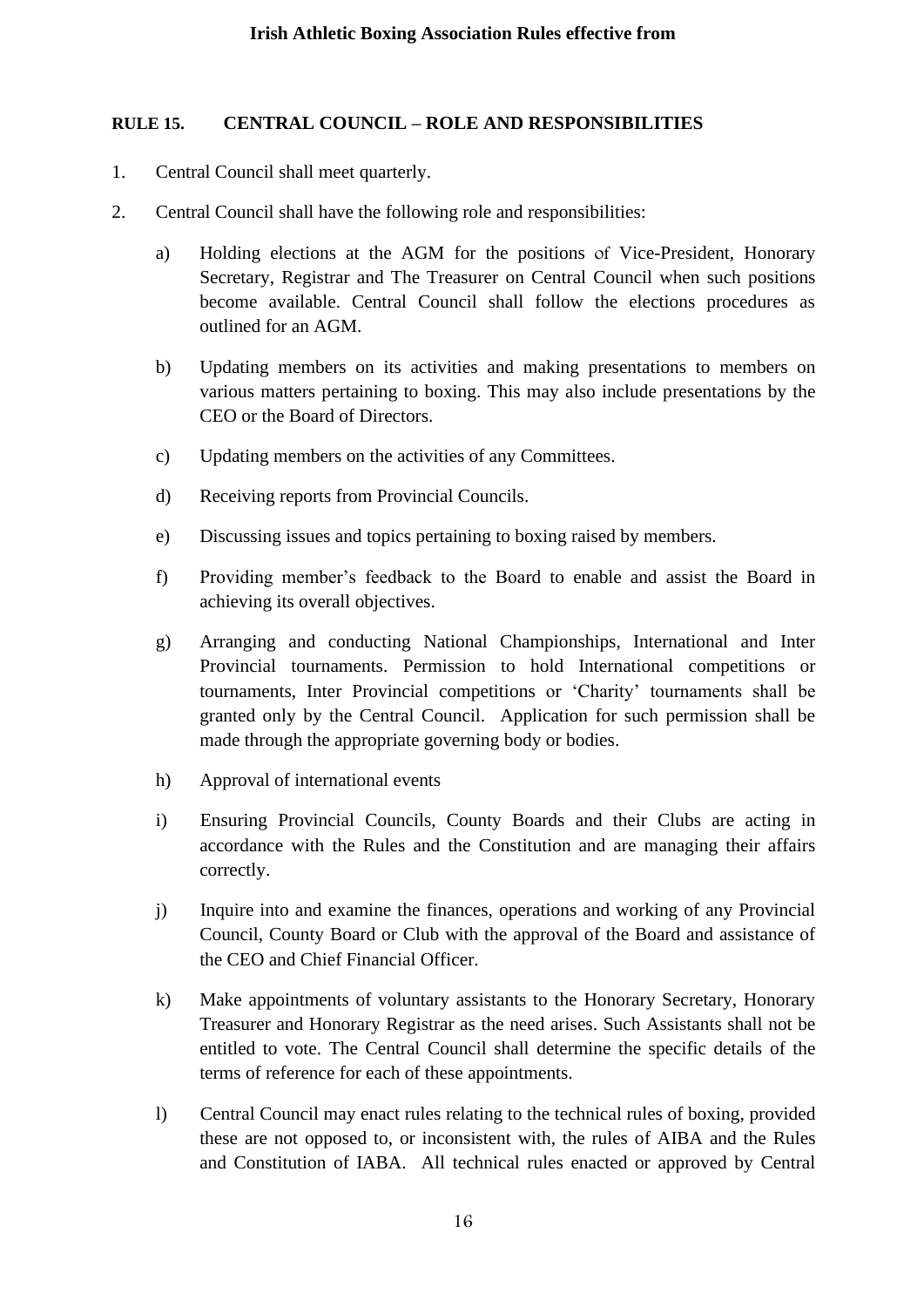Council shall be recorded and advised to members. These must be voted in at next convention or become null and void.

- 2. Minutes of meetings will be taken by the Honorary Secretary and shall be presented at the next Council Meeting.
- 3. The President or, in their absence, the Vice President shall chair each meeting of Central Council. In the absence of the Vice President those Officers present shall select one of the Officers to chair the meeting.
- 4. In the case of equality of votes, the Chair presiding shall have a casting vote in addition to their original vote.
- 5. The quorum of a meeting of meetings shall be a minimum of fifteen members.
- 6. A meeting of Central Council shall be set by the President but may also be called by a fifty per cent plus one majority of its members.
- 7. Any Officer or ordinary member of Central Council who without reasonable cause, absents themselves from three consecutive meetings of Central Council, shall be deemed to have resigned from office.
- 8. A motion may be put forward by any two paid up Member Clubs or a bloc of 10 Individual members, provided it deals with a single subject and it is approved by the committees of the nominating and seconding Clubs or signed by all 10 Individual members. Motions shall be considered by the Officer Board who will only approve their inclusion in the agenda if it is considered sufficiently important for discussion and if it is not business which is more appropriate for the Board or for any Committee. Motions which contravene the Constitution of the Rules cannot be considered as are more appropriate for an AGM or EGM of the Company. Motions must be submitted in writing to the Honorary Secretary, countersigned by the Chairs of the nominating and seconding clubs, not less than 14 days before the meeting.

# **RULE 16. OFFICER BOARD OF CENTRAL COUNCIL**

- 1. The Officer Board shall act as an advisory body liaising between meetings of Central Council. Any decisions which Central Council are entitled to make must be confirmed by the following meeting of the Central Council in order to be deemed valid.
- 2. The Officer Board shall consist of;
	- a) The President,
	- b) The Vice President
	- c) The Honorary Secretary
	- d) The Registrar
	- e) The Treasurer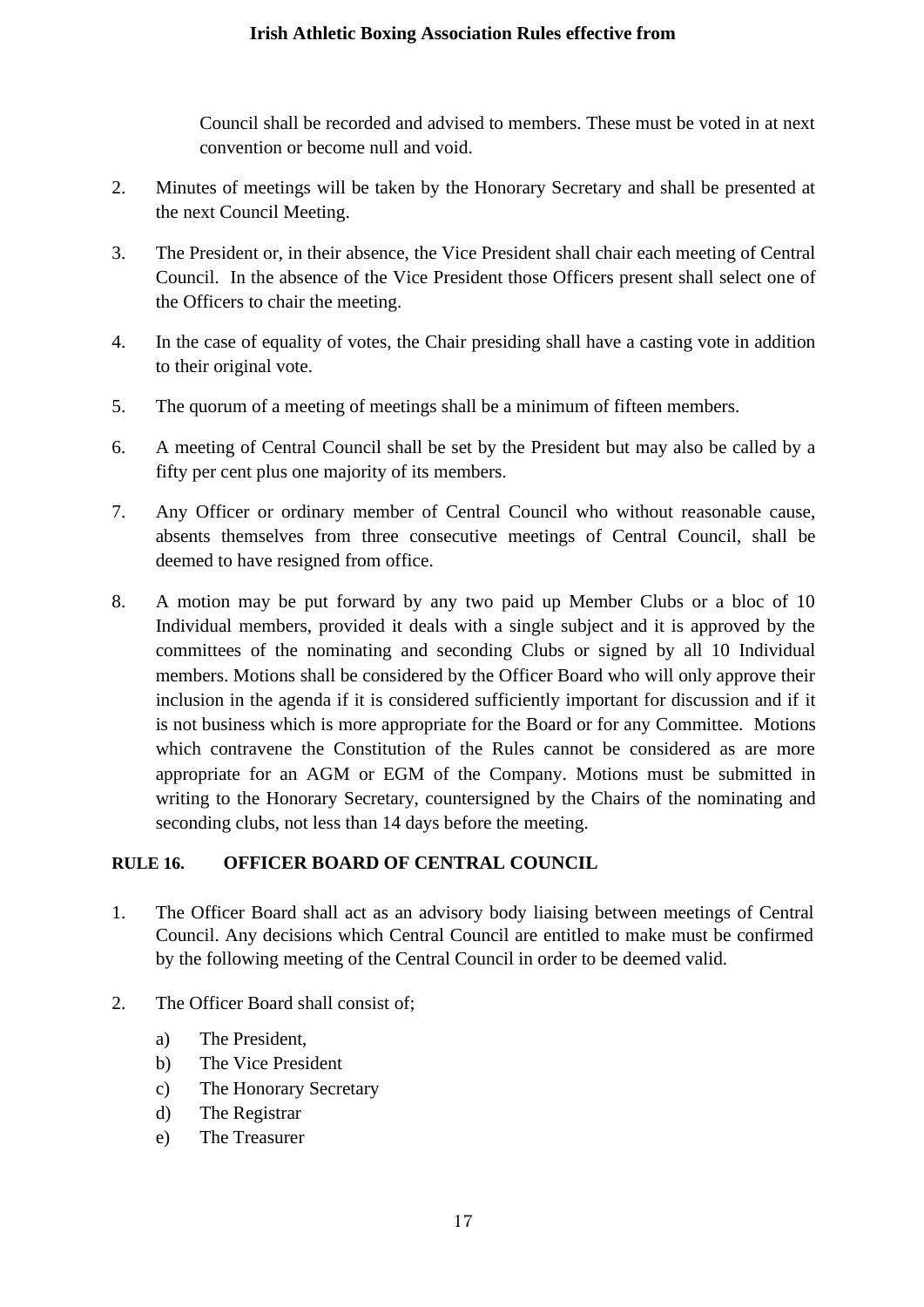For the avoidance of doubt no officer can also hold a position on a lower board or council such as a Provincial Council or County Board at the same time as being a member of the Officer Board of Central Council.

- 3. The CEO may attend any meeting of the Officer Board but shall not have a vote.
- 4. The President shall chair meetings of the Officer Board.
- 4. The Officer Board shall prepare a report on its work for each Board meeting which may be presented by the President at each Board meeting.
- 5. The Officer Board shall meet as often as is required to fulfil their function and may be called if requested by three of its members.
- 6. The quorum for the transaction of the business of the Officer Board shall be three.

# **RULE 17. ANNUAL GENERAL MEETING (AGM)**

### **General Procedures**

- 1. The AGM of the IABA and the business conducted at an AGM shall take place in accordance with the Constitution.
- 2. The AGM of the IABA shall take place not later than the 10th October in each year. In exceptional circumstances, not more than 15 months shall elapse between the date of one AGM and that of the next.
- 3. The AGM shall be held at such time and at such place as the Board shall appoint but in any event shall be called by 21 days' notice in writing at the least in accordance with the Constitution.
- 6. All Members listed in Rule 5 are entitled to attend and receive notice of the AGM in accordance with the Constitution. Each member organisation listed in Rule 5.1(b)- (e) is entitled to send a maximum of two delegates on its behalf.
- 7. Each Member Club listed at Rule 5.1(b) is entitled to one vote on behalf of the Club. The voting papers shall be issued to the first properly registered delegate who is in attendance on the day or to such person duly nominated in advance by the Club to cast a postal ballot in advance of the AGM. No other Members shall be entitled to vote.
- 8. All Members of Central Council may attend the AGM but have no vote.
- 9. All Elections shall take place at an AGM when vacancies for elected positions arise and shall be cast by postal ballot in advance of the AGM as directed to the membership in advance.
- 10. The AGM shall announce the names of the Directors representing the 4 Provincial Councils on the Board as and when such vacancies arise.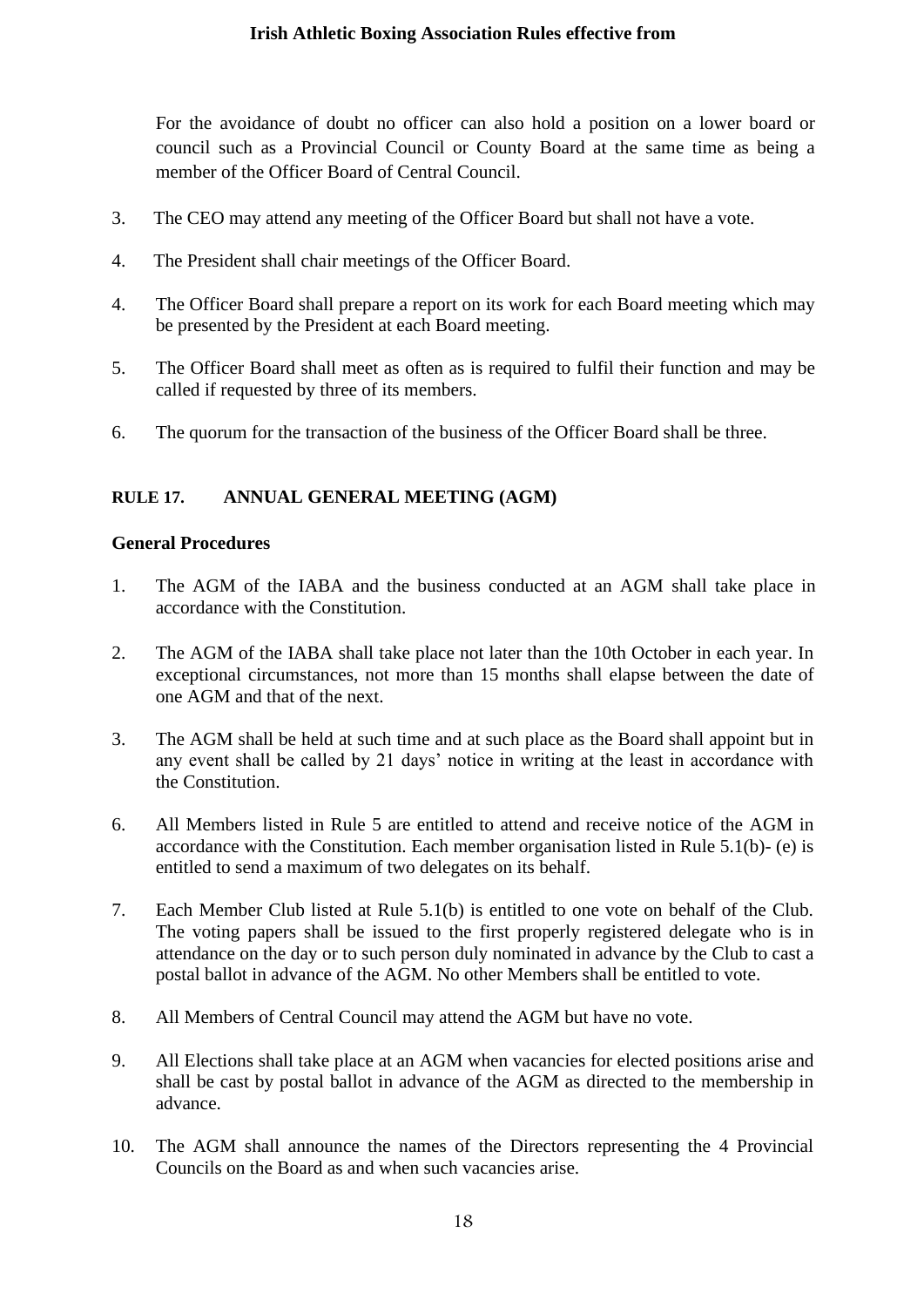11. The AGM shall announce the process of the nomination of chair and/or the 2 nominated Director positions as and when such vacancies arise.

### **Voting and Elections**

- 12. An election policy shall be adopted by IABA for the AGM and read in conjunction with these Rules.
- 13. Elections shall take place by postal ballot. Voting shall be by way of secret ballot.
- 14. The candidates in each election will be listed on the ballot papers in alphabetical order.
- 15. If only one candidate is nominated for a position, the candidate shall be declared elected on receiving a vote of the majority of those voting.
- 16. In the event of there being more than one candidate for any office a vote shall be taken by postal ballot, and the candidate receiving an absolute majority of valid counted votes, after an elimination process if necessary, shall be declared elected. The meaning of an absolute majority vote in this context is the greater in number of votes. For the avoidance of doubt the candidate who has secured at least one extra vote of the valid votes cast ahead of any other candidate will be deemed elected.
- 17. Votes will be collected via postal ballot. Each member casting their vote who is entitled to vote shall cast their vote by postal ballot. A record will be kept of each person that is voting to be counterchecked against the list of persons authorised to vote. Postal ballots shall be counterchecked against the list of persons who have registered to vote by postal ballot.
- 18. Once all votes have been cast by postal ballot, the votes will be counted and scrutinised by a representative from the Auditors. Any spoiled votes will not be counted. It shall be a matter for the scrutineers to determine what a spoiled vote is.
- 19. When the votes have been counted and verified the result shall be passed to the Chair of the meeting who shall announce the result. Details of the numbers of votes cast shall also be given by the Chair.
- 20. The ballot papers shall be retained for one month after the election by the firm of auditors appointed by the body and shall then be destroyed.

### **Election for President and two elected Director positions**

- 21. Any person wishing to be considered for nomination for election as President or as one of the two elected Director positions must be a fully paid up member of a Member Body, be over 18 years of age, and fully comply with the requirements of a Director as set out in the Rules and Constitution and in particular the requirements on eligibility and terms of office as set out in Rule 12.
- 22. Each nomination must be sent in on the relevant nomination form, signed by the candidate and countersigned by the President and Chair (if any) of the County Board or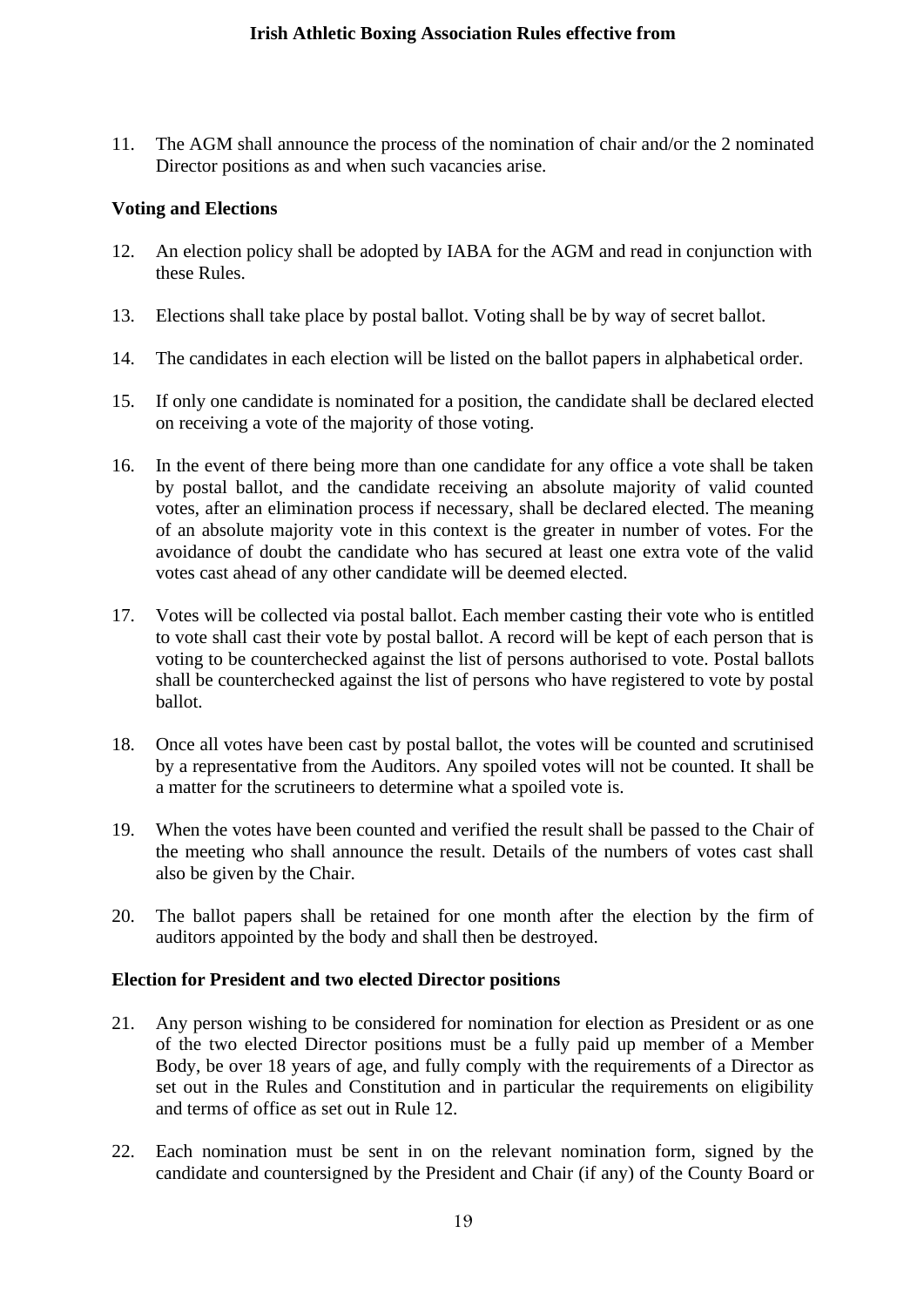Provincial Council nominating or by the four separate clubs. Nominated persons must accept the nomination in order to be put forward. Persons nominated for election must be formally seconded by a delegate from another Member Body other than that of the proposer. Nomination forms shall be available from the IABA and must be submitted to the Company Secretary no less than 14 days prior to the AGM. Nomination forms shall be examined by the Nominations Committee to ensure those persons nominated are eligible for election. A final list of candidates shall be issued to all members at least 7 days prior to the AGM.

23. Candidates putting themselves forward must comply with the fit and proper persons test prior to being eligible for election. By running for election candidates accept that they shall become Directors of the Company and shall ensure they comply with complete all necessary company forms as are required in relation to such directorship within 14 days of their election or appointment to the Board and prior to taking part in their first Board meeting.

### **Nominations and Eligibility for Election to Central Council**

- 24. Any person wishing to be considered for nomination for election as Vice President, Honorary Secretary, Registrar, Treasurer or for one of the other elected positions on Central Council must be a fully paid up member of a Member Body, be over 18 years of age, and be in a position to comply with the roles as set out in this rule book.
- 25. No person shall be eligible for election or nomination unless they comply with the rules on Terms of Office at Rule 14.2 above.
- 26. Nominations must be submitted on the official nomination form available from the IABA and must be submitted to the Company Secretary no less than 14 days prior to the AGM. A final list of candidates shall be issued to all members at least 7 days prior to the AGM.
- 27. Nominations for the election of officers or as members of the Central Council must be made by a County Board or by a Provincial Council or by not less than four clubs. A candidate may be validly nominated for both one officer position and as a Council Member but may run for one position only. The nomination form/ papers to be signed by the President and/or Secretary of the nominating unit.

### **RULE 18. EXTRAORDINARY GENERAL MEETING (EGM)**

- 1. The Directors may, whenever they think fit, convene an EGM in accordance with the provisions set out in Constitution
- 2. In addition, and in accordance with the Constitution, an extraordinary general meeting of the Company shall be convened on the written requisition, with cause stated, of one or more Members holding, or together holding, at the date of the deposit of the requisition, not less than 10 per cent of the total voting rights of all the Members having, at the date of deposit, the right to vote at general meetings of the Council.
- 3. The meeting shall be conducted in line with procedures for an AGM and all provisions applying to an AGM apply to an EGM where appropriate.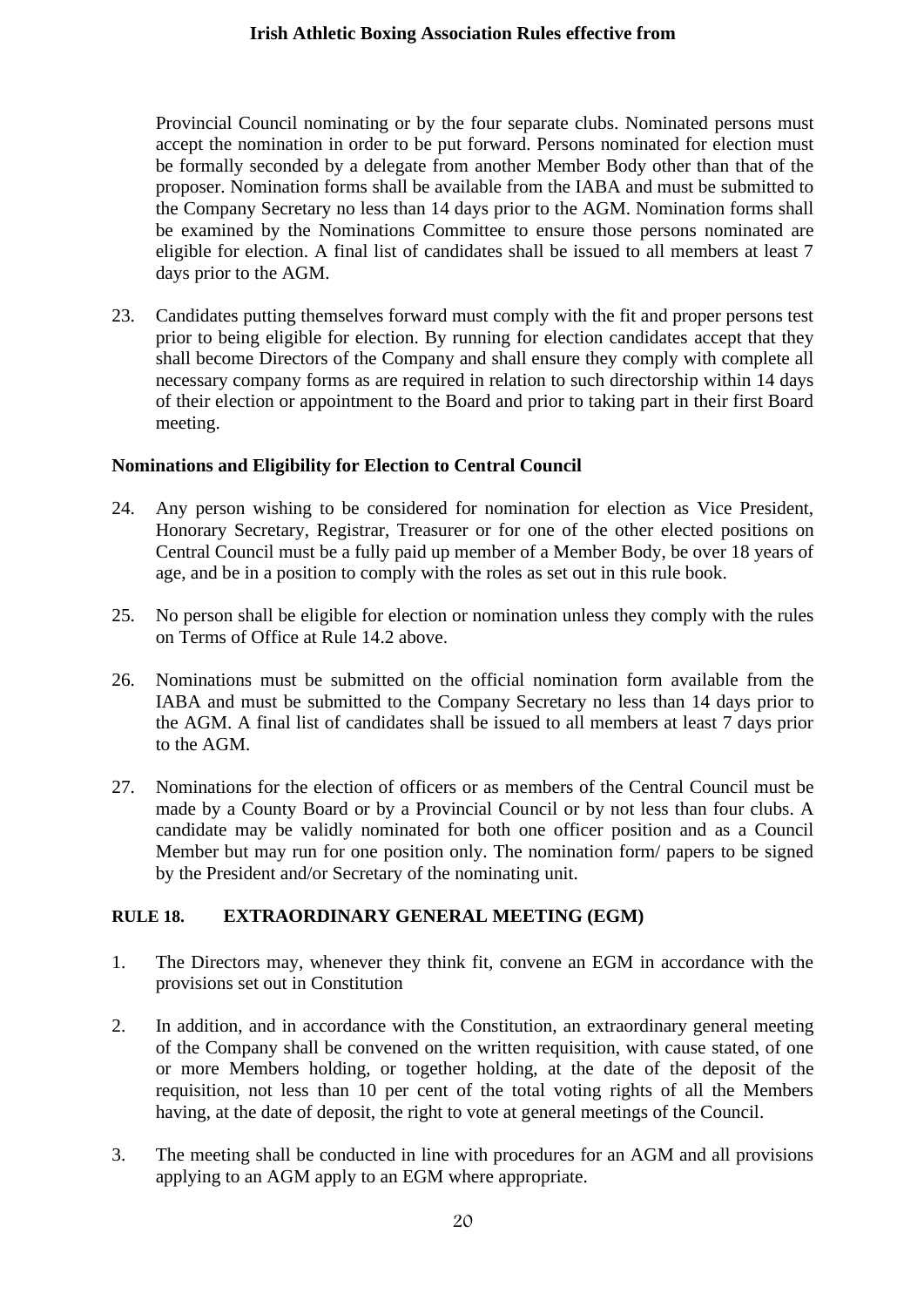## **RULE 19. PROVINCIAL COUNCILS**

- 1. The Provincial Councils of IABA are Leinster, Munster, Connacht and Ulster
- 2. Each Provincial Council shall consist of the following;
	- a) President who shall be an Officer of the Provincial Council
	- b) Vice President who shall be an Officer of the Provincial Council
	- c) Secretary who shall be an Officer of the Provincial Council
	- d) Treasurer who shall be an Officer of the Provincial Council
	- e) Registrar who shall be an Officer of the Provincial Council
	- f) Medical Registrar who shall be an Officer of the Provincial Council
	- g) Child Protection Officer
	- h) Two representatives from each County Board with 35 clubs or more under its iurisdiction
	- i) One representative from each other County Board.

For the avoidance of doubt no person shall hold more than one role at any one time on the same Provincial Council

3. Rules relating to Provincial Councils are set out in Appendix 1

### **RULE 20. COUNTY BOARDS**

- 1. Each County Board shall consist of the following;
	- a) President who shall be an Officer of the County Board
	- b) Vice President who shall be an Officer of the County Board
	- c) Secretary who shall be an Officer of the County Board
	- d) Treasurer who shall be an Officer of the County Board
	- e) Registrar who shall be an Officer of the County Board
	- f) Medical Registrar who shall be an Officer of the County Board
	- g) Child Protection Officer
	- h) Clubs

For the avoidance of doubt no person shall hold more than one role at any one time on the same County Board

2. Rules relating to County Boards are set out in Appendix 2

### **RULE 21. ROLE OF CHAIR OF THE BOARD**

1. The Chair shall be selected by the Nominations Committee to act as Chair of IABA in accordance with the terms of reference of the Nominations Committee and eligibility criteria set down and in accordance with the Constitution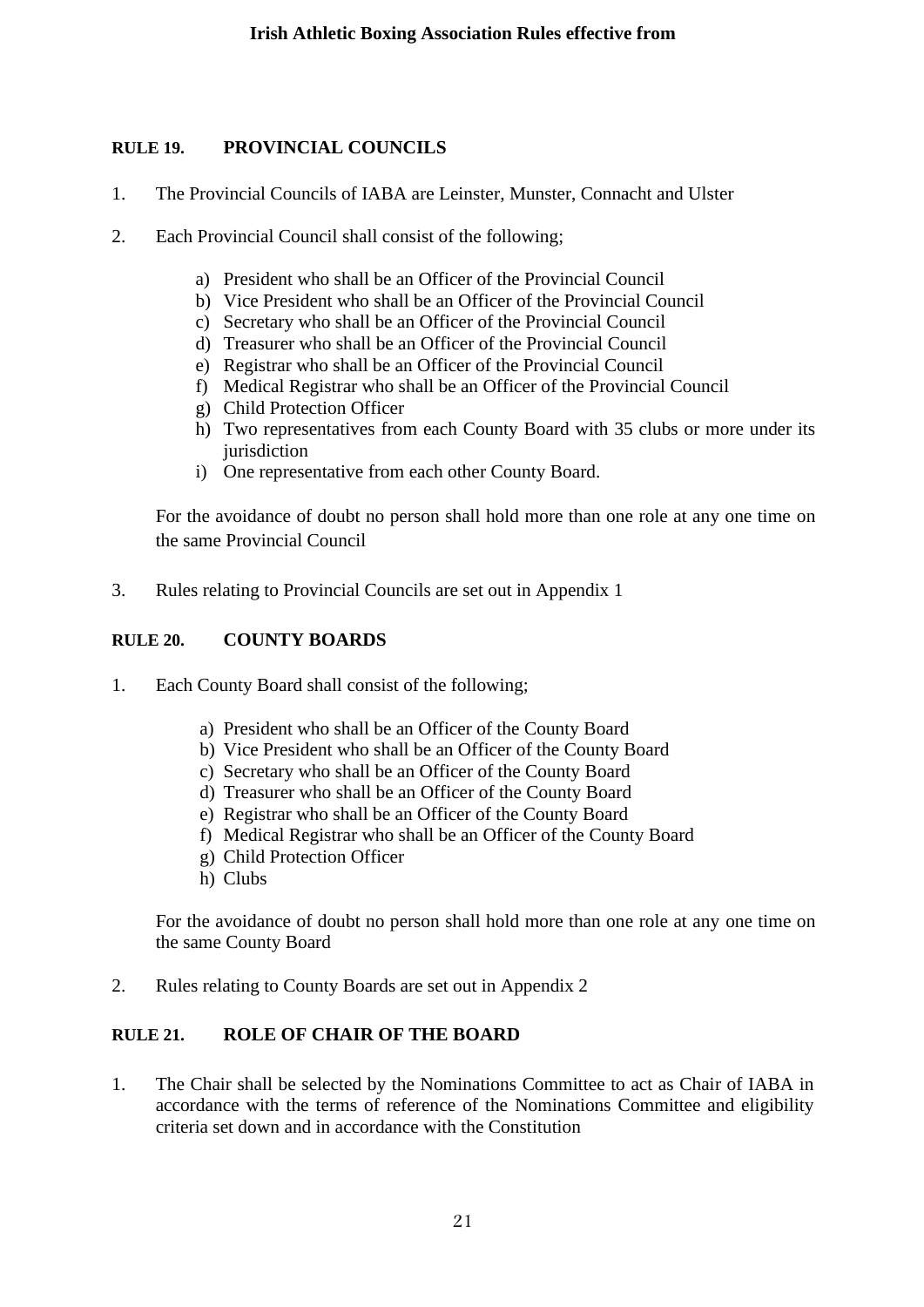- 2. The Chair shall chair all meetings of the Board and the Company in accordance with the Constitution and shall carry out all duties in the best interests of IABA and the company as a whole
- 3. The Chair shall possess the necessary professional leadership, communication and corporate governance knowledge necessary to manage and chair the Board of IABA.
- 4. The Chair shall dedicate sufficient time to working with the Board, the Central Council and the CEO on all matters pertaining to IABA.
- 5. The Chair shall lead the Board, instilling the values of IABA and ensuring constructive relations between all bodies of the IABA and the executive staff.
- 6. The Chair shall work closely with the President and the CEO.
- 7. The Chair shall become a Director of the Board and as such shall become subject to company law requirements. The Chair shall complete all necessary paperwork and attend meetings of the Board as they arise.

### **RULE 22. ROLE OF VICE-CHAIR OF THE BOARD**

- 1. In the absence of the Chair, the Vice-Chair shall preside at meetings that the Chair does not attend and on such occasions shall have the powers and responsibilities of the Chair.
- 2. The Board shall appoint one of its own members to act in the position of Vice-Chair.

### **RULE 23. ROLE OF PRESIDENT**

- 1. The President is elected by those entitled to attend and vote at the AGM in accordance with these Rules and the Constitution.
- 2. The President shall represent the IABA as an honorary figure head of the organisation and shall possess the necessary leadership and communication qualities necessary to support the objects and strategy of IABA and carry out all duties in the best interests of IABA and the Company as a whole.
- 3. The President shall dedicate sufficient time to working with the Board, the Central Council and the CEO on all matters pertaining to IABA. The President shall work closely with the Chair and the CEO.
- 4. The President shall as Chair of the Central Council and preside over its proceedings and meetings.
- 5. The President on election shall become a Director of the Board and as such shall become subject to company law requirements. The President shall complete all necessary paperwork and attend meetings of the Board as they arise as provided in these Rules.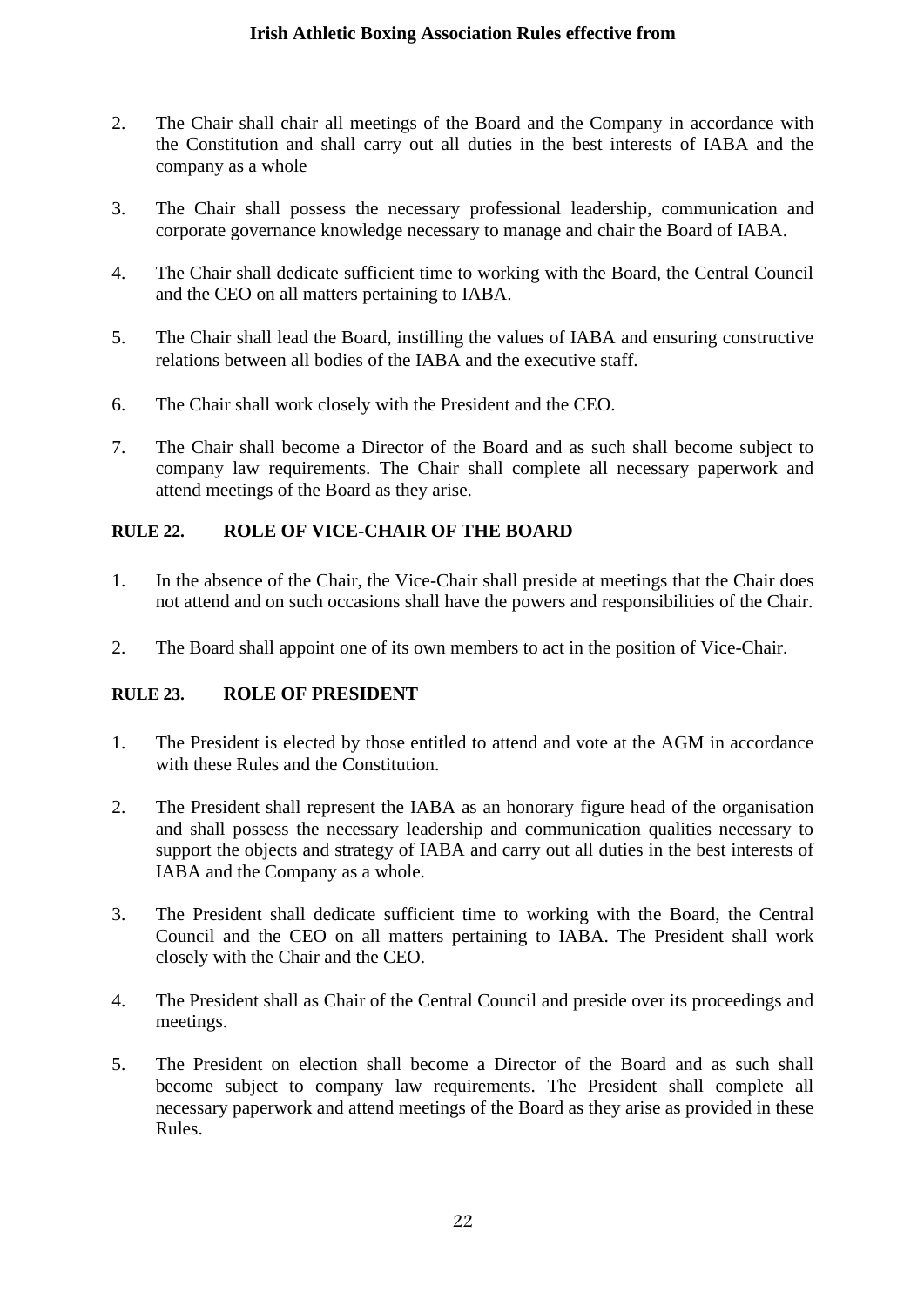### **RULE 24. ROLE OF VICE PRESIDENT**

- 1. The Vice President is elected by those entitled to attend and vote at Central Council.
- 2. In the absence of the President, the Vice-President shall preside at meetings that the President is unable to Chair and, on such occasions, shall have the powers and responsibilities of the President in accordance with these Rules.

## **RULE 25. ROLE OF HONORARY SECRETARY**

- 1. The Honorary Secretary is elected by those entitled to attend and vote at Central Council.
- 2. The Honorary Secretary shall possess the necessary skills required to undertake the role which includes but is not limited to:
	- a) Consulting with the President to draw up the agenda for each meeting of Central Council.
	- b) Recording and keeping safe minutes of all Central Council meetings.
	- c) Working with the President in preparing reports for Central Council.
	- d) Reporting to the CEO on matters as requested.
	- e) Present to meetings, deal with and file all correspondence
	- f) Ensuring a copy of any communication addressed to the Honorary Secretary is copied to the CEO immediately and inform the CEO of any notification of a claim for compensation against the IABA
- 3. The Honorary Secretary shall carry out duties in furtherance of the best interests of IABA and the company as a whole.

# **RULE 26 ROLE OF COMPANY SECRETARY**

- 1. The Company Secretary shall be appointed by the Board and shall report directly to the Board on all company secretarial matters as required by the companies' acts.
- 2. The Company Secretary shall ensure compliance with all company law and regulatory affairs including but not limited to recording and keeping safe, minutes of all Board and Company meetings.
- 3. The Company Secretary shall be responsible for preparing all papers, notices and agenda items for all meetings and ensuring requisite quorums are in place.
- 4. The Company Secretary shall be responsible for ensuring all rule changes passed by the members are incorporated into the Rules and made available to Members.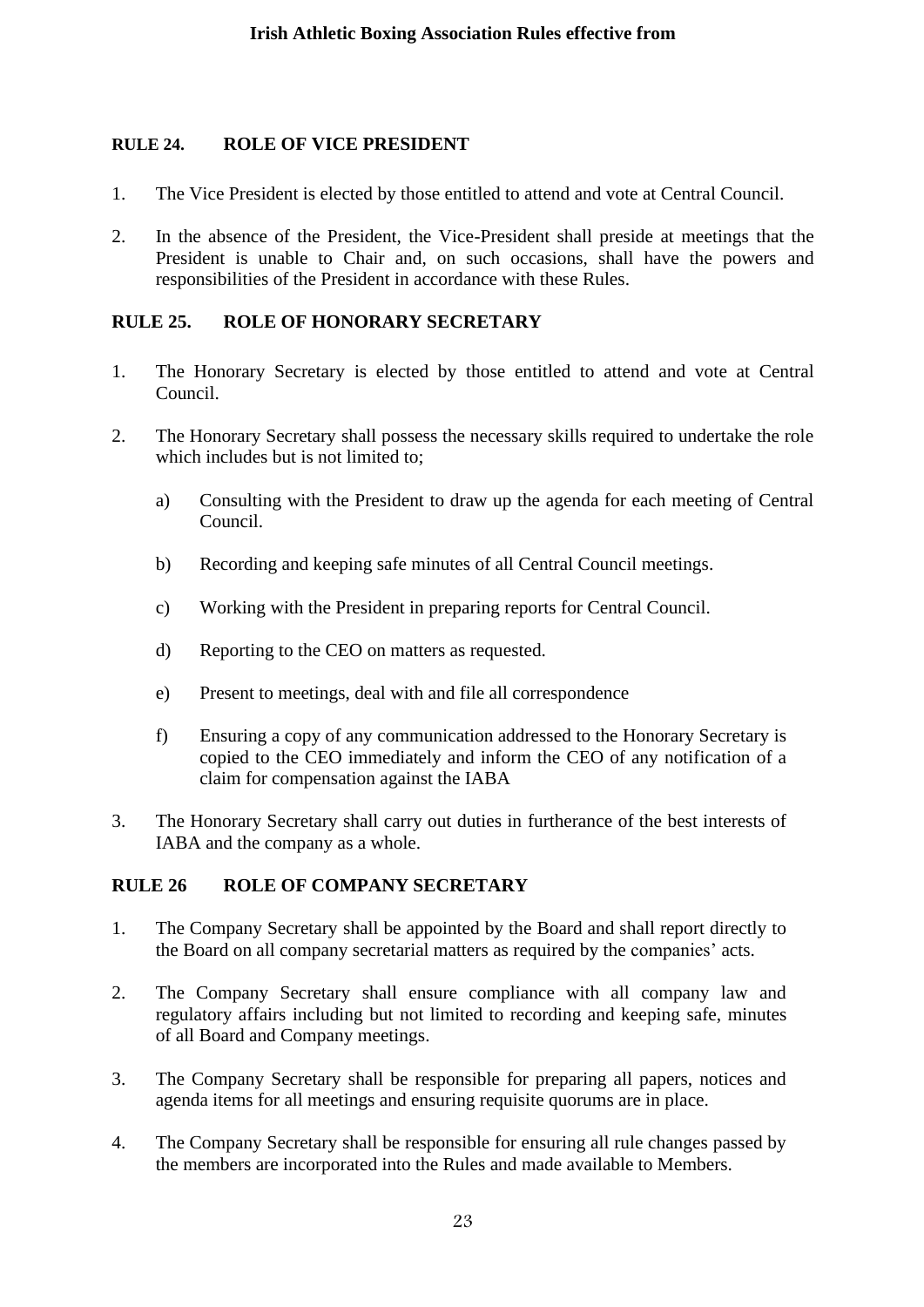- 5. The Company Secretary shall keep a Register of Members.
- 6. The Company Secretary shall attend all Board meetings but shall not be a member of the Board or be entitled to vote.
- 7. The Company Secretary shall also be responsible for;
	- a) signing the company's annual returns and certifying the financial statements;
	- b) keeping the company's minutes of meetings;
	- c) keeping, and making available for inspection the company's registers, such as register of members;
	- d) communicating with the company's members, for example notifying the members of company meetings.
	- e) The Company Secretary shall liaise with the Auditors of IABA.
- 7. The Company Secretary shall carry out duties in furtherance of the best interests of IABA and the company as a whole.

### **RULE 27. ROLE OF HONORARY TREASURER**

- 1. The Honorary Treasurer is elected by those entitled to attend and vote at Central Council.
- 2. The Honorary Treasurer shall possess the necessary skills required to undertake the role which includes but is not limited to:
	- a) Recording and keeping safe financial records and accounts relating to Central Council.
	- b) Working with the President in preparing financial reports for presentation to Central Council.
	- c) Work with / Reporting to the Chief Financial Officer and CEO when requested.
	- d) Ensuring a copy of any communication addressed to the Honorary Treasurer is copied to the CEO immediately.
	- e) Account for any monies received and lodge same without delay with the accounts manager.
- 3. The Honorary Treasurer shall carry out duties in furtherance of the best interests of IABA and the company as a whole.

### **RULE 28. ROLE OF THE REGISTRAR**

- 1. The Registrar is elected by those entitled to attend and vote at Central Council.
- 2. The Registrar shall possess the necessary skills required to undertake the role which includes but is not limited to;
	- a) Keeping a register of certified officials (referees, judges etc.) and other bodies of the IABA.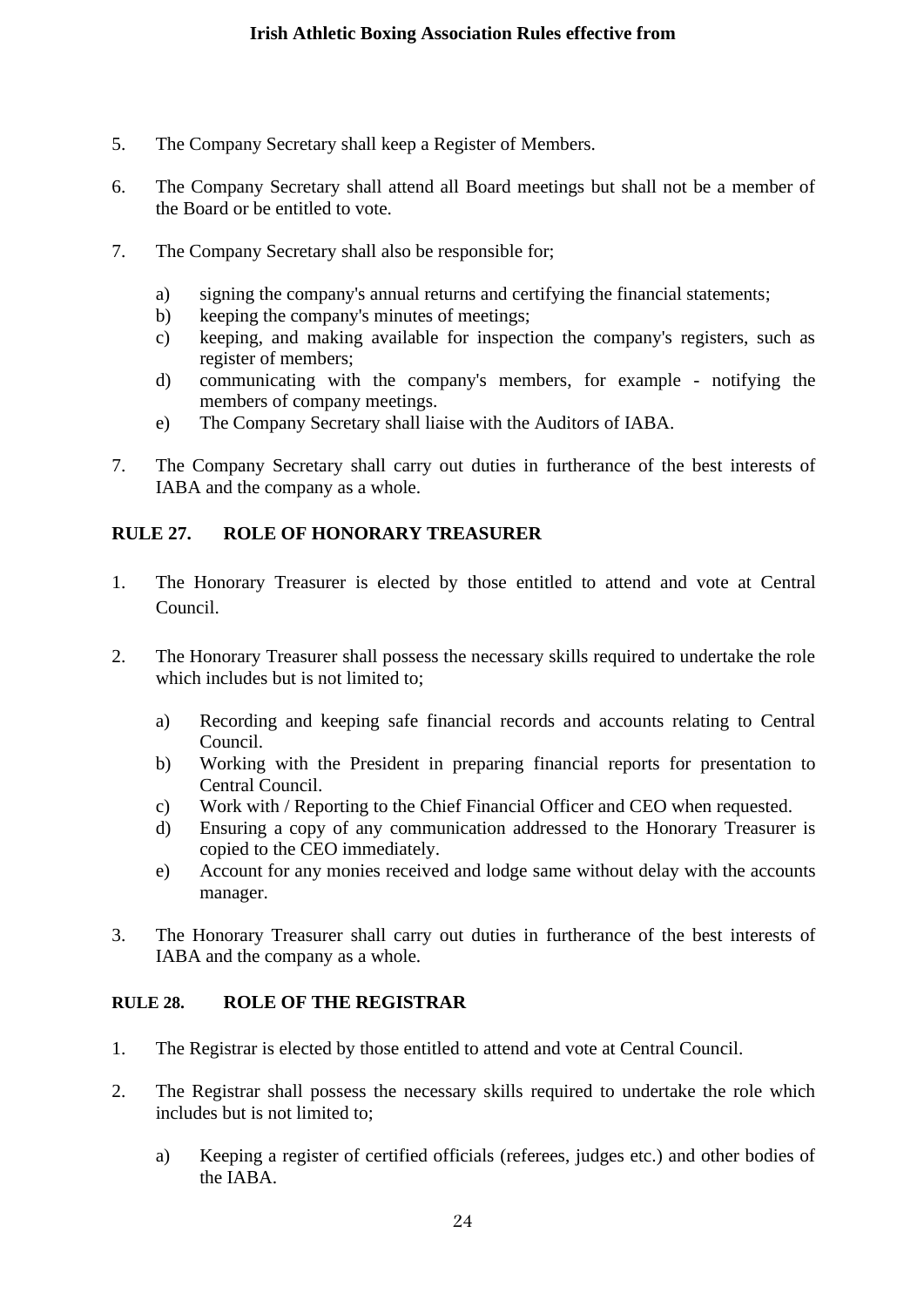- b) Keeping records of prominent boxers.
- c) Ringside judges and referees.
- d) Record of all cups and trophies and their current locations.
- 3. The Registrar shall carry out duties in furtherance of the best interests of IABA and the Company as a whole.

# **RULE 29. MEDICAL COMMISSION AND MEDICAL COMMISSIONER**

- 1. The Medical Commission under the Chairmanship of the Medical Commissioner shall oversee governance in regard to all medical matters.
- 2. The Board shall appoint a Medical Commissioner.
- 3. The Medical Commissioner shall attend all meetings of the Medical Commission and will liaise with Medical Registrars of appropriate Provincial Councils and with all doctors engaged with IABA. Their primary duty is to promote high standards in the maintenance of medical records for all boxers and to ensure confidentiality at all times in doing so.
- 4. The Medical Commissioner shall carry out duties in furtherance of the best interests of IABA and the Company as a whole.
- 5. The Medical Commissioner shall ensure that all changes to IABA medical procedures are conveyed to all members of the Medical Commission.
- 6. The Medical Commission may conduct seminars on any medical matters.
- 7. The Medical Commissioner shall be notified in writing of all meetings of Central Council and they may attend but may not vote.

# **RULE 30. ROLE OF THE CHIEF EXECUTIVE OFFICER (CEO)**

- 1. The Board shall delegate the day to day management of IABA to the CEO. The CEO shall present reports to the Board and attend Board meetings as required. The CEO shall report to the Chair of the Board in accordance with a contract of employment and in line with company law.
- 2. The CEO shall take direction and instruction directly from the Chair of the Board but shall liaise with all other Directors and Officers as required.
- 3. The CEO shall work closely with the Chair, President, Honorary Secretary and Honorary Treasurer in respect of their roles and ensure good and effective communication with persons holding these positions. In particular, the CEO shall ensure that any matters which may fall within the remit of these persons are notified to them without delay. The CEO shall also agree a protocol for advance notification of any important press releases to the Chair and President.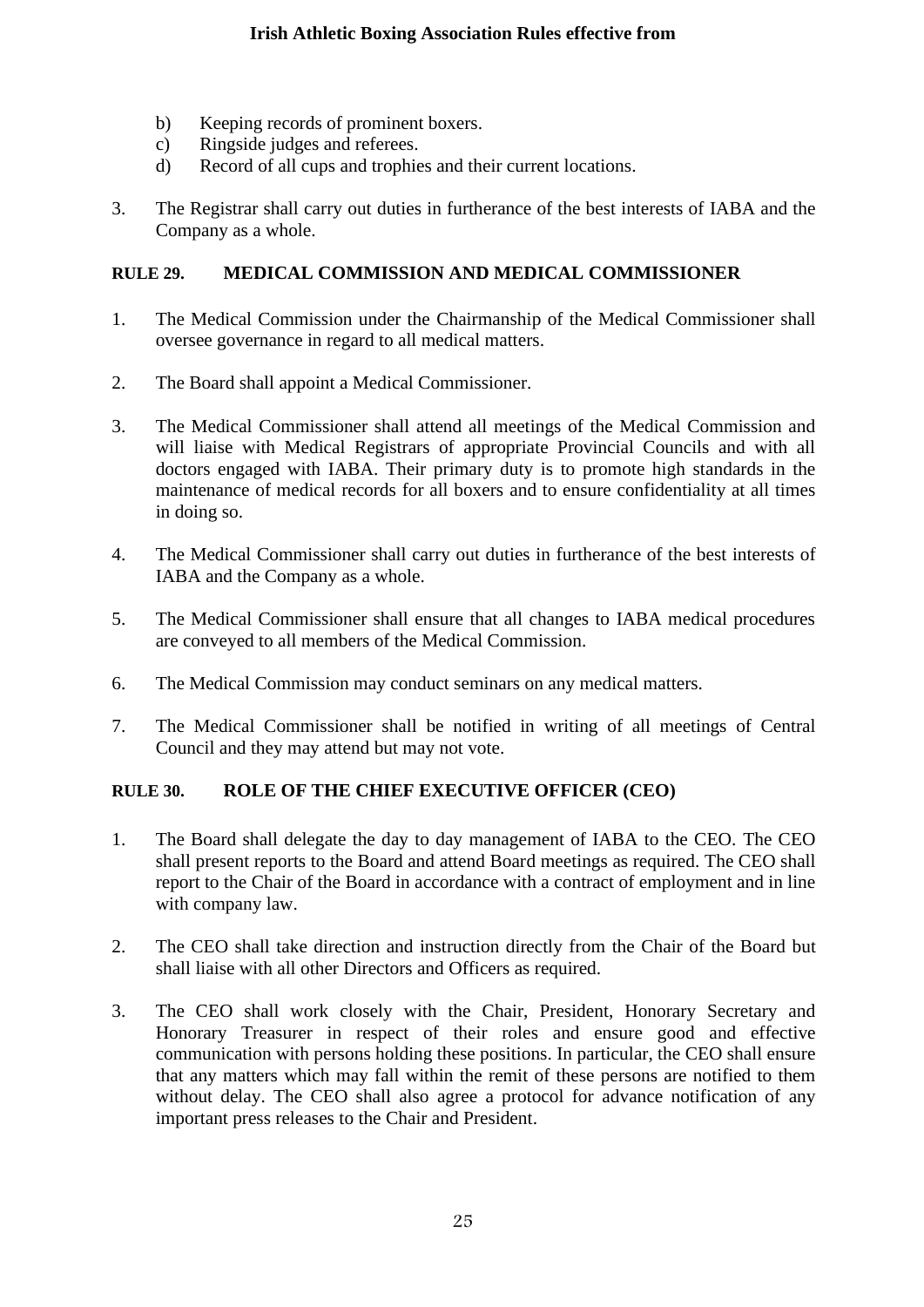## **RULE 31. COMMITTEES**

- 1. The Board shall appoint Committees as it deems necessary from time to time to act in an advisory capacity on various issues and to provide oversight where appropriate. The Board may also disband committees if the need arises.
- 2. The following committees shall (but not limited to) be established by the Board;
	- a) High Performance Advisory Committee
	- b) High Performance Selection Committee
	- c) Non High-Performance Selection Committee
	- d) Nominations and HR Committee
	- e) Child Protection Committee
	- f) Audit Committee
	- g) Finance Committee
	- h) Championship Committee
	- i) Anti-Doping Committee
	- j) Judges, Referees and Coach Development Committee
	- k) Coaching Committee
	- l) Rules Committee
	- m) Club Development Committee
	- n) Medical Commission
	- o) Disciplinary Committee
	- p) Appeals Committee
- 3. The Board shall approve the constitution and terms of reference of each Committee. Committees shall act in accordance with their terms of reference and the powers and duties delegated to them.
- 4. Committees shall keep minutes of their meetings, details of each Committee member's appointment together with proper books and accounts for any financial transactions.
- 5. The Board shall have power to call upon Committees to produce any financial records, letters, documents and other evidence which the Board may request. Any Committee which does not comply with the terms of this rule may be subject to disciplinary sanctions including but not limited to suspension of the Committee.
- 6. The Chair of each Committee shall provide regular reports to the Board on the activities.
- 7. Each Committee shall be constituted in accordance with these rules.
- 8. The Board shall nominate a Chair for each Committee.
- 9. No person shall be appointed to any Committee who may have or may be perceived to have a conflict of interest in the outcome of any Committee work or deliberations.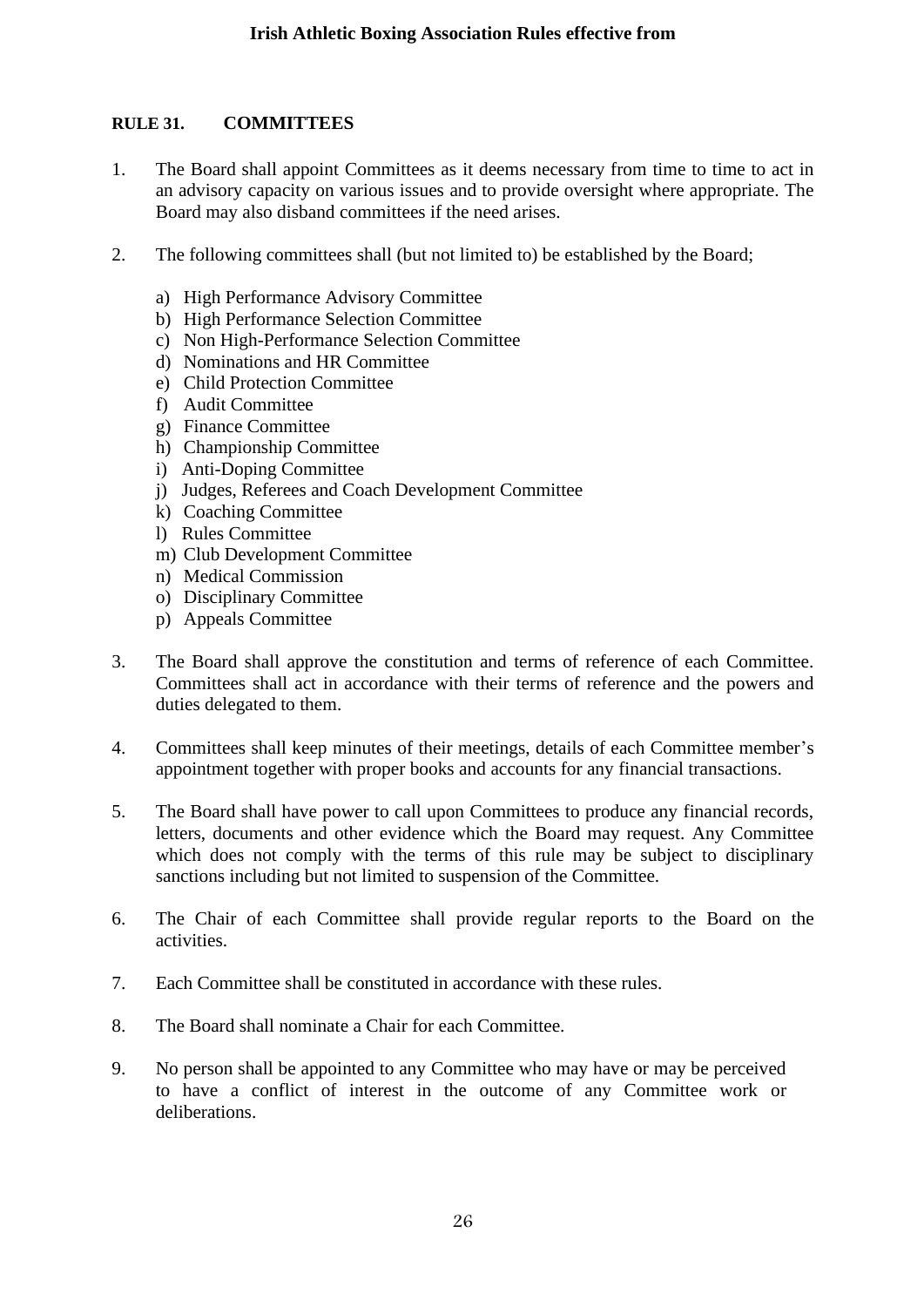## **RULE 32. HIGH PERFORMANCE ADVISORY COMMITTEE**

- 1. A High-Performance Advisory Committee shall be put in place to take responsibility for providing support and challenge regarding the high-performance programme.
- 2. The High-Performance Advisory Committee shall agree the overall remit and reach of the programme and agree which levels of boxing shall be incorporated within the High-Performance programme.
- 3. The High-Performance Director shall lead the High-Performance programme under a contract of employment and shall have full autonomy for selection of High-Performance Teams in accordance with best practice, policy and overall standards agreed in consultation with the High-Performance Advisory Committee.
- 4. The Committee shall comprise of the:
	- a) CEO
	- b) High Performance Director;
	- c) One Nominated member of the Board;
	- d) Two nominated members of the Central Council;
	- e) Two independent High-Performance experts.
- 5. The committee's primary function is to review the strategy, plans, budget and progress of the high-performance programme and act as an oversight body across each of these areas. It also operates as a sounding board for, and provider of advice and challenge to the High-Performance Director.
- 6. The Committee shall have full autonomy for all elements of the programme including management of the Board approved budget and finances assigned to the programme, agreeing overall policy for selection of squads and athletes participating in the programme and agreeing a disciplinary policy in respect of participants within the programme. The Committee shall meet on a quarterly basis
- 7. All members of the Committee shall act independently and shall avoid any potential conflicts of interest with respect to their role such as providing services to the programme or personal coaching to boxers within the programme.
- 8. The independent experts should come from outside of the structures of the IABA and may or may not have a background in boxing. However, they shall have a strong, recognised level of expertise in world class high performance structures and systems.
- 9. The High-Performance Director shall have the final say on all team selections after considering input from the High-Performance coaches involved in the programme in accordance with Rule 33. The committee is not empowered to veto or amend decisions made by the High-Performance Director.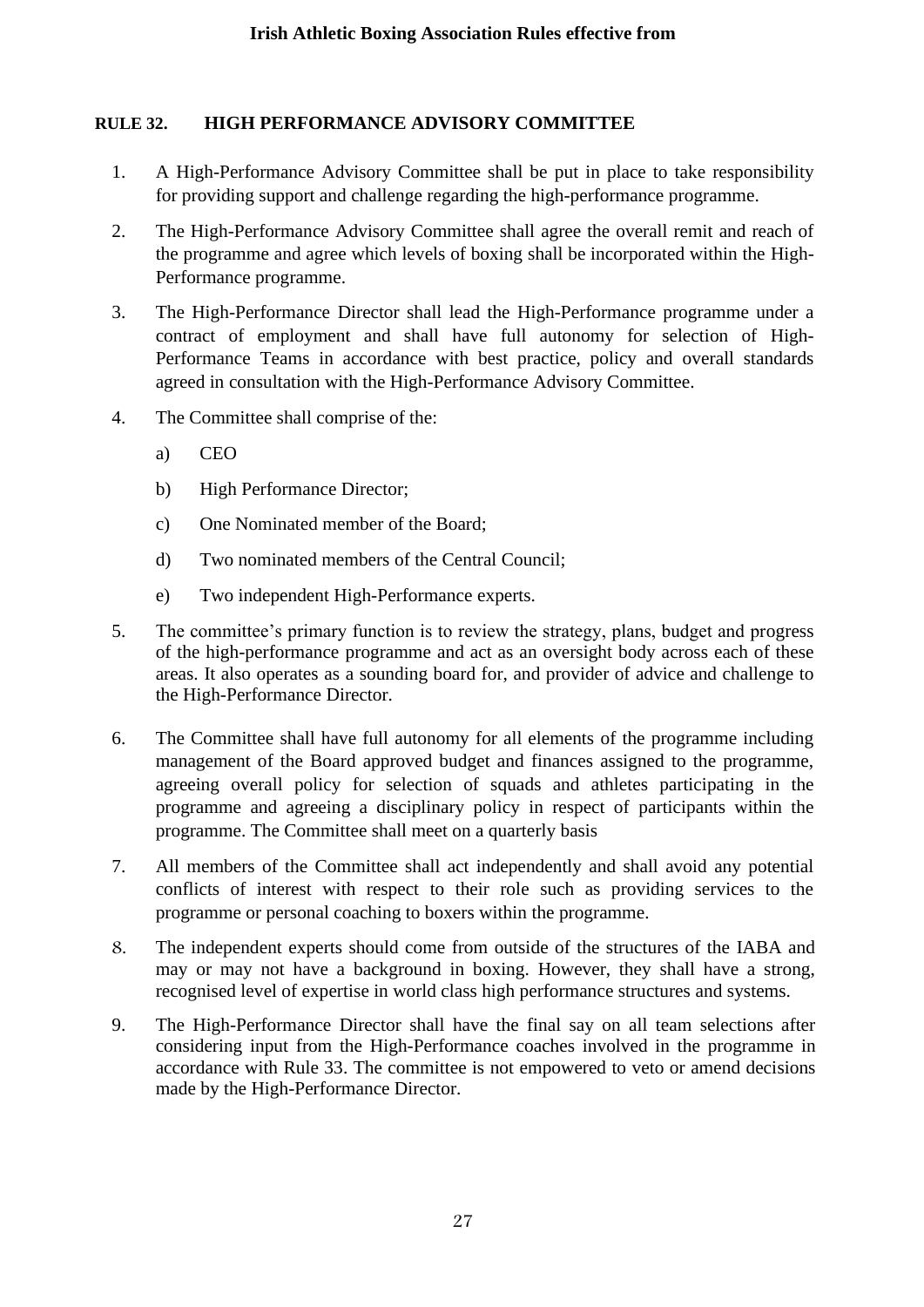## **RULE 33. HIGH PERFORMANCE SELECTION COMMITTEE**

- 1. At its first meeting each year, the Central Council will establish a High-Performance Selection Committee comprising;
	- a) High Performance Director;
	- b) High Performance Coach/Coaches;
	- c) Two nominated members of the Central Council;
- 2. The Committee shall meet as required, to discuss issues around team selections. In particular, the Committee shall ensure that all stakeholders are acquainted with significant issues which are perceived to be relevant to the selection process.
- 3. The High-Performance Director shall have the final say on all elite team selections

# **RULE 34. NON-HIGH-PERFORMANCE SELECTION COMMITTEE**

- 1. The Non-High-Performance Selection Committee shall be responsible for advising on the selection of all non-High-Performance teams and squads other than those selections which are agreed as being the sole responsibility of the High-Performance Advisory Committee.
- 2. The constitution of this committee shall be agreed by the Board.
- 3. This Committee will meet on a monthly basis, or as required, to discuss issues surrounding team selections. In particular, the Committee will ensure that all stakeholders are acquainted with significant issues which are perceived to be relevant to the selection process.
- 4. The Selection Committee shall follow selection criteria. All other decisions regarding selections shall be made in accordance with selection criteria as set out in policies prepared by the Selection Committee
- 5. The Committee shall have such powers and responsibilities as delegated to it by the Board and as stipulated in its terms of reference approved by the Board.

# **RULE 35. NOMINATIONS AND HUMAN RESOURCES COMMITTEE**

- 1. The Committee shall have such powers and responsibilities as delegated to it by the Board and as stipulated in its terms of reference approved by the Board.
- 2. The Committee shall comprise of:
	- a) 1 representative from the 3 appointed Board members
	- b) 2 representatives from the 7 elected Board members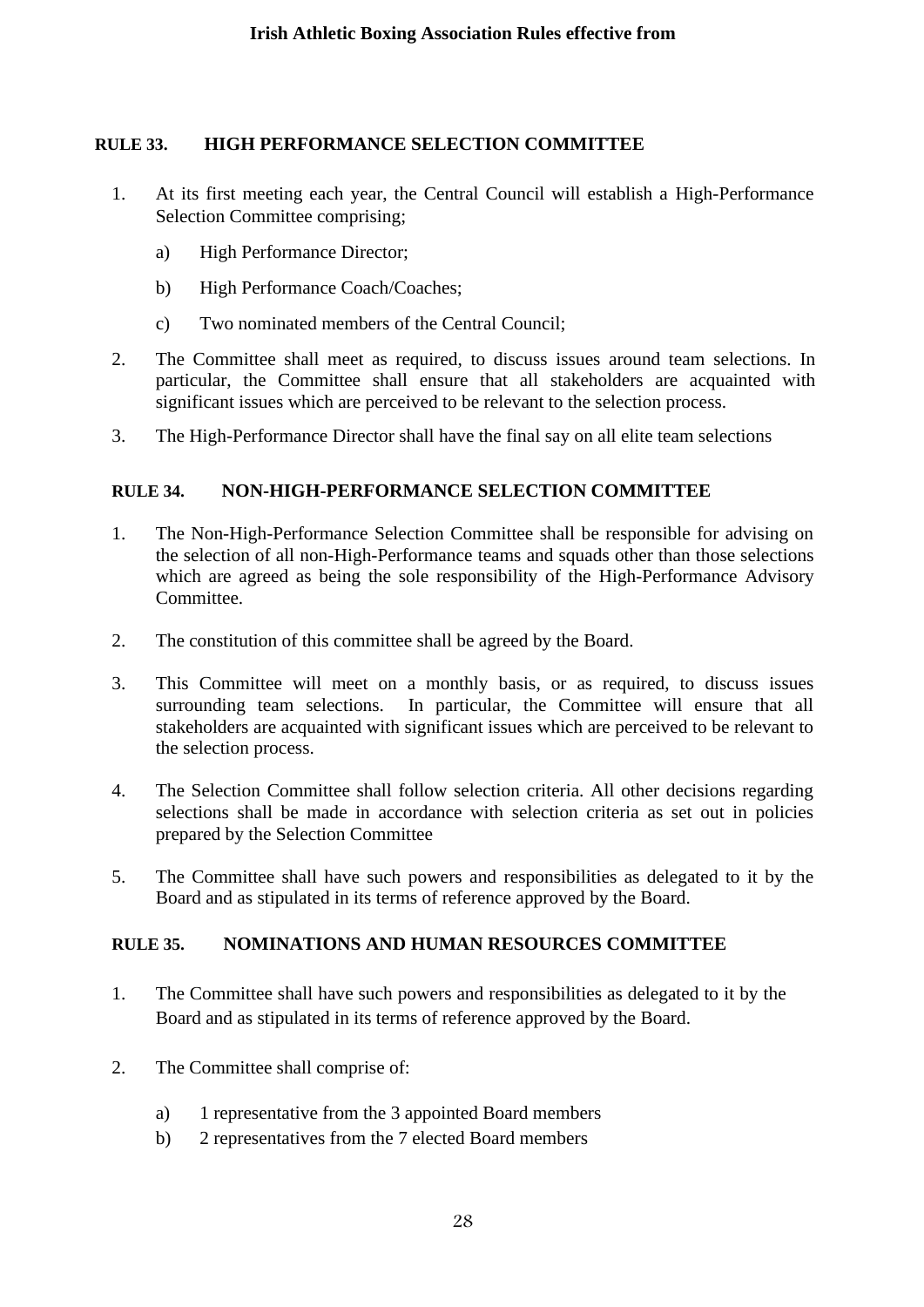- c) 2 non-voting representatives nominated by Sport Ireland, Sport NI, Board Match, The Carmichael Centre or a similar recognised independent body which provides support services in board and governance matters
- 3. The Committee shall be responsible for preparing an overall skills set and eligibility criteria for all positions on the Board of Directors including a fit and proper persons test in accordance with Rule 12. Such criteria shall be approved by the Board of Directors.
- 4. Following receipt of nominations for the position of President, the Committee shall determine the eligibility of such nominees in accordance with eligibility criteria prior to any person being put to the members for consideration for election at the AGM.
- 5. The Committee shall conduct an open transparent process for the nomination of a Chair with suitable skills as set out in Rule 21. This process shall be conducted prior to the end of the term of office of the incumbent Chair.
- 6. In accordance with Rule 12, in advance of any elections, the Committee shall conduct a skills set examination of the Board and determine a skill sets criteria which must be met by any person wishing to be eligible for election to the Board.
- 7. The Committee shall conduct an open transparent process for the nomination of the two nominated Directors to the Board in accordance with the skills set and eligibility criteria as set out in Rule 12.
- 8. All candidates for nomination shall be submitted for final approved to the Board.
- 9. The Committee shall also act on behalf of the Board in respect human resource matters pertaining to the CEO and the Staff.

# **RULE 36. CHILD WELFARE AND VETTING REVIEW PANEL**

- 1. The Child Welfare and Vetting Panel shall be comprised of members approved by the Board with appropriate experience and expertise.
- 2. The Child Welfare and Vetting Panel shall be responsible for considering and determining all matters referred to it in accordance with the IABA Child Welfare and Vetting policies including but not limited to the approval of codes and policies, the review of stand down orders and vetting decisions and any other matter pertaining to child welfare.
- 3. The Panel shall work closely with the Child Protection Officer who shall attend each meeting.
- 4. The Panel shall have such powers and responsibilities as delegated to it by the Board and as stipulated in its terms of reference approved by the Board.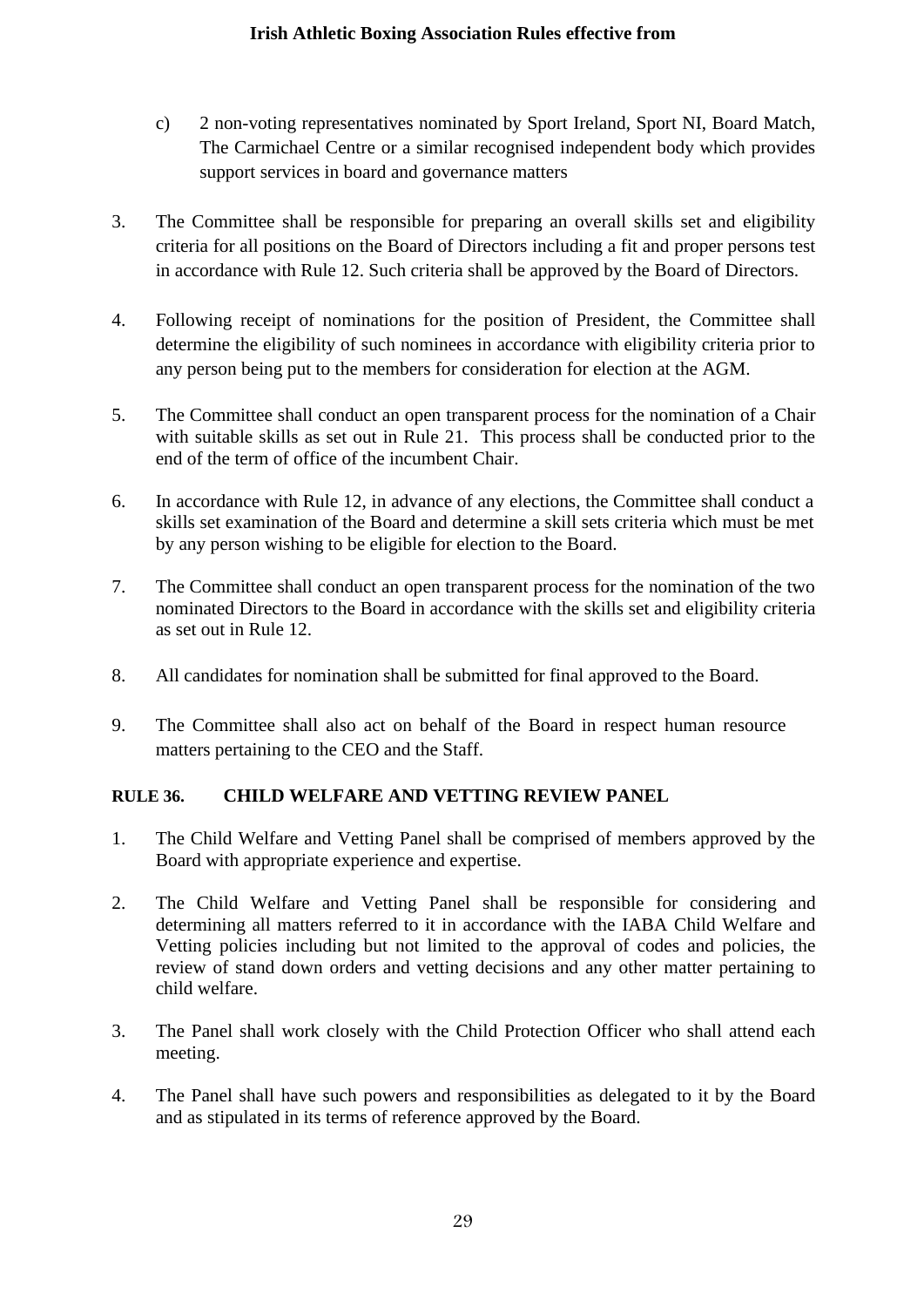# **RULE 37. FINANCE AND AUDIT COMMITTEE**

- 1. The Finance and Audit Committee shall comprise of:
	- a) 2 Board members
	- b) 1 qualified accountant appointed by the Board
- 2. The Treasurer, CEO and Chief Financial Officer shall be invited to each committee meeting to provide updates and inputs.
- 3. The purpose of the Finance and Audit Committee is to assist and where relevant make recommendations to the Board on discharging its responsibilities as they relate to financial reporting, external and internal audits, operational controls, compliance, risk management and governance arrangements within IABA.
- 4. The Committee is a three-person committee appointed by the Board which meets a minimum of four times per annum and reports on its findings and recommendations in writing to the Board.
- 5. The Audit Committee may also be requested to assist in other audit functions of the IABA.
- 6. The Committee shall have such powers and responsibilities as delegated to it by the Board and as stipulated in its terms of reference approved by the Board.

# **RULE 38. CHAMPIONSHIP COMMITTEE**

- 1. This committee shall be selected from the Central Council to assist in the running of the National Championships.
- 2. The Board shall approve the Committee and the Chair.
- 3. The Committee shall;
	- a) Records weight and checks details of each boxer's Record Book at the weigh–in.
	- b) Assist in the making of the draw and the running of the Championships**.**
	- c) Hold meetings at regular intervals during the Championships.
	- d) Record and report all matters concerning the National Championships to the Central Council.

# **RULE 39. ANTI-DOPING COMMITTEE**

- 1. The Committee shall be constituted as follows;
	- a) 1 Board member
	- b) 2 members with suitable expertise nominated by the Board
- 2. The Anti-Doping Officer of IABA shall attend to provide inputs and updates.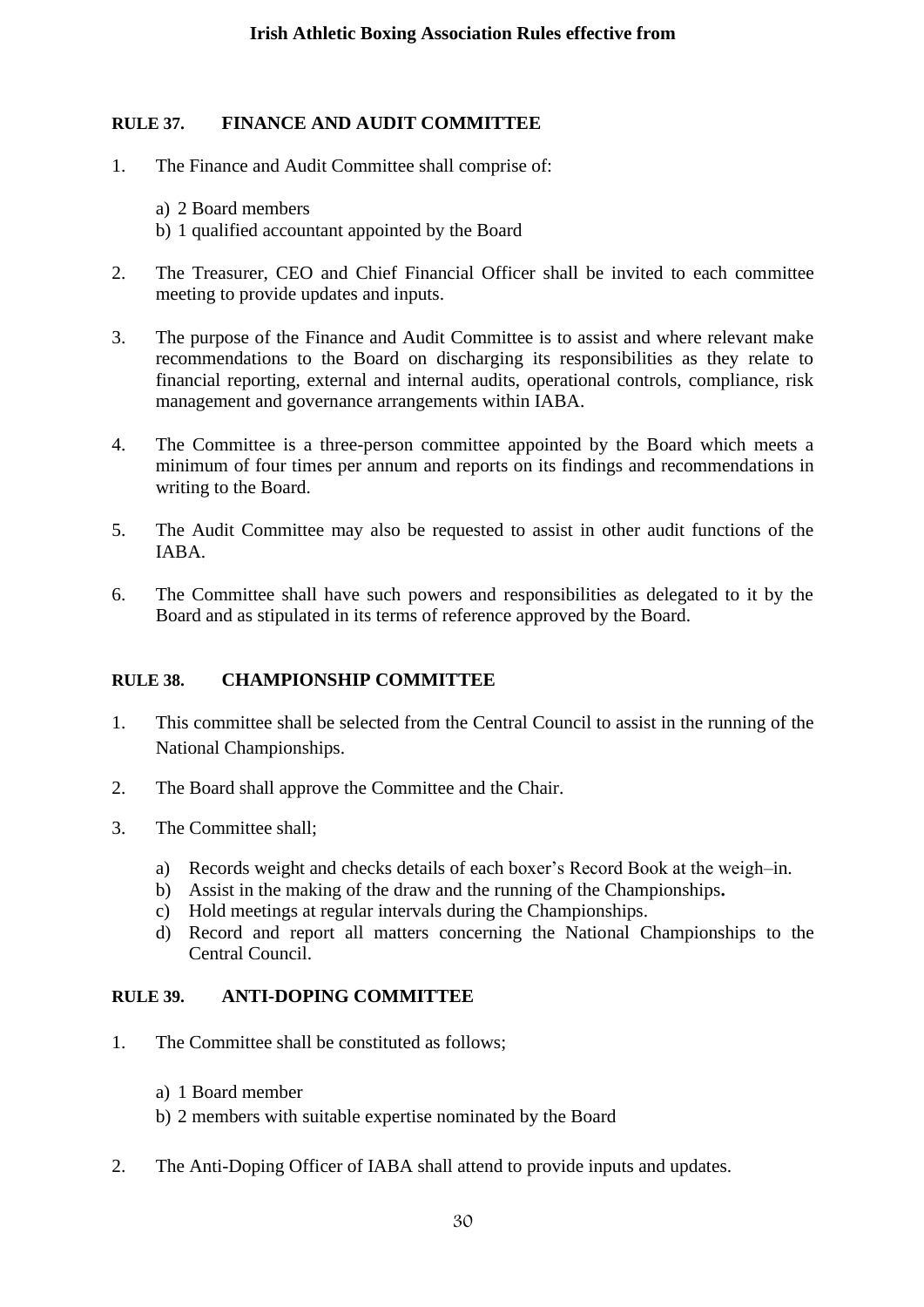- 3. The Anti-doping Committee is responsible for monitoring and ensuring compliance of IABA with the Sport Ireland and Sport Northern Ireland Anti-Doping Rules and the development and implementation of the IABA Anti-Doping education strategy.
- 2. The Anti-Doping Committee shall ensure appropriate education and training courses are rolled out within IABA for all boxers, coaches and support personnel.
- 3. The Committee shall have such powers and responsibilities as delegated to it by the Board and as stipulated in its terms of reference approved by the Board.

# **RULE 40. JUDGES AND REFEREES COMMITTEE**

- 1. The Committee shall be constituted by members appointed by the Board with relevant expertise and experience.
- 2. The Registrar of the IABA shall be attend all meetings.
- 3. The Committee shall direct policy in relation to such matters as referees, judges, other boxing officials, championship boxing competitions and promotions.
- 4. The Committee shall have such powers and responsibilities as delegated to it by the Board and as stipulated in its terms of reference approved by the Board but shall include:
	- (a) Select 3 persons to attend at Ringside for national championships to monitor performances of officials and present reports to Registrar
	- (b) Organise seminars and workshops
	- (c) Assist in the training of potential referees and judges

# **RULE 41. COACHING COMMITTEE**

- 1. The Committee shall be constituted by members appointed by the Board with relevant expertise and experience.
- 2. The Committee shall direct policy in relation to coach development.
- 3. The Committee shall have such powers and responsibilities as delegated to it by the Central Council/ Board and as stipulated in its terms of reference approved by the Board.

# **RULE 42. RULES COMMITTEE**

1. The Committee shall be constituted by members appointed by the Board with relevant expertise and experience with at least one member of the Board with legal expertise.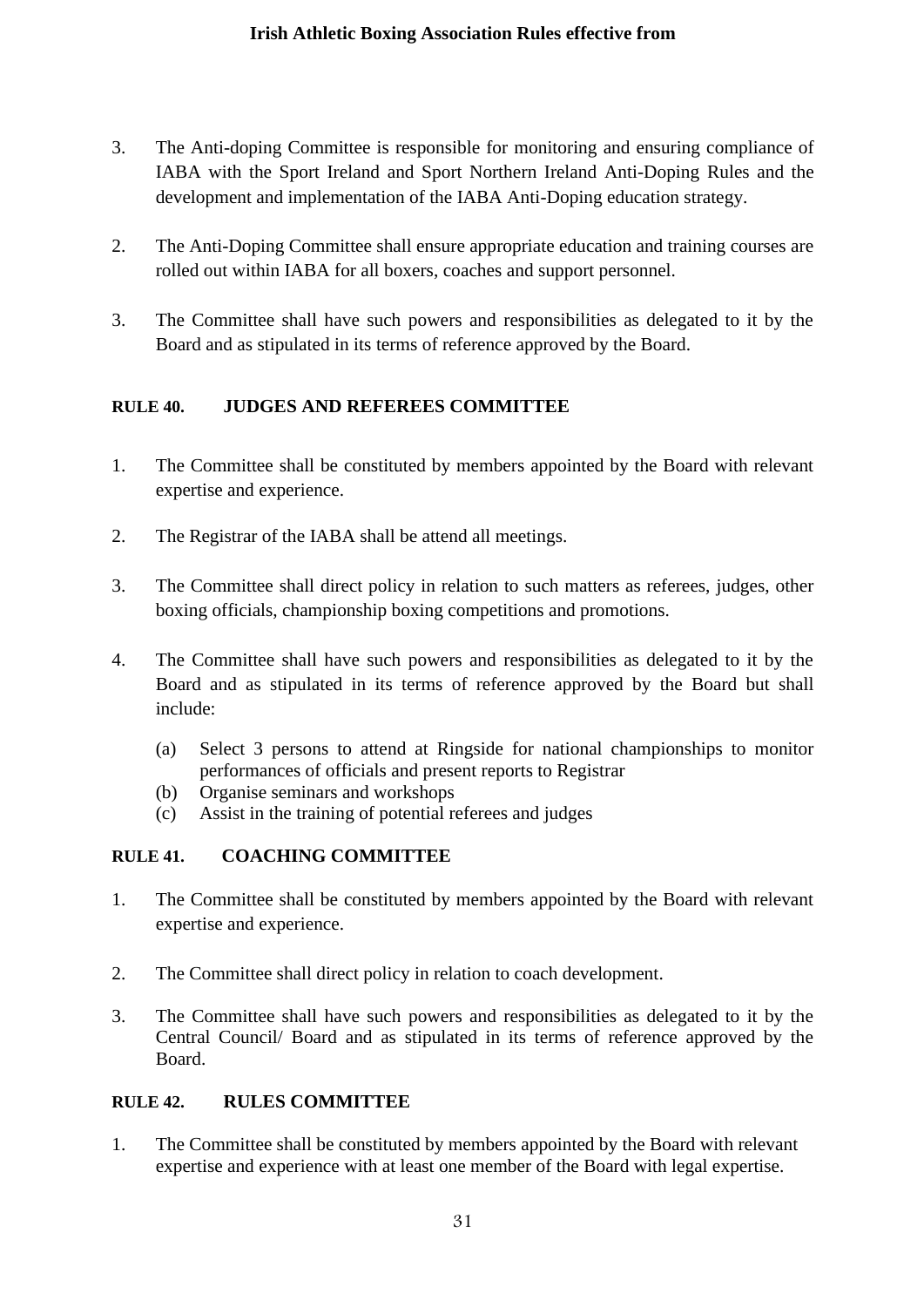- 2. The CEO shall also attend all meetings and provide input.
- 3. The Rules Committee shall deal with all matters pertaining to these Rules including making recommendations and proposals for rule changes.
- 4. The Rules Committee shall meet at least 4 times a year to consider any changes necessary to Rules.
- 5. All proposals for rule changes shall be forwarded to the Board for approval prior to sending to members for consideration at an annual meeting.
- 6. The Committee shall have such powers and responsibilities as delegated to it by the Board and as stipulated in its terms of reference approved by the Board.

### **RULE 43. ALTERATIONS TO RULES**

- 1. These Rules may only be amended at an AGM (or an EGM if urgent) by the Members.
- 2. The Rules Committee shall firstly consider any necessary rule changes on an annual basis
- 3. Proposed alterations to rules may be submitted by the Board, Officer Board, Central Council, Provincial Council, County Board, Club or any paid up Member for consideration by the Rules Committee. Such proposals must be sent to the Chair of the Rules Committee not later than the 31st January in any year for consideration before the next general meeting.
- 4. All proposed alterations to Rules shall be debated and considered by the Rules Committee in the first instance. The Rules Committee may contact the sender to discuss the proposed changes. The Rules Committee shall send its final proposed rule changes to the Board for its review
- 5. The Board may make amendments to the suggested rule changes in order to ensure rule changes are in keeping with the Constitution, AIBA statutes and regulations, company law and good corporate governance practices.
- 6. Once the Board has finalised its review proposed rule alterations, amendments and addenda shall be submitted to the members for their consideration at the next general meeting.
- 7. No alteration to the Rules shall be made unless supported by a two thirds majority of those present and voting at a general meeting.
- 8. When the meeting has considered and voted on the proposed changes, the Chair shall announce that the changes shall take effect 7 days after the meeting.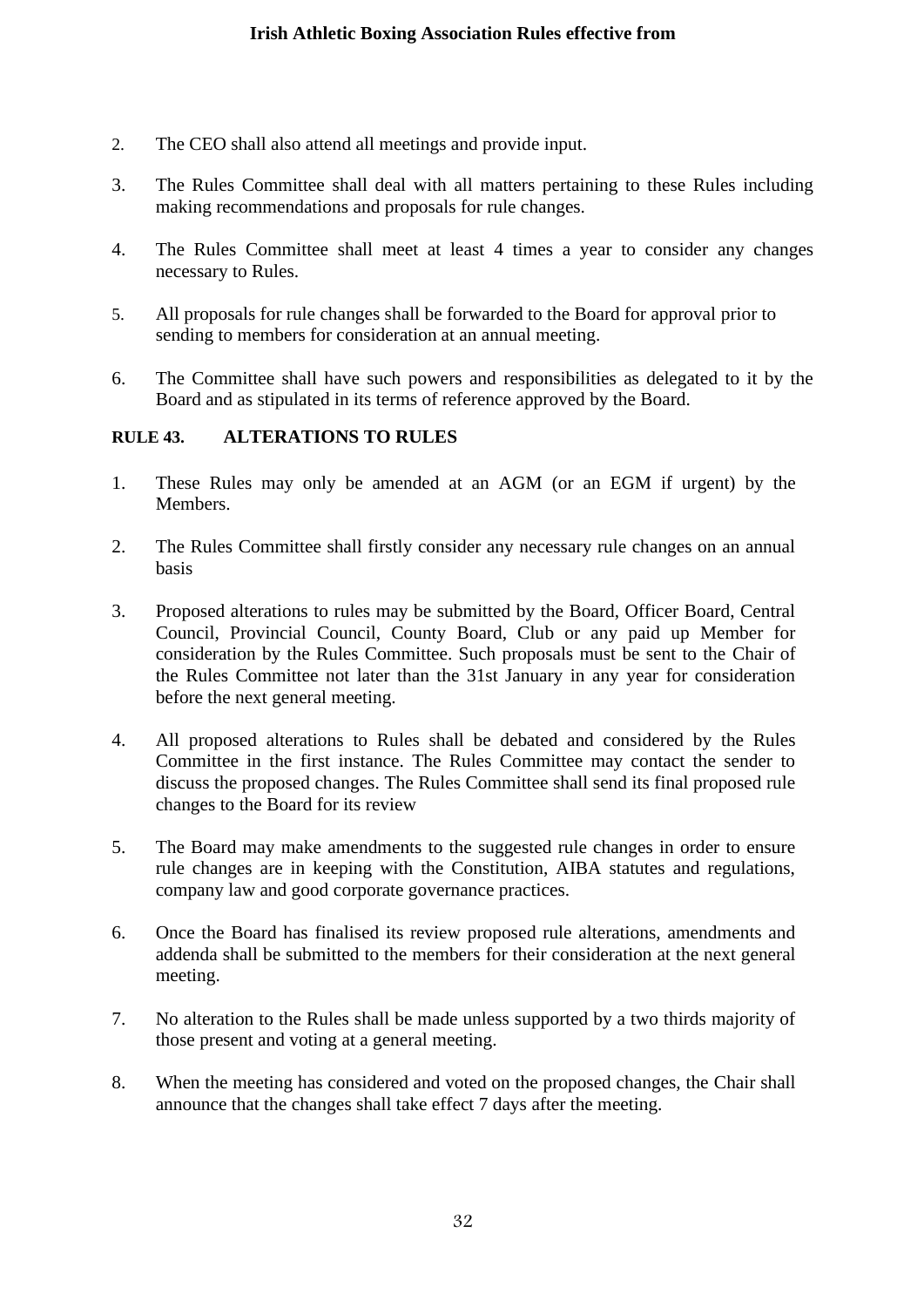9. Any Rule alterations approved by the meeting shall be reflected in an updated version of the Rules which shall be published on the IABA website within 7 days of the by the Company Secretary.

## **RULE 44. CODES OF CONDUCT**

All Athletes and Officials shall sign up to and comply with any codes of conduct drawn up by relevant IABA Committees and approved by the Board.

#### **RULE 45. ATHLETE AGREEMENTS**

All boxers participating in the High-Performance Programme or representing IABA at national level will be obliged to sign up to athlete agreements as approved by the High-Performance Advisory Committee. A template of such agreement shall also be provided to all Provincial Councils for their use at provincial level.

### **RULE 46. CHAMPIONSHIPS**

- 1. The Central Council shall arrange and conduct the National Championships, International and Inter Provincial tournaments.
- 2. Rules relating to championships shall be laid down in separate championship rules as determined by the relevant Championship Committee.

### **RULE 47. COMPETITIONS, TOURNAMENTS AND TRAVEL**

- 1. Permission to hold International competitions or tournaments, Inter Provincial competitions or 'Charity' tournaments shall be granted only by the Central Council. Application for such permission shall be made through the appropriate governing body or bodies. Members of IABA shall not participate or assist in any way in any unlicensed tournaments.
- 2. A club, or a member of a club, shall not assist in the promotion of or participate in, a tournament or contest not sanctioned by the immediate governing body be it the County Board, the Provincial Council or the Central Council as appropriate. A club organising a tournament shall, before advertising the details of the programme submit the proposed programme to and obtain the permission of the immediate governing body.
- 3. A club tournament to include a boxer or boxers from outside Ireland shall not be arranged without notifying Central Council in writing. Similarly, an invitation to a club to box outside Ireland shall not be accepted without the permission in writing of the Central Council.
- 4. The proceeds of all approved boxing tournaments at Club, County, Provincial and International level shall only be used to further the objects and interests of IABA.
- 5. Clubs shall seek permission from their immediate governing body when travelling outside the County and within the Province. Clubs shall seek County and Provincial approval before travelling outside their province.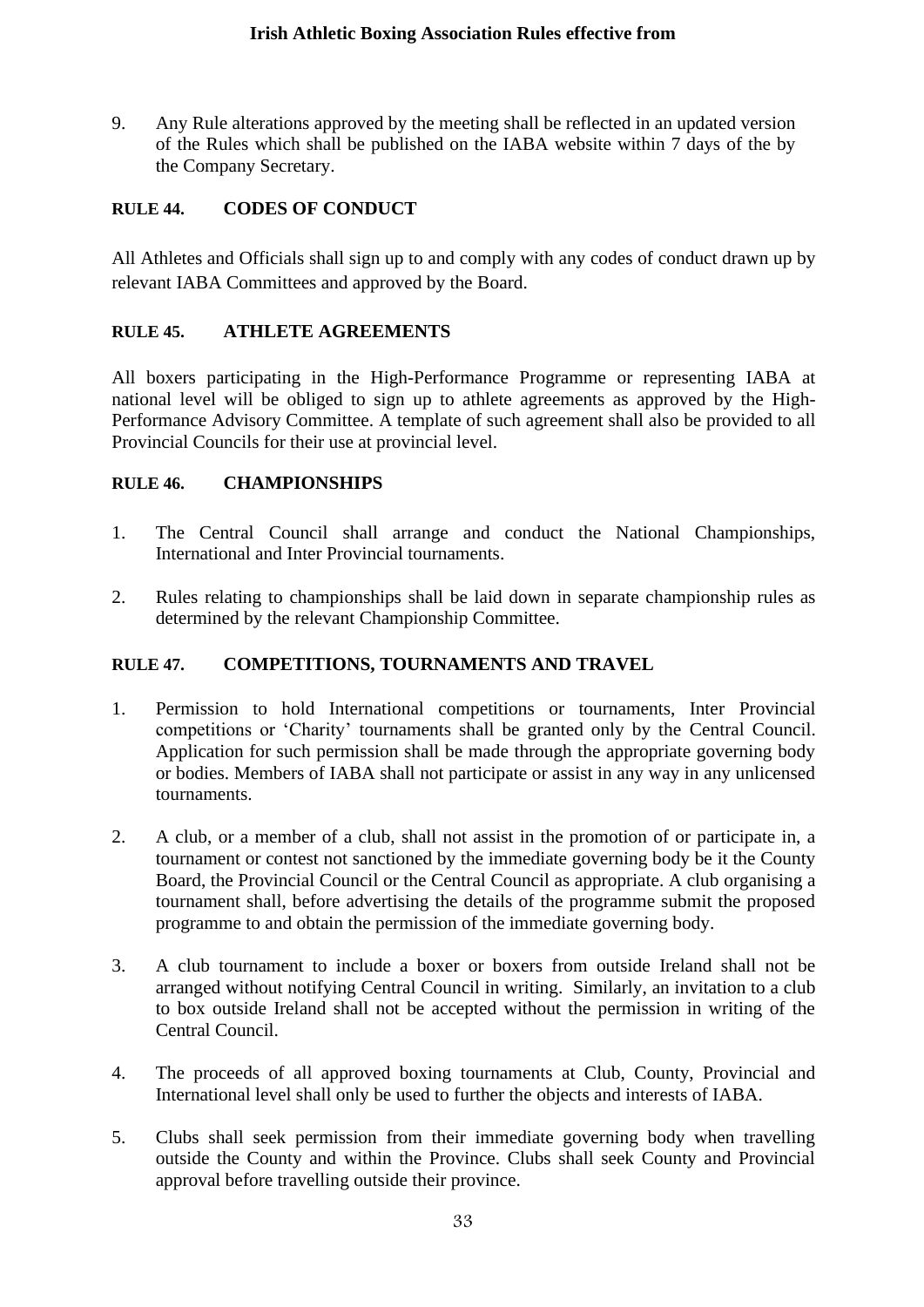- 6. A club boxer having given their consent to take part in a contest must endeavour to fulfil their engagement unless prevented from doing so by exceptional circumstances. In such circumstances the earliest possible notice should be given to the promoting club or body.
- 7. All fees for tournaments are payable in advance. The governing body will decide tournament fees on a year to year basis.

#### **RULE 48. INSURANCE**

All members shall be insured by IABA while participating in Boxing events and activities sanctioned and approved by IABA provided:

- a) They are members of a fully affiliated Club of IABA
- b) Pro boxers/coaches are not sparring and competing with Amateur boxers.
- c) Are in compliance with Rules and policies of IABA.

#### **RULE 49. ASSETS**

The assets of IABA are managed, monitored and controlled in accordance with an Asset Management policy as determined by the Board.

### **RULE 50. MEMBERS BOOKS, ACCOUNTS AND MINUTES**

- 1. Proper books and accounts shall be kept for all financial transactions.
- 2. Minutes shall be kept of every meeting and recorded in a minute book kept for that purpose.
- 3. The Board through the Chief Financial Officer and in conjunction with the Treasurer shall have power to call upon Members to produce any financial records, letters, minutes, documents and other evidence which the IABA may request from time to time. Any Member who does not comply with the terms of this rule may be subject to disciplinary sanctions including but not limited to suspension.

### **RULE 51. FINANCIAL AFFAIRS OF IABA**

- 1. The financial year of IABA shall end on 31st December each year
- 2. The financial affairs of IABA shall be managed in accordance with proper accounting and legislative requirements. A financial policy shall be agreed by the Board from time to time and managed by the Chief Financial Officer.
- 3. The Chief Financial Officer shall report with the CEO in conducting their duties.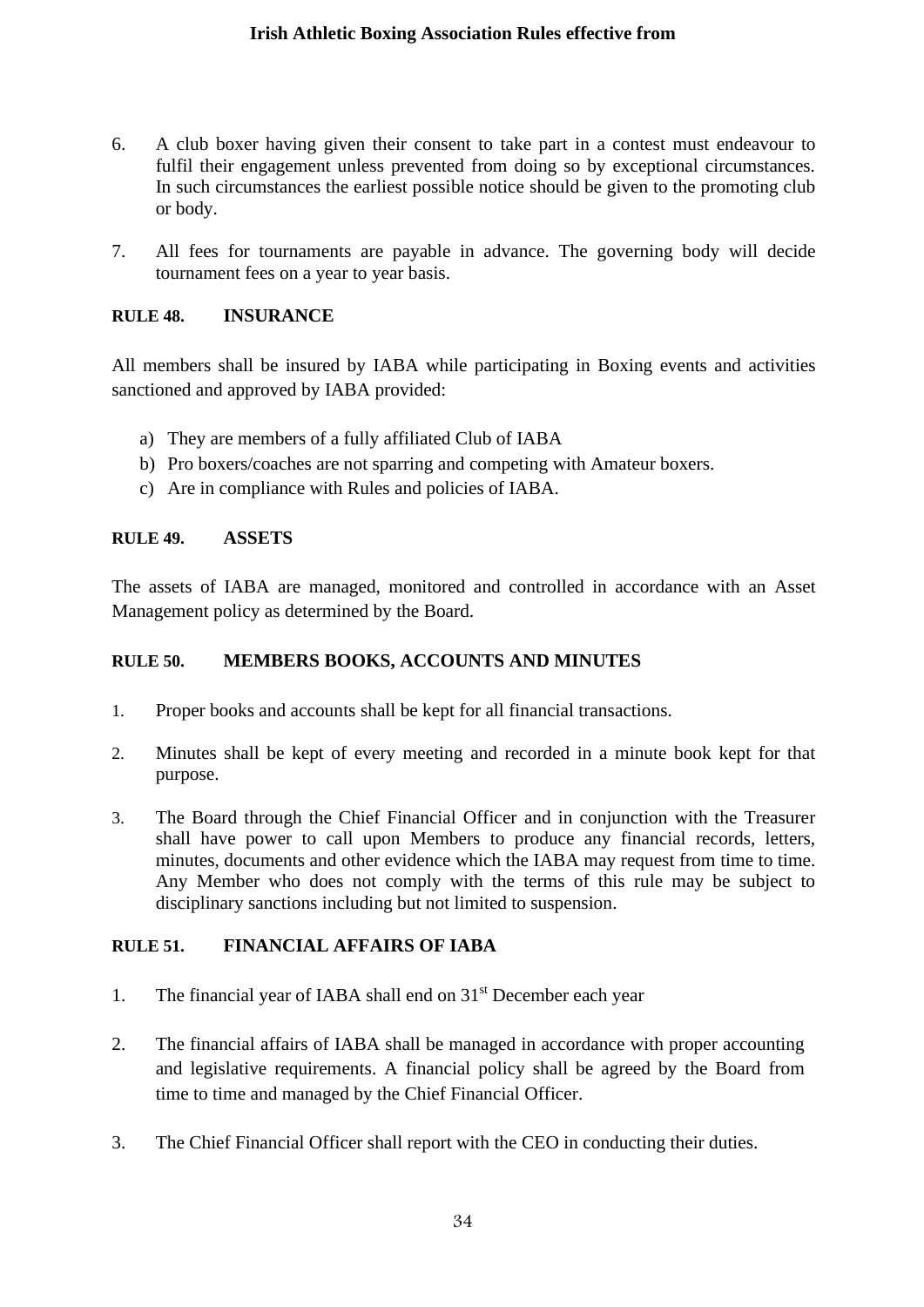# **RULE 52. AUDITORS**

- 1. IABA shall appoint a firm who are members of a recognised body of accountants and they shall hold office as Auditors until the next AGM.
- 2. The remuneration of the Auditors shall be agreed by the Board.
- 3. The Audit Committee shall liaise with Auditors on an annual basis.

# **RULE 53. EXPENSES**

Reasonable expenses incurred by Directors, Members and Staff in the course of their duties may be reimbursed in accordance with the provisions of the Expenses Policy which shall be approved and amended by the Board from time to time.

# **RULE 54. ANTI-DISCRIMINATION, HARRASSEMENT AND BULLYING**

- 1. IABA is committed to equality of opportunity and fairness.
- 2. Equality of opportunity at IABA means that in all our activities we shall not discriminate or in any way treat anyone less favourably, on grounds of gender, sexual orientation, race, political affiliation, age, marital status, family dependants, nationality, ethnic origin, colour, religion, disability or membership of the traveller community. This includes:
	- a) Employment
	- b) Working environment
	- c) Coaching and Education
	- d) Boxing development activities
	- e) Selection for representative teams
	- f) Elections and appointments.
	- g) Volunteers
- 3. IABA shall not tolerate sexual or racially based harassment or other discriminatory behaviour or harassment including bullying, whether physical or verbal, and shall work to ensure that such behaviour is met with appropriate disciplinary action in whatever context it occurs.
- 4. Relevant policies and procedures shall be adopted and published to set out appropriate standards, safeguards, complaint mechanisms and sanctions for transgression of these principles.

# **RULE 55. SAFEGUARDING CHILDREN AND VULNERABLE ADULTS**

1. IABA shall appoint a National Children's Officer who shall receive such training and education as necessary to fulfil the role.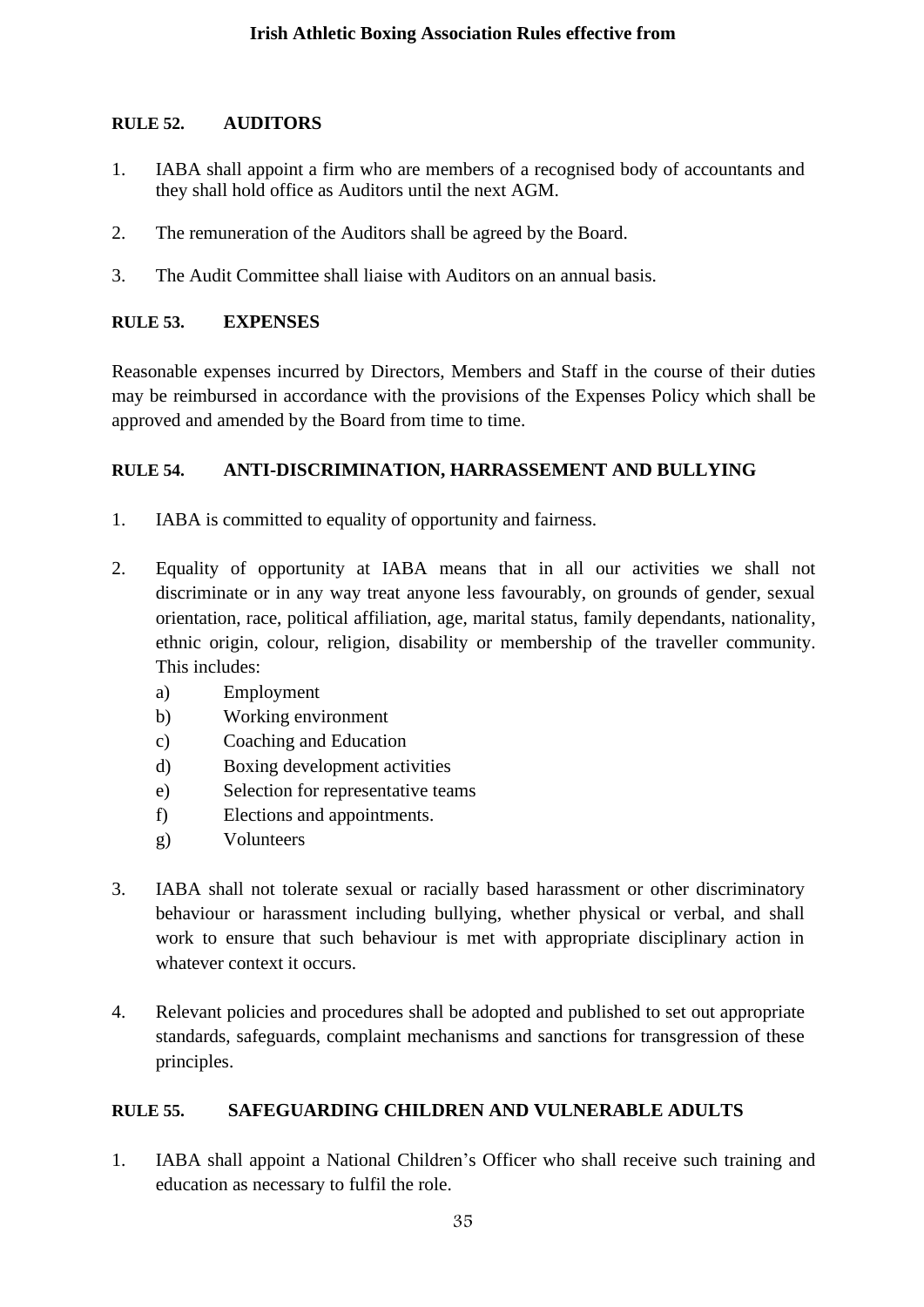- 2. The National Children's Officer shall be responsible for agreeing a child welfare and safeguarding policy for children and vulnerable adults with the CEO which shall be subject to approval by the Board. The Policy shall set out the codes and policies of IABA, including procedures in relation to stand down orders and vetting procedures and any other matters pertaining to child welfare.
- 3. Any person appointed to hold a position in a position of regular work within a boxing club (has regular access to children and/or vulnerable persons) must be a member of that boxing club and have complied with the Garda/Access N.I. Vetting procedure.
- 4. Each Club, County Board and Provincial Council shall also appoint a Child Protection Officer and they shall have undertaken and passed a relevant Child Protection Officer course and must not hold the position of President, Secretary or Treasurer of the club. All affiliated clubs shall name the qualified "Child Protection Officer" on the Affiliation Form.
- 5. The CPO shall be the designated liaison officer for IABA in accordance with legislation and shall receive such training and education as necessary to fulfil the role.
- 6. The National Children's Officer shall report to the CEO on their activities.

# **RULE 56. DATA PROTECTION**

IABA shall ensure all data and personal information under its control shall be held and maintained in accordance with the IABA Data Protection Policy and relevant legislation.

# **DISCIPLINARY RULES**

# **RULE 57. SCOPE OF DISCIPLINARY RULES**

- 1. The rules set out in the disciplinary section of this rulebook apply to:
	- a) Members of the IABA;
	- b) Participants and Officials;
	- c) Anyone with an authorisation from the IABA to be involved in boxing, in particular with regard to a tournament, competition or other boxing activity or event under the jurisdiction of the IABA;
	- d) Spectators.
- 2. The rules apply to every tournament, activity and competition under the jurisdiction of the IABA if the rules, constitution, regulations, codes, policies, practices or guidelines of IABA are breached;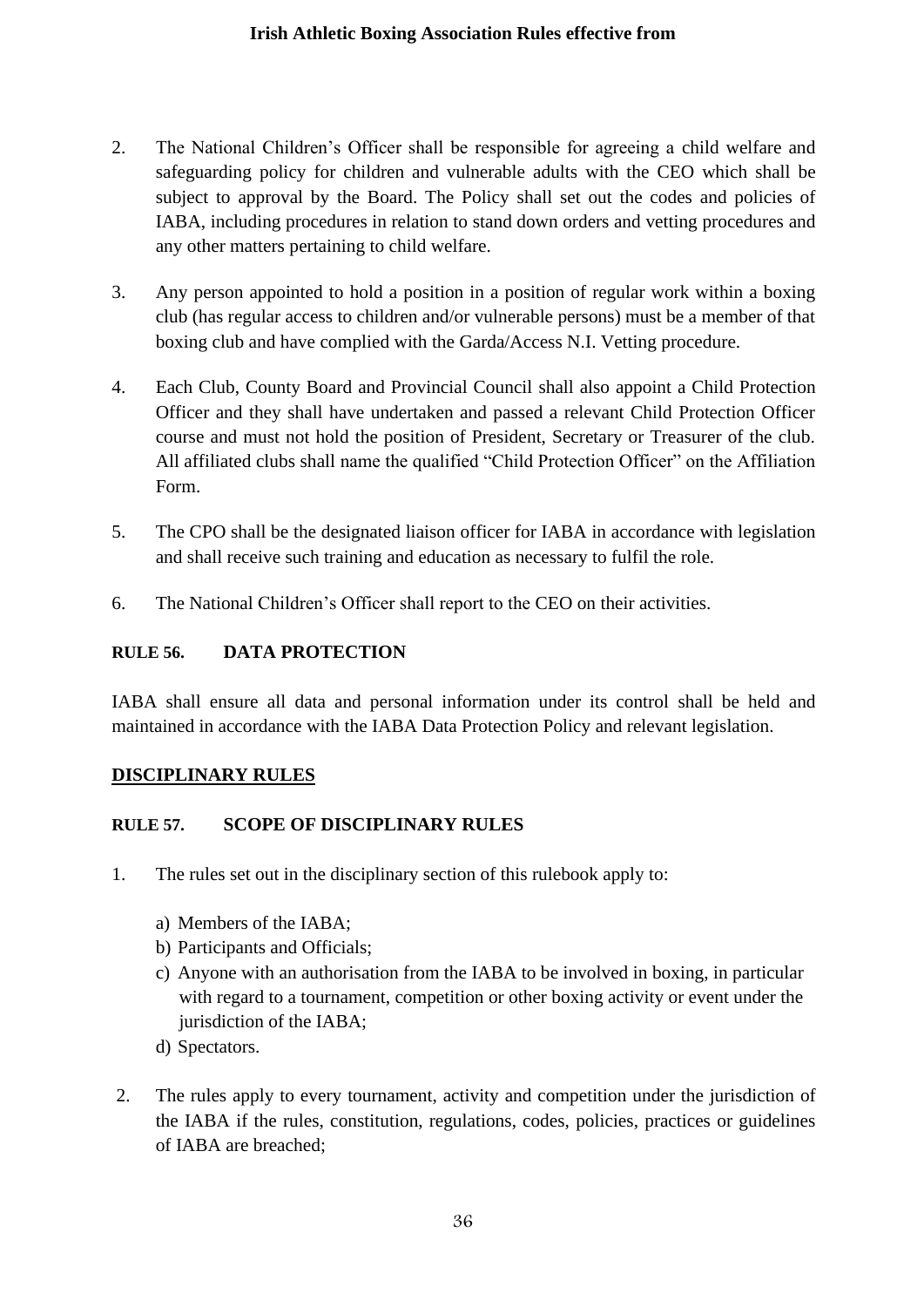- 3. These rules do not apply to Doping Offences which are handled by Sport Ireland and/or Sport Northern Ireland as appropriate.
- 4. If there are any omissions in these rules, the disciplinary bodies shall decide in accordance with best practice as a whole.
- 5. In order to protect the integrity of competitions, amendments made to disciplinary sanctions during the course of any competition shall not apply for the duration of the said competition.
- 6. Every member and body of IABA is responsible for the actions of its participants, officials and spectators.
- 7. Except where otherwise provided for, time limits referred to in these rules shall begin from the day after receipt of notification.
- 8. These Rules shall also be supported by a disciplinary procedures document which shall be approved by the Board and reviewed regularly. These procedures shall be written up and available to all members. The procedures document shall set out in greater detail how disciplinary cases will be handled and the various processes, protocols and timeframes involved.

### **RULE 58. OFFENCES**

- 1. The following are deemed offences which may be subject to sanction
	- a) Breach of Rules
	- b) Disciplinary offences reported by an Official
	- c) Provision of misleading or inaccurate information
	- d) Taking part in brawls or fights
	- e) Misconduct
	- f) Inciting hatred or violence
	- g) Ineligibility
	- h) Failure to fulfil an engagement without adequate notice
	- i) Offensive behaviour
	- j) Using racial or discriminatory or sectarian behaviour
	- k) Engaging in intimidation of threatening behaviour
	- l) Bringing the sport of boxing or the IABA into disrepute
	- m) Making disparaging comments
	- n) Breach of policies or procedures
	- o) Breach of Child Welfare policies
	- p) Subject of Statutory Authority investigation
	- q) Forgery or falsifying documents
	- r) Corruption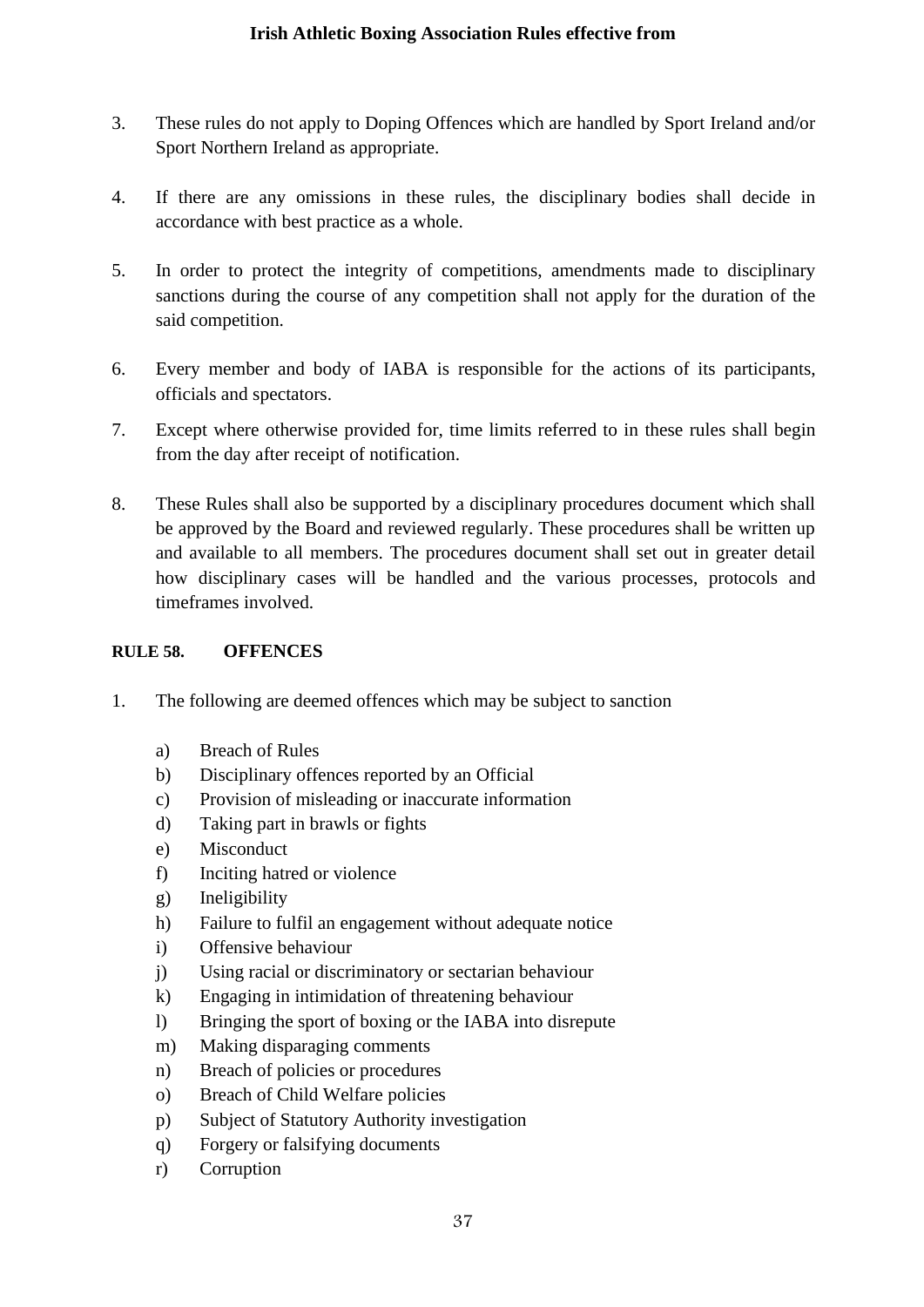- s) Manipulating or conspiring to influence results
- t) Betting and Gambling
- u) Improper conduct by spectators
- v) Failure to provide adequate Health and Safety
- w) Failure to respect decisions
- x) Failure to co-operate with investigations by Disciplinary Officer
- 2. The list of offences above is not exhaustive. The Disciplinary Officer may bring a charge for any other offence not listed above if in their reasonable opinion it is warranted in the circumstances.

# **RULE 59. DISCIPLINARY BY HEAD COACH/ TEAM MANAGER /HIGH PERFORMANCE DIRECTOR**

- 1. The Head Coach or Team Manager or High Performance Director (whoever is the most senior and present at the time) of a representative team or training camp at home or abroad shall, have the power to take such steps as may, from time to time, be necessary to maintain good conduct and discipline on the part of all members of the representative team or training camp. The said steps may include expulsion or removal from the training camp and de-selection from the team. They can take such action alone and without recourse to these Disciplinary Rules.
- 2. Where expulsion or removal of a member of the team or training camp is deemed necessary, such decision shall be communicated to the President of IABA and the Chief Executive Officer (C.E.O) of the IABA immediately and thereafter in writing. This communication may form the basis of the commencement of a formal disciplinary process by the Disciplinary Officer but, for the avoidance of doubt, nothing shall preclude action being taken to deselect or remove a boxer from a team or training camp pending such formal procedures.

# **RULE 60. BETTING/ GAMBLING/MANIPULATING RESULTS**

- 1. The IABA takes betting and gambling very seriously. Anyone who engages in behaviour which could damage the integrity of boxing or conspires to influence a result incompatible with sporting ethics shall be sanctioned.
- 2. The following shall be subject to sanction:
	- a) participating directly or indirectly in betting or similar activities relating to boxing with a view to have a direct or indirect financial interest in such activities;
	- b) instructing someone to bet on their behalf;
	- c) using or providing others with information which is not publically available which could damage the integrity of boxing;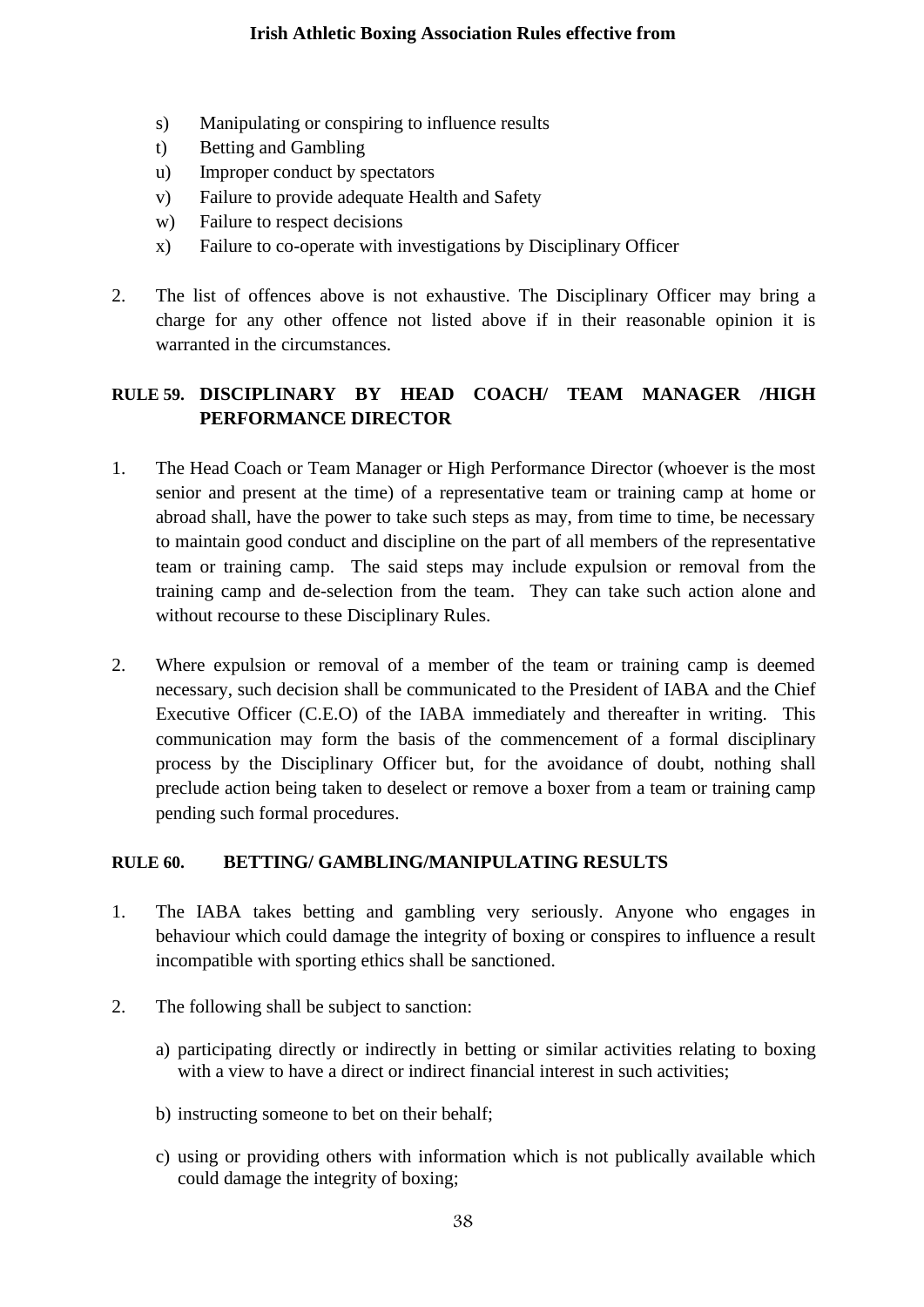- d) influencing or attempting to influence with a view to gaining an advantage for themselves or a third party;
- e) failing to immediately and voluntarily inform IABA if approached in connection with activities aimed at influencing the course and/or results in boxing;

## **RULE 61. GENERAL RULES ON SANCTIONS**

- 1. A Disciplinary Committee may issue a sanction regardless of whether an offence has been committed intentionally or negligently.
- 2. The following sanctions are applicable:
	- a) fine
	- b) expulsion;
	- c) suspension;
	- d) ban from specific activities;
	- e) warning
	- f) reprimand
	- a) annulment of result
	- f) exclusion;
	- g) forfeit;
	- h) suspension from membership of the IABA;
	- i) such other sanction as the committee may deem appropriate.
- 3. Sanctions may be combined and partial suspended.
- 4. The body issuing the sanction shall decide on the nature and extent of the sanction and any time periods which shall apply.
- 5. The body may increase the sanction to be imposed as deemed appropriate if an infringement has been repeated.
- 6. The suspension of a club shall operate to suspend every member of that club for the prescribed period, provided that, not less than four weeks after the date of commencement of suspension, any member may apply to the Disciplinary Committee for permission to join another club, and, provided the member was not an officer of suspended club and satisfies the Disciplinary Committee that he was personally innocent in the matters leading to the suspension of the club, he or she may have the suspension discharged against him.

# **RULE 62. DISCIPLINARY BODIES**

1. The organs for the administration of discipline are: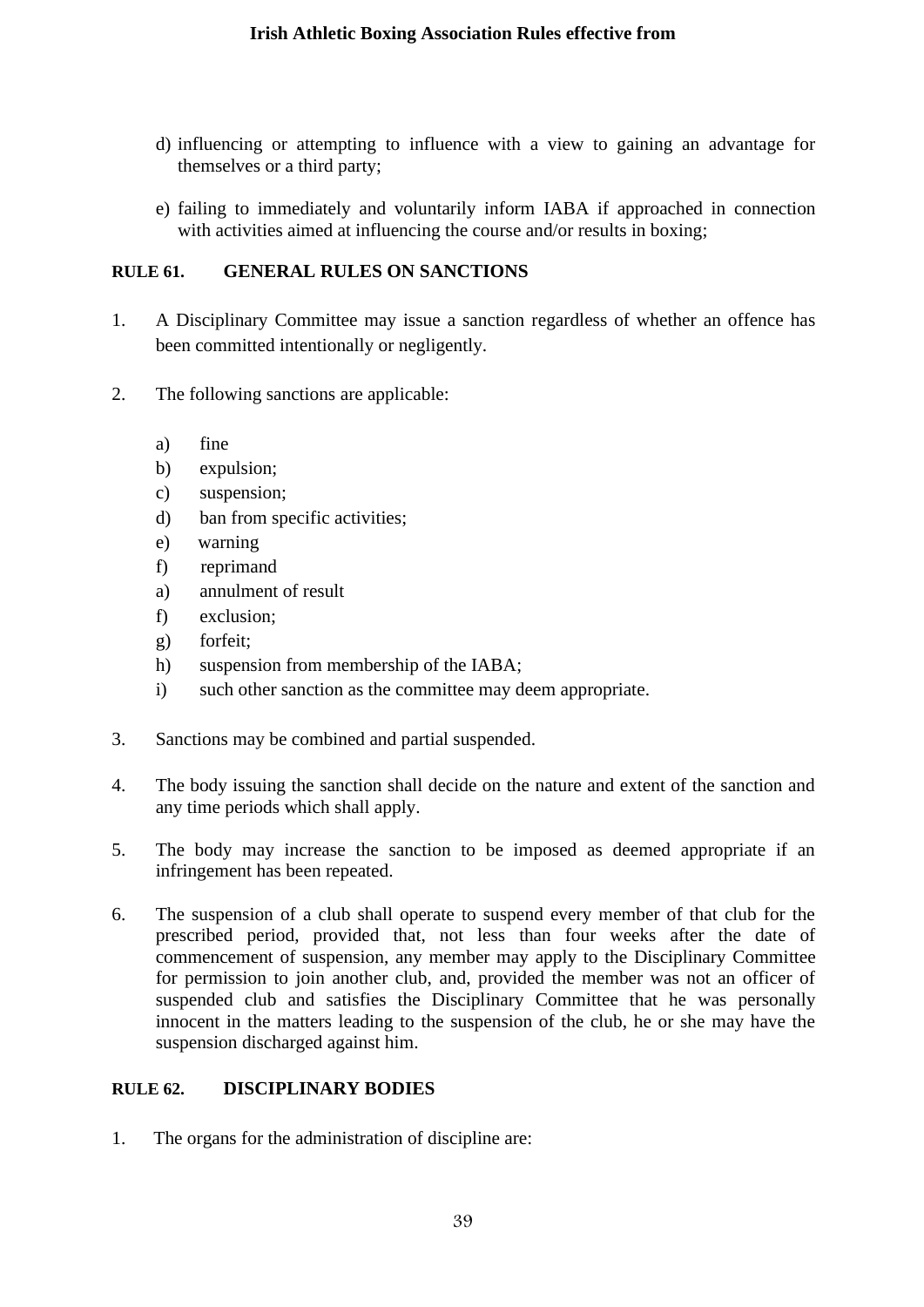- a) The Disciplinary Officer
- b) The Disciplinary Committee
- c) The Appeals Committee
- 2. Members of the disciplinary bodies of IABA may not be held personally liable for any deeds or omissions relating to any disciplinary procedure.

# **RULE 63. DISCIPLINARY COMMITTEE**

The Disciplinary Committee is authorised to sanction any breach of the rules of the IABA and its competitions which do not come under the jurisdiction of another body

# **RULE 64. APPEAL COMMITTEE**

- 1. The Appeal Committee is responsible for:
	- a) deciding appeals against decisions of the Disciplinary Committee
	- b) deciding appeals against decisions of any other member body once all lower level appeals have been exhausted.

# **RULE 65. DISCIPLINARY AND COMPLAINTS OFFICER (DCO)**

- 1. The Board shall appoint a Disciplinary and Complaints Officer who shall have a suitable background in disciplinary practice and who shall investigate any complaints or alleged breaches of the Rules. The Disciplinary and Complaints Officer shall have full autonomy in the execution of all duties and at all times shall remain impartial in disciplinary cases and shall conduct all duties without any influence from any employee, officer, director or member of IABA.
- 2. The Disciplinary and Complaints Officer is responsible for:
	- a) representing the IABA or nominating a person to attend on behalf of the DO in all disciplinary proceedings;
	- b) conducting investigations and/or charging persons or bodies with breach of rules or on foot of a complaint;
	- c) lodging appeals against decisions of the Disciplinary Committee if deemed necessary;
	- d) directing Clubs, County Boards, and Provincial Councils to instigate proceedings at local level if necessary;
	- e) settling disputes where appropriate;
	- f) directing that a matter is out of order;
	- g) providing overall guidance to all Members of IABA in relation to disciplinary hearings;
	- h) rolling out education and training to members of the Disciplinary Panel and to Member bodies of IABA on best practice and procedures in disciplinary matters.
- 3. County Boards and Provincial Councils shall nominate a person to act as a Disciplinary and Complaints Officer to investigate and handle disciplinary matters at provincial and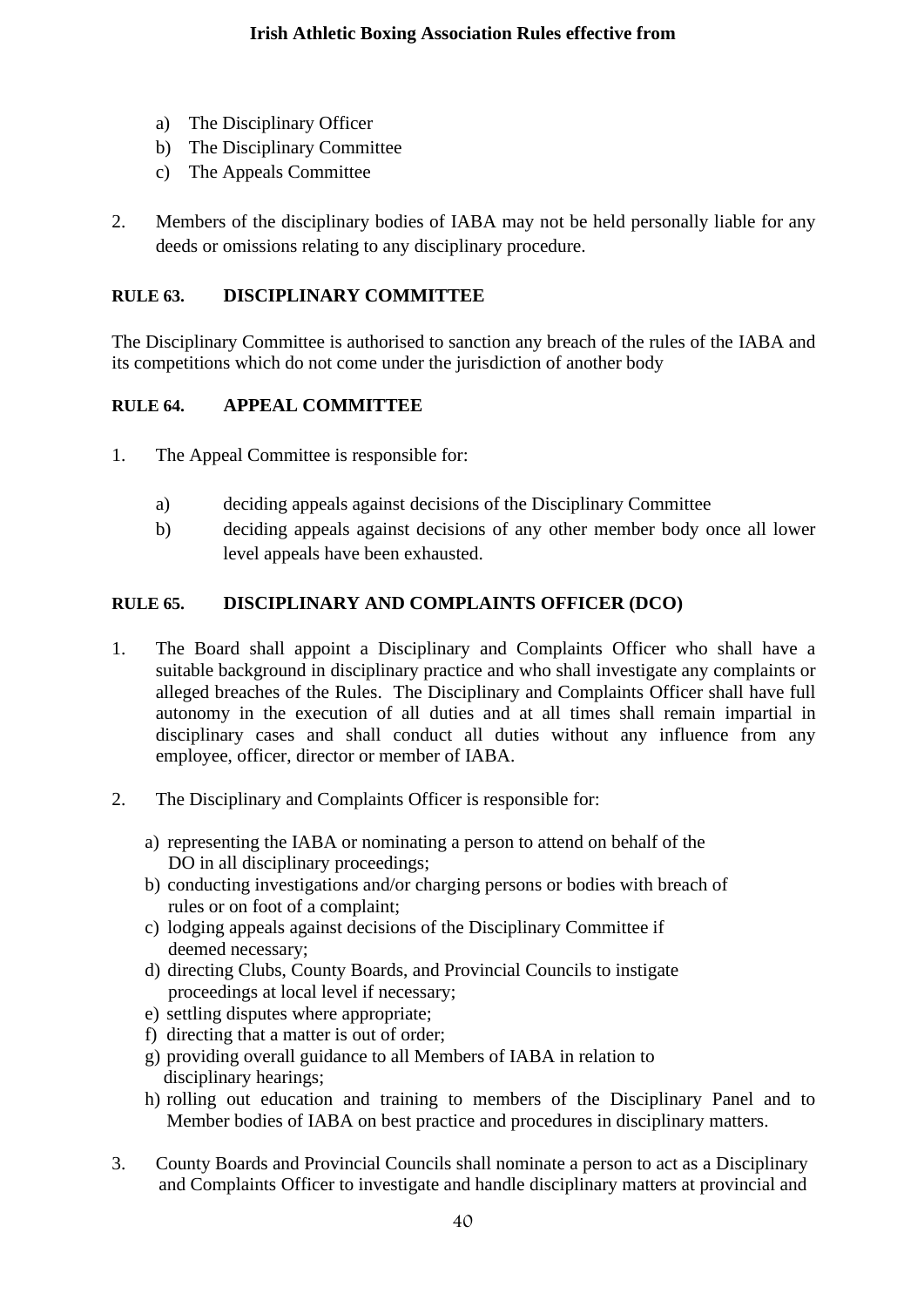county level.

### **RULE 66 PROCEDURE OF DISCIPLINARY AND COMPLAINTS OFFICER**

- 1. The DCO shall initiate an investigation and/or set up a hearing if in the opinion of the DCO there are sufficient grounds to do so following initial assessment.
- 2. The DCO may from time to time delegate functions to such deputy as the DCO may appoint subject always to such deputy having the appropriate experience and subject to approval of the CEO.
- 3. Investigations are conducted by written and oral inquiries and by the examination of individuals if necessary. Expert opinion and/or reports from any person, department or any committee of the IABA may be sought and an inspection of documents or files may be necessary. The DCO may conduct any enquiry deemed necessary in order to fully investigate a case.
- 4. Any person, failing to reasonably co-operate with an investigation of the DCO, may be referred to a Disciplinary Committee who may sanction accordingly.
- 5. On completing an investigation, the DCO shall decide if a charge for breach of a Rule needs to be issued against anyone. In the event such a charge is brought, the case will be submitted for consideration to a Disciplinary Committee hearing. A case may be reopened by the DCO if new evidence emerges
- 6. The DCO shall issue a Notice of Disciplinary proceedings to the club or individual and if an individual, the Notice may be sent via the Secretary of that individual's club for their attention.
- 7. The Notice shall state the rule considered to have been breached and shall give a description of the alleged breach. The Notice shall invite the parties involved to respond by either:
	- a) Admitting the breach, or
	- b) Seeking a hearing.

Failure to respond within a period of seven days shall be considered to be an admission of the breach.

- 8. In exceptional circumstances the DCO may, following consultation with the Chair of the Disciplinary panel, impose an interim suspension prohibiting the recipient from competing or enjoying other privileges of membership pending the completion of the disciplinary proceedings. This may be required to protect the sport but is not any predetermination of the outcome of an investigation or disciplinary case. This Interim suspension may be appealed.
- 9. Where a breach is admitted, the DCO shall present the case to the Disciplinary Committee for decision.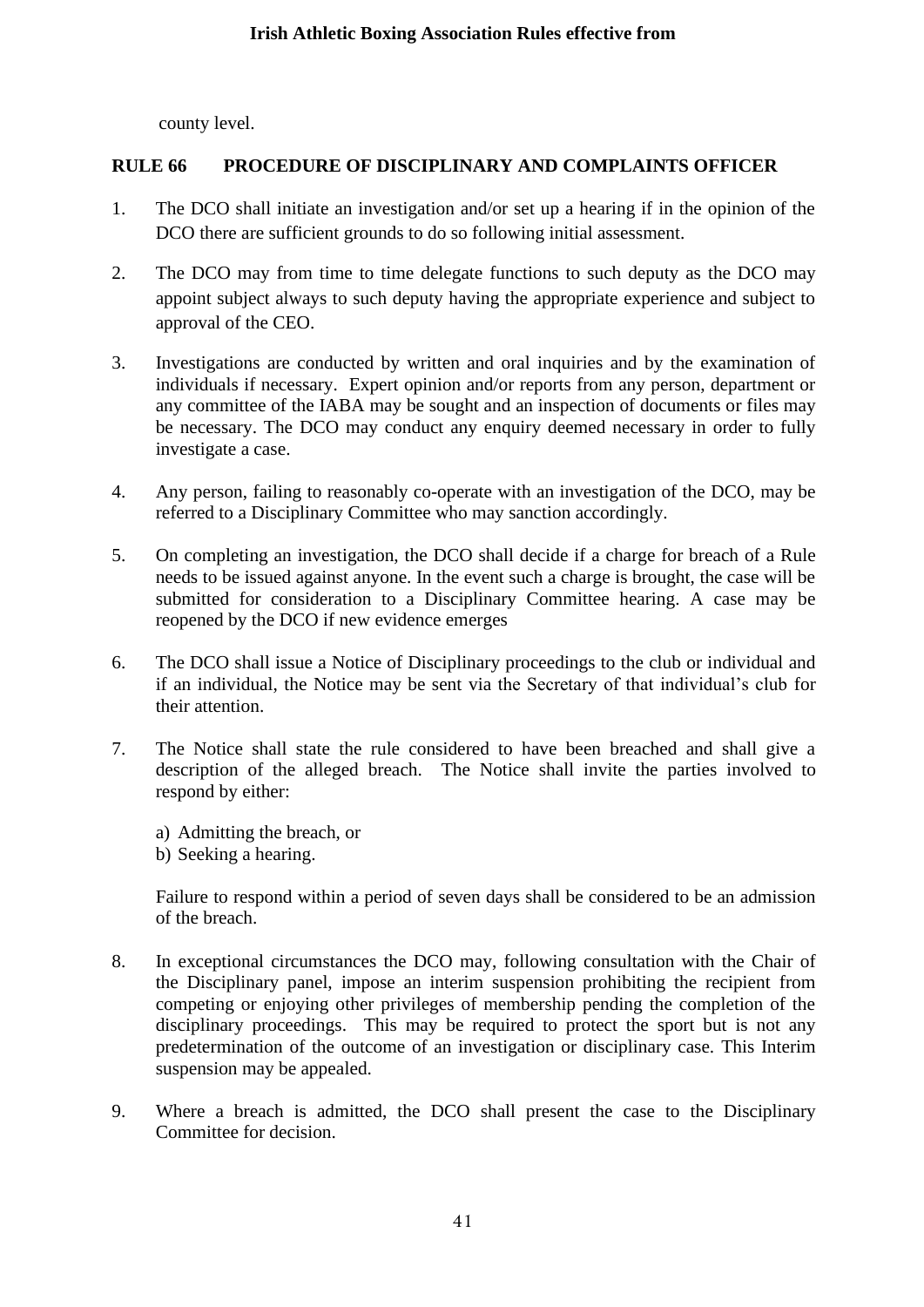- 10. Where a hearing is sought by an individual or a club, or if the DCO decides a hearing is necessary, the DCO shall, within ten days of the charge issuing, notify the Chair of Disciplinary Panel who shall constitute a Disciplinary Committee to hear the matter.
- 11. The Chair of the Disciplinary Committee shall set a date for the hearing as soon as possible but no later than 28 days from the notification by the DCO.
- 12. The DCO shall notify all parties to the hearing and exchange all paperwork deemed appropriate to the parties involved in the case. The DCO shall conduct all correspondence and issue all instructions to relevant parties in advance of the hearing date.

# **RULE 67. DISCIPLINARY PANEL MEMBERS**

- 1. A Disciplinary panel shall be formed which shall be made up of a mix of members of Central Council, members of the boxing community not otherwise members of Council, and qualified members of the legal profession. The Central Council shall agree and nominate suitable members from the Council to join the disciplinary panel. All other individuals may be proposed to the Board and their suitability shall be determined by the Board prior to being allowed to join the panel. Procedures shall be adopted to ensure members of this pool are appointed in a fair, equitable and transparent manner. The members of the disciplinary panel may not be employees of IABA or be Directors a member of the Board.
- 3. The Disciplinary Panel members shall be appointed for a renewable one (2) year period.
- 4. Members of each Disciplinary Committee and each Appeal Committee shall be drawn from the Disciplinary Panel based on their availability, independence and background, to meet the needs of each specific case.
- 5. A Chair shall also be appointed by the Board to act as a Chair of the Disciplinary Panel to advise and work with the DCO on any matter pertaining to these Disciplinary Rules or as otherwise required.
- 6. Each Disciplinary and Appeal committee which is set up to hear a case shall consist of a panel of three persons: one (1) member of Central Council, one (1) other boxing representative and at least one (1) member of the legal profession. If the DCO determines that the committee requires more than 1 legal representative the DCO may include additional legal representatives in place of the two non-legal committee members. The Chair of each Committee shall be the person from the legal profession.
- 7. Members of the disciplinary panel shall decline to participate in any hearing concerning a matter where there are grounds for questioning their impartiality, where there is perceived impartiality, if they are associated with one of the parties or have dealt with the case under different circumstances.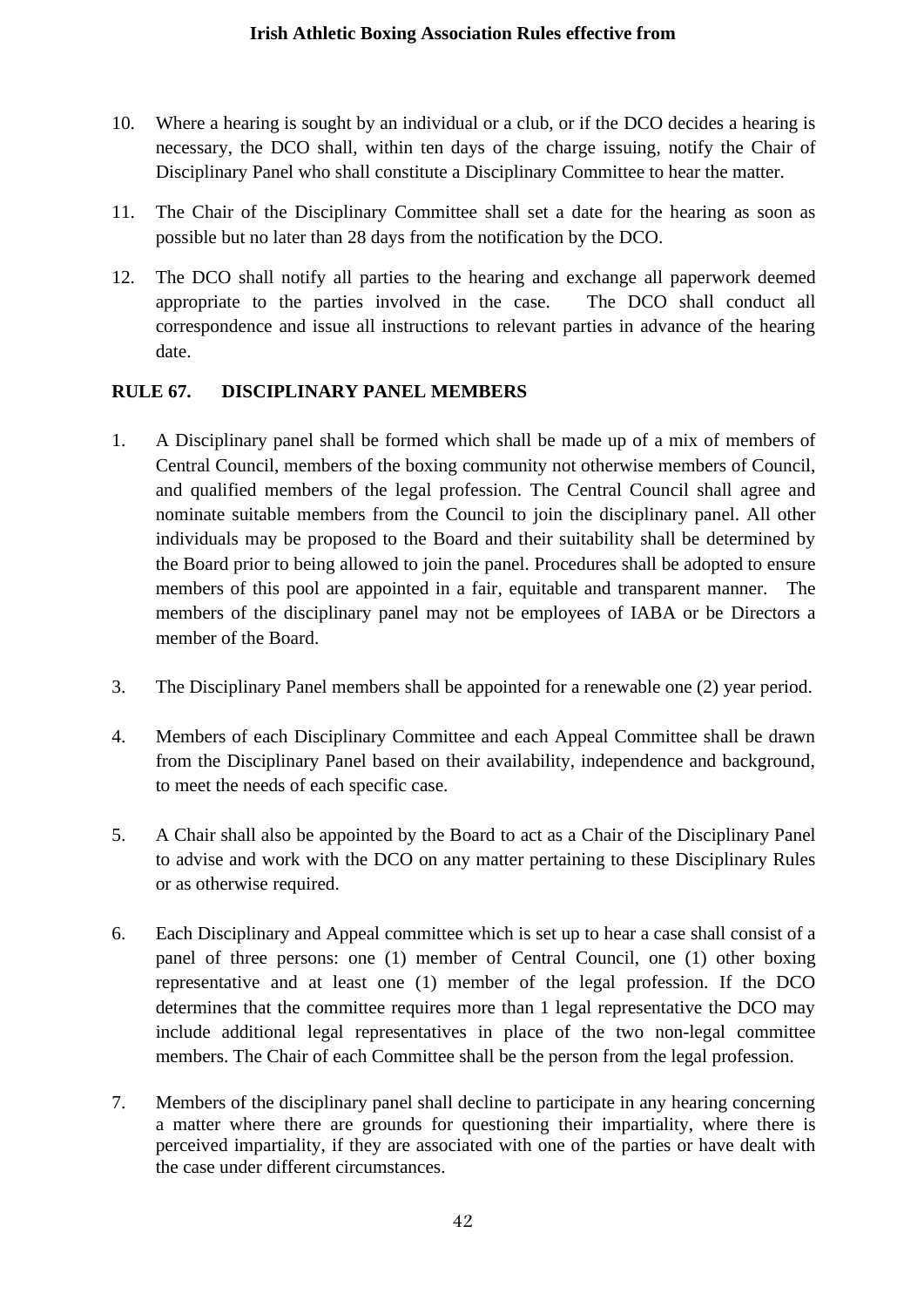#### **RULE 68. HEARINGS**

- 1. Hearings shall be arranged by the DCO who shall appoint the secretary for every hearing. The secretary takes charge of the administrative work and minutes the hearing.
- 2. If the circumstances so require, the secretariat may arrange for the deliberations and decision-making to be conducted via telephone conference, videoconference or any other similar method.
- 3. All parties involved in the hearing must confirm to the DCO in writing the name and the role within, or relationship to the party, of all persons who will be attending the hearing on their behalf, or at their request within time limits as stated in the notification. The Disciplinary Chair shall have discretion to permit the attendance of any persons not confirmed within the stated deadlines.
- 4. The Disciplinary Chair, once appointed, can issue directions to the parties in respect of the hearing prior to proceedings commencing.
- 5. The Disciplinary Committee shall conduct the hearing in such a manner as it deems fit the circumstances.
- 6. At all times, the Disciplinary Committee, shall follow fair procedures, natural justice and shall hear both sides.
- 7. The DCO shall present the case for disciplinary action.
- 8. In all cases, a written statement from an appropriate official shall be accepted on face value and any question raised in relation to its accuracy shall be a matter for the Disciplinary Committee to consider.
- 9. The Disciplinary Committee shall determine the question of liability and/or penalty at a hearing by simple majority.
- 10. The DCO and Disciplinary Committee may request the attendance of any persons at a hearing. Failure to comply with any reasonable request may result in disciplinary action if deemed appropriate in the circumstances.
- 11. Any attendees must sign an attendance form.
- 12. The disciplinary bodies will have absolute discretion regarding proof.
- 13. The disciplinary bodies shall hear all witness evidence it considers relevant to the case. The disciplinary bodies may request a party or any other body to submit information or Documentation. Such a request shall be complied with.
- 14. The Disciplinary Committee may adjourn or suspend proceedings for further deliberation or to seek further or additional evidence or expert advice or where it is otherwise considered necessary to do so, provided an adjournment does not unduly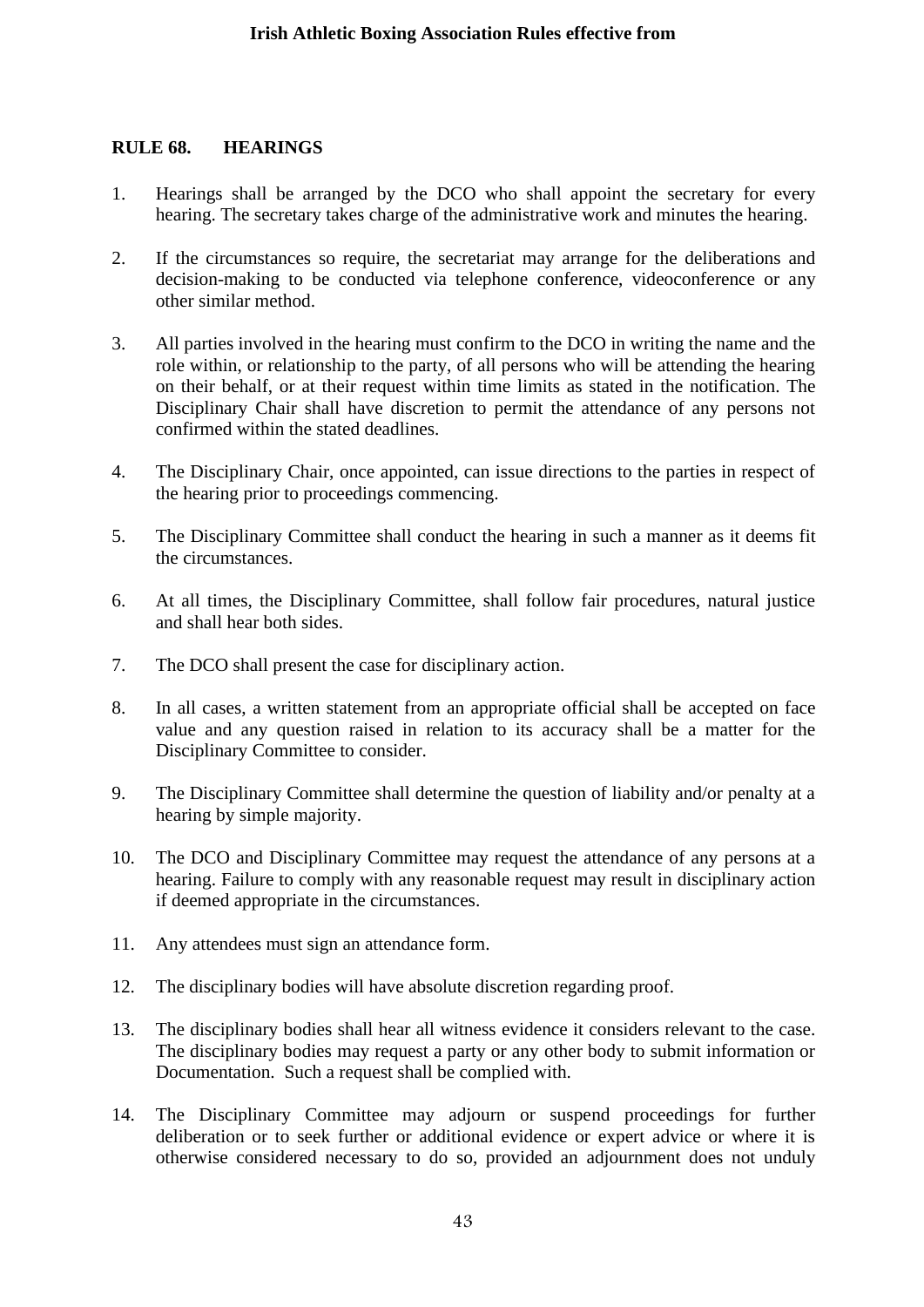prejudice any party. Following an adjournment, the Disciplinary Committee must reconvene within ten days.

- 15. Parties may be represented at a hearing by a third party, but must appear personally where requested to do so by the disciplinary body.
- 16. All parties shall bear their own costs.
- 17. The decision may be issued and signed by the secretariat via fax and/or electronic mail and/or registered post in writing to all parties to the procedure within 10 days, of the decision of the Disciplinary Committee. In urgent matters the Chair may issue or direct the DCO to issue an oral decision in advance of the written notification.
- 18. The decision shall state the;
	- a) the composition of the committee
	- b) the names of the parties;
	- c) the terms of the decision, e.g.: date of coming into force;
	- d) notice of the channels for appeal;
	- e) where appropriate a summary of the facts and reasons for the decision.

Any omissions in the decision shall not invalidate the decision.

- 19. The IABA may decide to publish decisions on the IABA website or to issue press releases in relation to decisions. Such releases must be approved by the DCO in consultation with the Chair of the Disciplinary body involved. No other person shall make any public comment.
- 20. The disciplinary bodies must issue their decisions entirely independently. In particular, they shall not receive instructions from any other body or person in relation to decision making.
- 21. All proceedings and disclosures made in relation to a case remain confidential to the parties, the IABA, their representatives and/or persons or witnesses attending on their behalf save those matters agreed by the Chair to be released.

### **RULE 69. APPEALS TO IABA**

- 1. Where any party to a Disciplinary Committee hearing is dissatisfied with a ruling of the Disciplinary Committee they may lodge an appeal within 10 days of the date the decision issues. Such appeal shall be sent by registered post addressed to the DCO of IABA with a copy of the decision being appeal against and all necessary paperwork and reasoning for the appeal.
- 2. Decisions issued by a Provincial Council may also be appealed to the Disciplinary Officer of IABA within 10 days of the date that decision issues in accordance with the procedures set out in (1) above.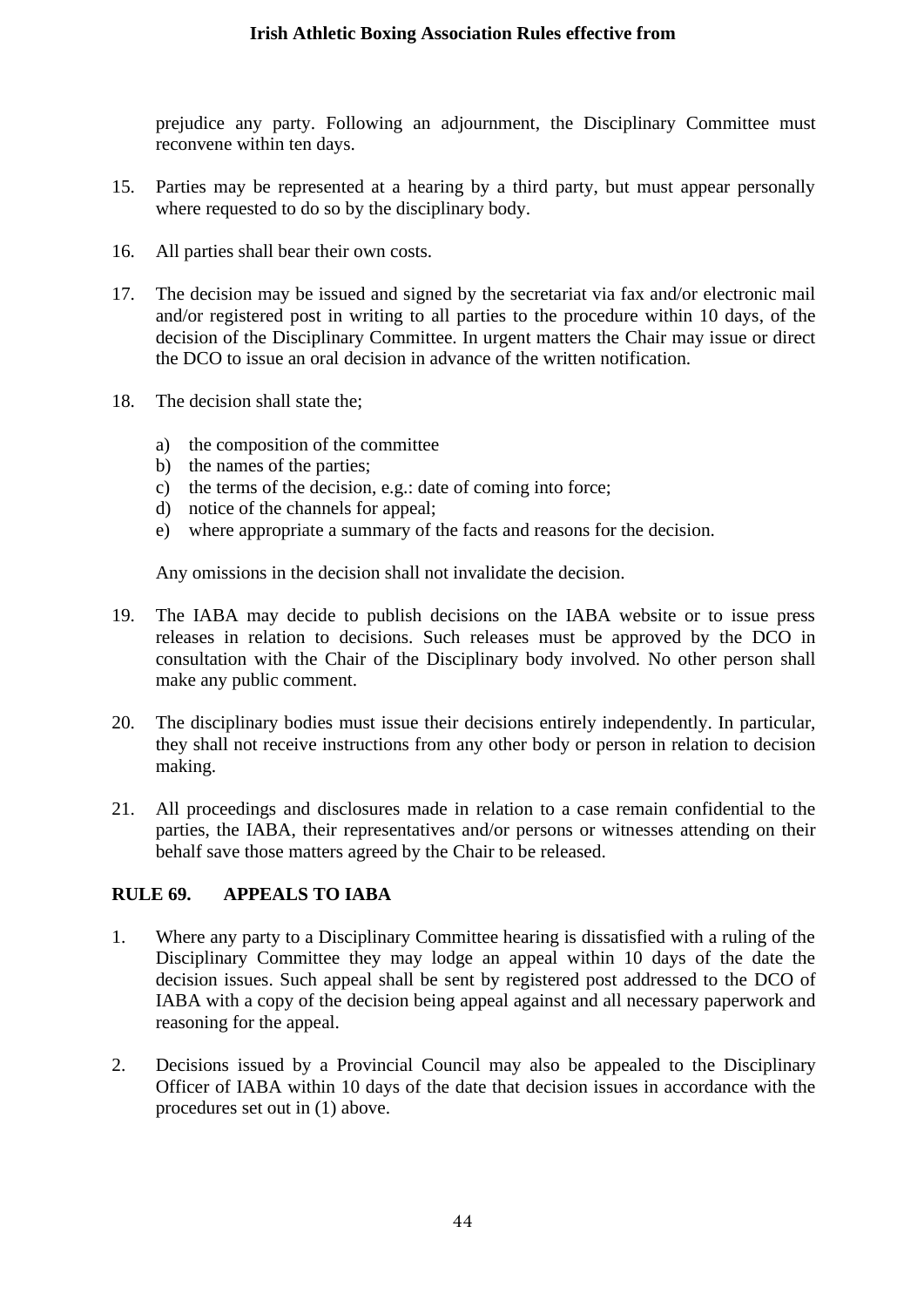- 3. At the appeal the Disciplinary Officer shall again represent IABA. In the case of an Appeal from a Provincial Council decision he shall attend and may present any information or positions on behalf of IABA.
- 4. The DCO may set out whatever time limits and procedures he deems necessary in processing the appeal subject always to the hearing being set up within 10 days of its receipt.
- 5. Appeals shall be run in accordance with the general provisions relating to hearings in these rules.
- 6. The Disciplinary Officer shall also be entitled to appeal a decision.

### **RULE 70. ARBITRATION/ JUST SPORT IRELAND**

- 1. Any party dissatisfied with an Appeal Committee decision of IABA may appeal this decision to Just Sport Ireland (JSI) in accordance with the rules of JSI.
- 2. This rule shall also apply to every member. Each member is bound to refer any dispute or difference which remains unresolved after all internal avenues of appeal have been exhausted to JSI arbitration
- 3. The effect of this rule is to prohibit any party to such dispute or difference from commencing legal proceedings before the Courts.
- 4. The Disciplinary Officer shall also be entitled to appeal a decision.
- 5. Final appeals may be sent to the Court of Arbitration of Sport in Switzerland (CAS) subject always to all other avenues including Just Sport Ireland being exhausted and subject to the rules and jurisdiction of CAS to hear such Appeals.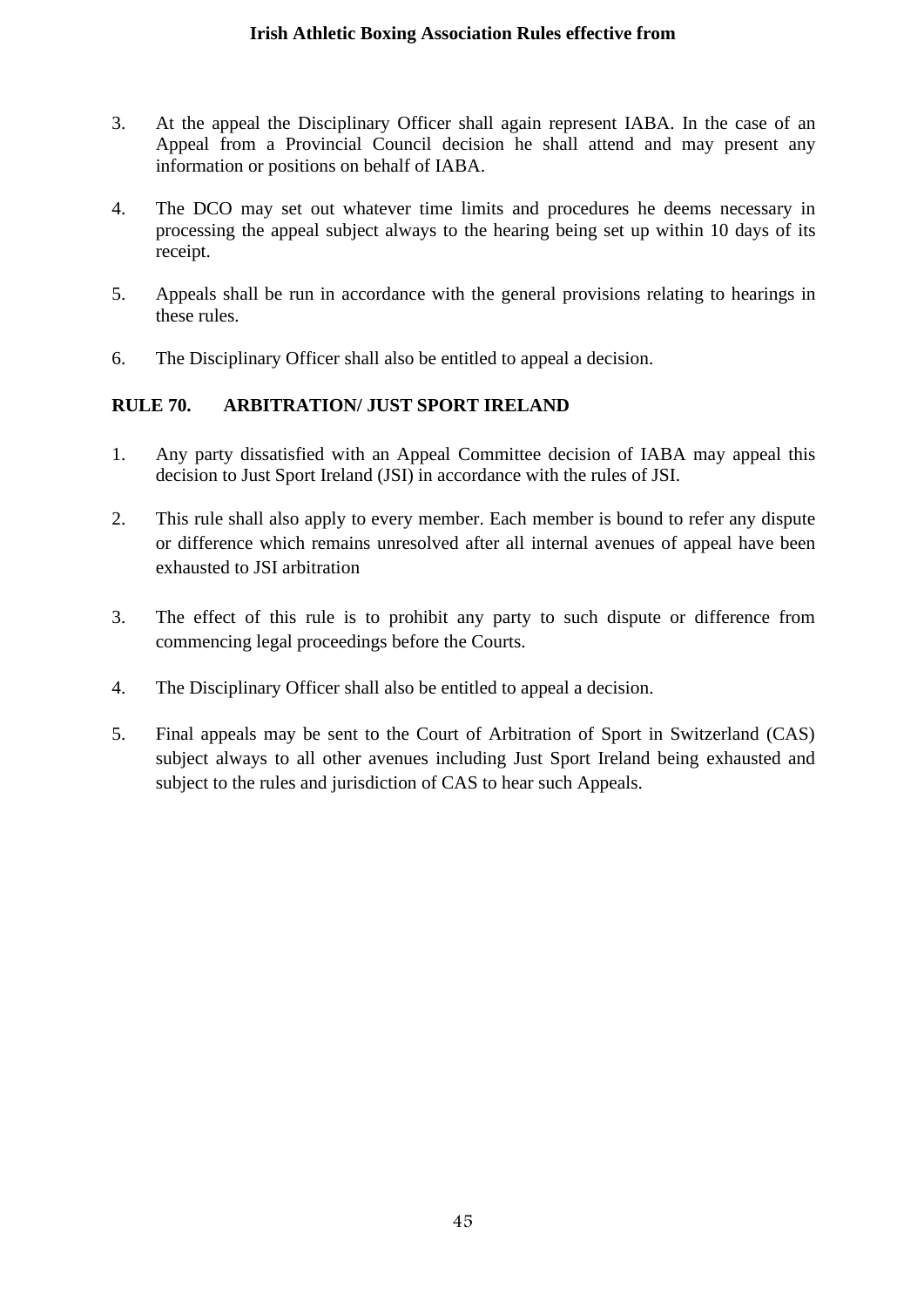#### **APPENDIX 1**

### **PROVINCIAL COUNCILS**

Provincial Councils shall be bound by all of the Rules in this Rulebook unless specified otherwise in these rules. In addition to all the other aforementioned rules the following rules apply specifically to Provincial Councils:

- 1. The Provincial Councils of IABA are Leinster, Munster, Connacht and Ulster as set out and constituted under the aforementioned rules.
- 2. Only Clubs shall be entitled to vote at Provincial Council.
- 3. An election policy shall be prepared for Provincial Councils and followed for each election. Elections shall take place by postal ballot.
- 4. Each Provincial Council shall, upon formation and every two years, elect by ballot a President, Vice President, Secretary, Treasurer, Honorary Registrar, Medical Registrar and eight other members. Two representatives from each County Board with 35 Clubs or more and one representative from each other County Board shall also sit on each Provincial Council. For the avoidance of doubt no person shall hold more than one role at any one time
- 5. Once elected at provincial level the elected Provincial President may opt to take up their position on the Board or may hold a special provincial election of the new Officer Board and Elected 8 Members of the Council to elect another individual from its entire membership to take up this Director position on the Board. The Auditors of IABA shall oversee the election of the provincial presidents or the election of any member to replace the provincial president as a Director on the Board. Any person wishing to put themselves forward for consideration for election as President or as the Presidential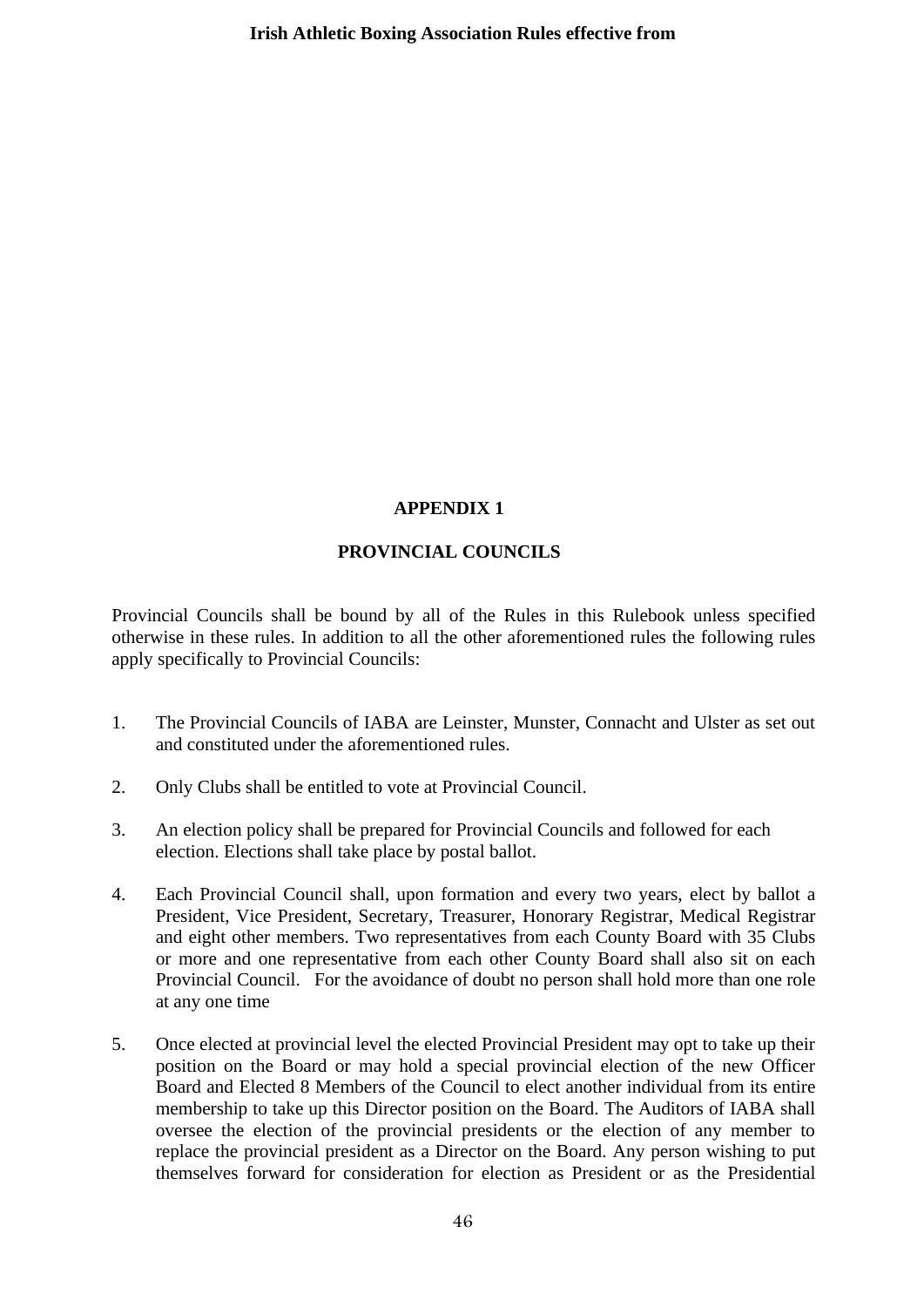replacement on the Board must firstly fulfil a skills eligibility criteria prior to the election. The skills eligibility criteria shall be determined by the Nominations Committee as set out in Rule 35.

- 6. The quorum for the meeting of the Provincial Council shall be 50% plus one of the total number of its membership. No meeting of the Provincial Council shall be deemed validly held unless a quorum shall be in attendance.
- 7. Any elected member of Provincial Council who without reasonable cause, absents themselves from three consecutive meetings of Provincial Council, shall be deemed to have resigned from office. In that event, the President of the Provincial Council shall fill the vacancy by co-option but such co-option shall be only valid until the next Convention of that body where the position will be filled by vote from the floor (in the event that it is not a scheduled voting year).
- 8. The Honorary Secretary of each Provincial Council shall furnish to the Secretary of the Central Council and the CEO within seven days of their election, a list showing the names and addresses of its officers and members together with a list of the County Boards, Clubs and the names of their Officers.
- 9. A Provincial Council may draft and enact rules/bye-laws; provided that such rules/byelaws are not opposed to or inconsistent with the rules and constitution of IABA or the statutes of AIBA. A copy of such rules/bye-laws shall be forwarded to Central Council for approval. The said rules/bye-laws shall not be deemed valid unless the above conditions are fully satisfied and motioned and carried at the next convention. Rules/ Bye-laws must be renewed annually.
- 10. A Provincial Council shall adopt its own set of rules which shall be consistent with the IABA Rules aforementioned. A copy of such rules and/or rules/bye-laws shall be forwarded to the Central Council and IABA and for evaluation and approval.
- 11. Each Provincial Council shall have a Child Protection Officer and comply with the requirements of Rule 36
- 12. Each Provincial Council shall have its own registration book in which the names and other relevant details of all its members are kept.
- 13. The Annual Convention of a Provincial Council shall be held no later than the  $1<sup>st</sup>$  of October in each year.
- 14. The Annual Convention of a Provincial Council shall consist of the Officers and members of the Council together with three representatives from each County Board and one representative from each affiliated club in the Province.
- 15. The business and procedure at the Annual Convention of a Provincial Council including Election procedures shall be followed in so far as is practicable as for the meetings of Central Council. In the case of the Provincial Council it shall also receive the Statements of Accounts of County Boards at each Annual Convention. Election procedures for the four Provincial Councils shall follow the same procedure as the IABA in so far as possible and in line with the election policy.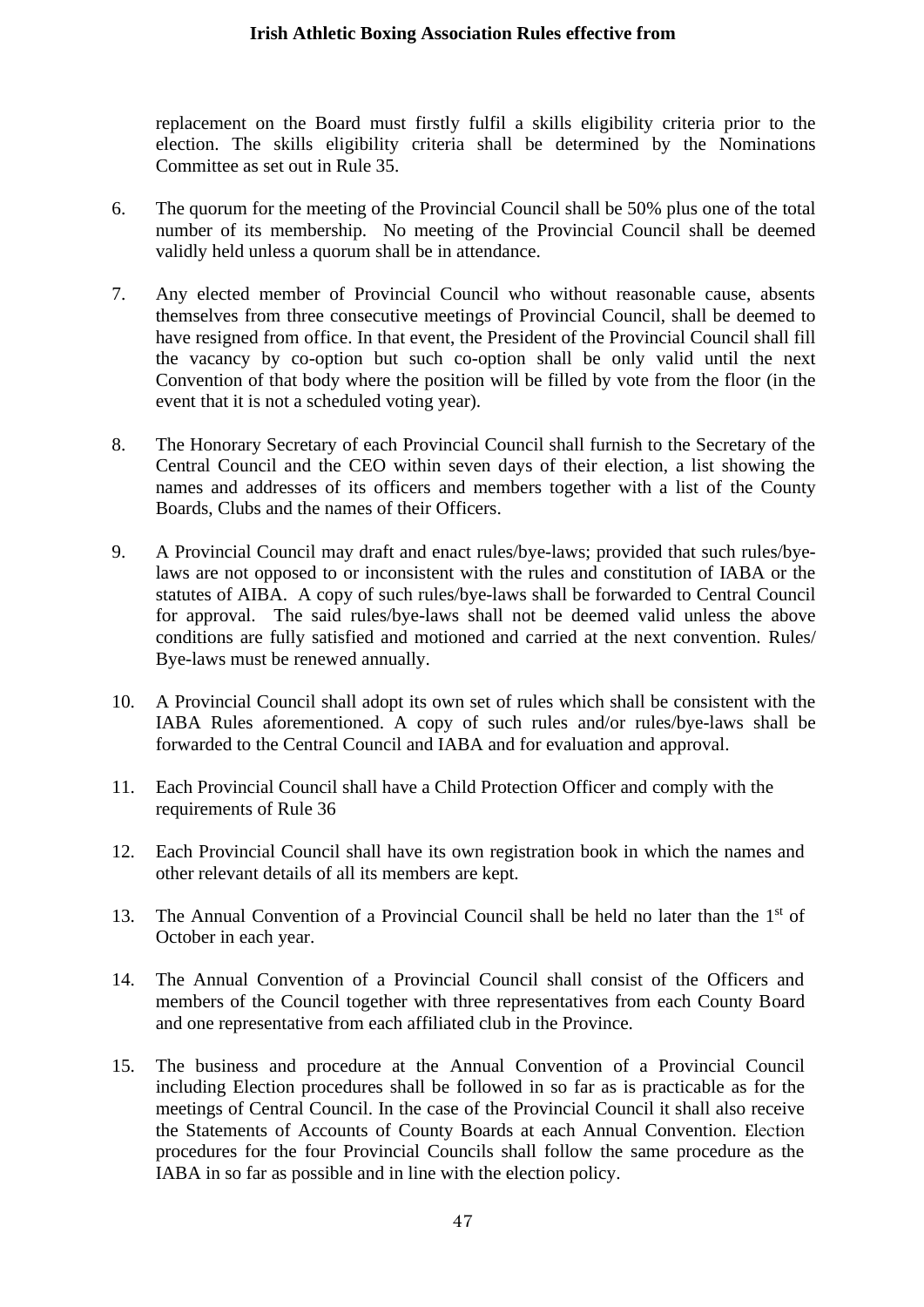- 16. Provincial Councils shall implement best practice in governance regarding setting maximum terms of office for all Provincial Council positions. For the 2019 elections and all elections thereafter Provincial Councils shall be required to set a maximum term of office of 3 x 2-year terms (being a maximum of 6 consecutive years) for all positions on the Provincial Council. For the avoidance of doubt any period served on a Provincial Council prior to this date shall not be counted. Persons may continue to be eligible for future elections if having served 6 consecutive years they step away for at least 24 months from Provincial Council. Provincial Councils shall also endeavour to put procedures in place to ensure diversity on the Provincial Council including gender diversity of those representing the Council. All persons elected or appointed to a Provincial Council shall sign a code of conduct.
- 17. A 51% majority of the clubs comprising a Province may demand an Extraordinary Convention of the Provincial Council. Central Council may also summon an Extraordinary Convention of a Provincial Council. All the procedures and rules applying to an Extraordinary Convention of the Central Council shall be followed for an Extraordinary Convention of a Provincial Council
- 18. A Provincial Council may:
	- a) Organise Provincial Championships.
	- b) Grant permission for Inter-County competitions and for club tournaments in Counties where there are no County Boards.
	- c) Select representatives for the Province in Inter-Provincial competitions in accordance with the selection criteria
	- d) Arrange tournaments within the province for the development of boxing.
	- e) Appoint or sanction the appointment of duly qualified officials at Inter-County competitions and Provincial Championships.
	- f) Instigate a disciplinary process against a Club or County Board in accordance with the Disciplinary Procedures contained in Rule 57-70.
	- g) Appoint three delegates to attend meetings of Central Council. Such delegates must be selected from within the elected officers or the 8 elected members. Such delegates must be named individuals. No substitutes shall be allowed. Votes may only be cast by those agreed to vote by postal ballot No substitutes shall be allowed
	- h) With the approval of the Central Council and/or the Chief Financial Officer, request from any County Board or club under its jurisdiction the production of records and documents where necessary.
- 19. The Presidents of each of the four Provincial Councils shall attend Central Council meetings. The President may nominate a named member of the Provincial Council to attend all such meetings on their behalf for their term of office.
- 20. A Provincial Council shall furnish its accounts to the Chief Financial Officer of IABA when requested. Further, it shall furnish on written demand all or any of its records including all original bank account statements to the Chief Financial Officer of IABA and/or the Central Council.
- 21. The following shall be the duties of Officers of the Provincial Council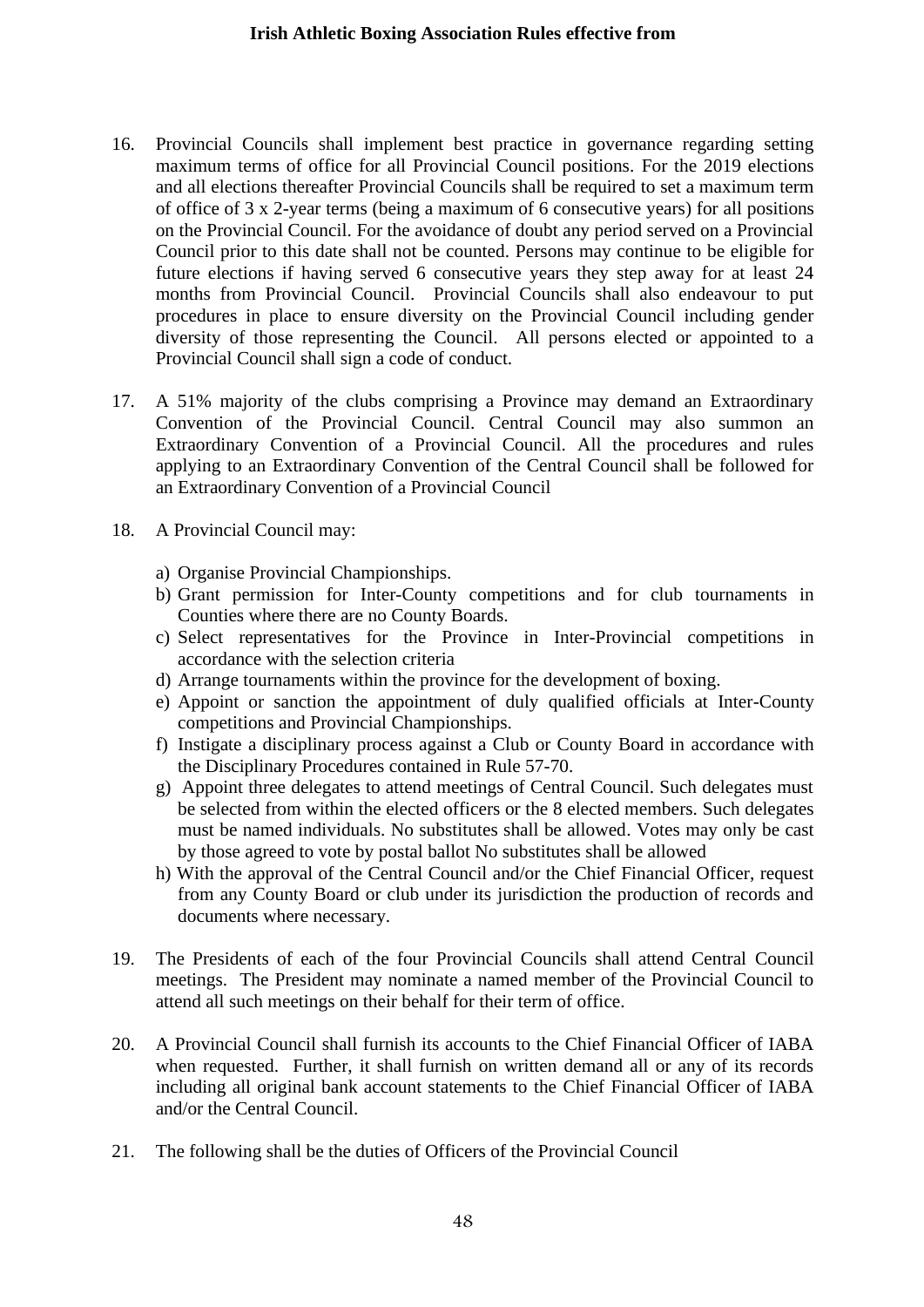The President shall;

- Preside over and conduct the proceedings at Annual Convention and all the meetings that may be held during the term of office.
- Carry out duties in furtherance of the best interests of IABA.

The Vice President shall;

- Preside at meetings that the President does not attend.
- Carry out all duties in furtherance of the best interests of IABA.

The Secretary shall;

- Ensure that the Provincial Council has in place an appropriately trained and qualified Child Protection Officer (CPO) at all times.
- Prepare and present the minutes of all meetings of the Provincial Council
- Present to meetings, deal with, and file correspondence as it relates to the Provincial Council.
- Prepare the Annual Report of the Provincial Council
- Consult with the President and draw up the agenda for each meeting.
- Inform the CEO of IABA and the National Secretary immediately of any correspondence or notification of any claim against the Provincial Council and provide reports to the CEO when requested.
- Carry out all duties in furtherance of the best interests of IABA.

The Treasurer shall;

- Receive, record and report the finances of the Provincial Council
- Discharge the liabilities of the club under its direction of the Provincial Council
- Record in an acceptable and permanent way all receipts and disbursements of the Provincial Council.
- Lodge, without delay, in the approved Provincial Council bank account, all monies received to the credit of the Provincial Council.
- Present the records of the Provincial Council for inspection or audit when required to do so by the Chief Financial Officer of IABA or Central Council as appropriate.

The Registrar shall;

- keep a register of certified officials (referees, judges etc.)
- keep records of prominent boxers.
- manage ringside judges and referees.
- record of all cups and trophies and their current locations.
- carry out duties in furtherance of the best interests of IABA.

The Medical Registrar shall;

• supervise the maintenance of medical records of boxers in their Provincial areas and will liaise with Medical Registrars of appropriate County Board and with doctors and the Medical Commission. Their primary duty is to promote high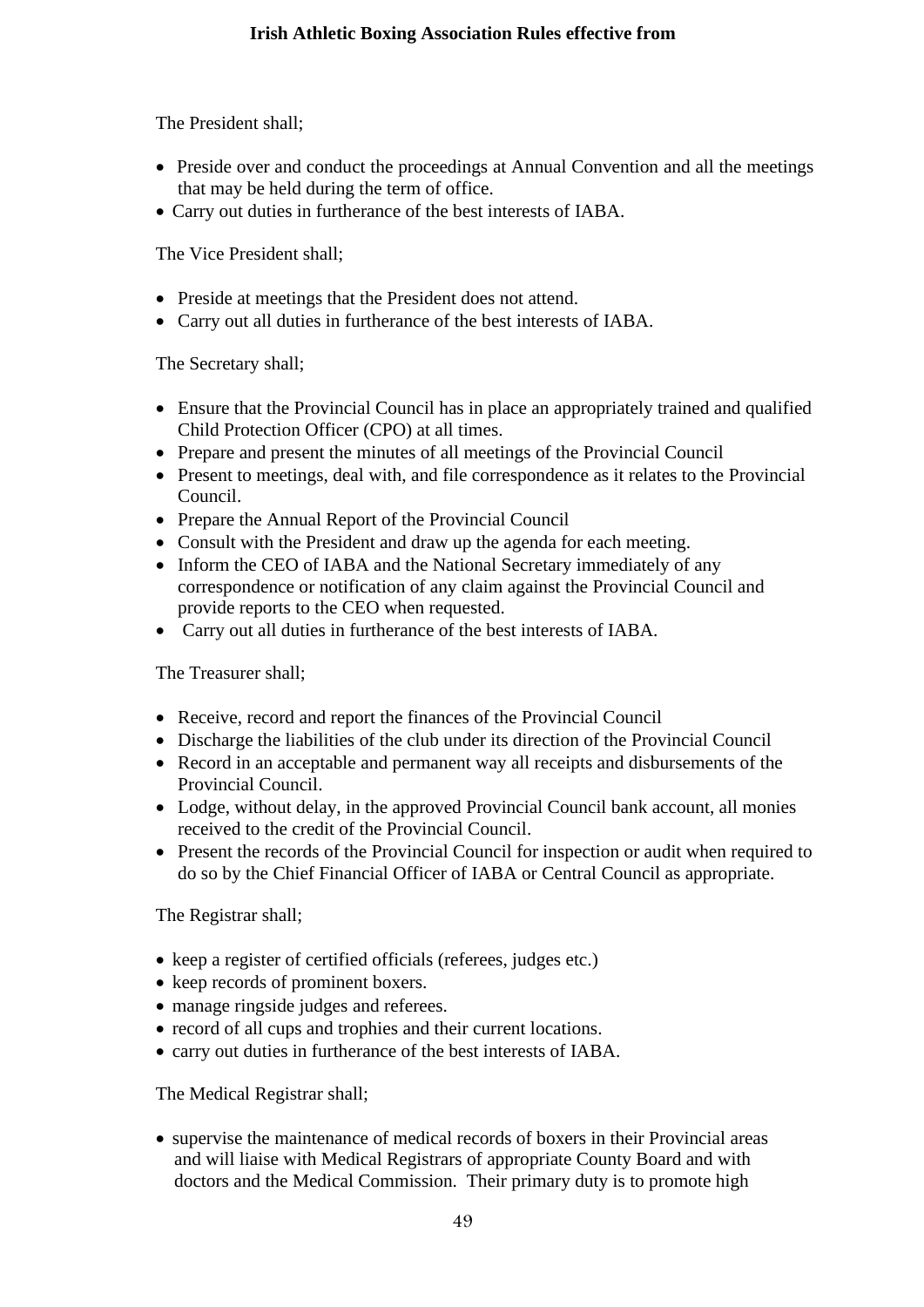standards in the maintenance of Medical records for all boxers.

- Ensure the completed and stamped form from the local doctor is sent to the Provincial Medical Registrar for processing.
- carry out duties in furtherance of the best interests of IABA.

## **APPENDIX 2**

## **COUNTY BOARDS**

County Boards shall be bound by all of the Rules in this Rulebook unless specified otherwise in these rules. In addition to all the other aforementioned rules the following rules apply specifically to County Boards:

- 1. A County Board may be formed in any County in which there is at least three affiliated clubs. A joint County Board maybe formed in any two or more counties within the same province in which there is at least four affiliated clubs, subject to sanction of the Provincial Council and the Central Council. County Boards must be subsequently approved as members by the Board of IABA
- 2. Only Clubs shall be entitled to vote at a County Board.
- 3. An election policy shall be prepared for County Boards and followed for each election.
- 4. At the formation of a County Board or Joint County Board the following procedure shall be observed.
	- (a) The relevant Provincial Council shall order a convention of the clubs of the proposed County Board or joint County Boards.
	- (b) A representative of the relevant Provincial Council, or a person authorised by it, shall preside at the convention at which two members may represent each club and each club shall have one vote.
	- (c) The convention shall elect by ballot the County Board Officers.
- 5. Each County Board shall, upon formation and every two years, elect by ballot a President, Vice President, Secretary, Treasurer and where appropriate an Honorary Registrar and Honorary Medical Registrar at their Convention. The officers together with any Honorary Registrar and Honorary Medical Registrar so elected, together with one representative from each affiliated club, shall constitute the County Board. For the avoidance of doubt no person shall hold more than one role at any one time
- 6. The quorum for the meeting of the County Board shall be 30% of the clubs of the County Board plus one. No meeting of the County Board shall be deemed validly held unless a quorum shall be in attendance.
- 7. Any elected member of a County Board who without reasonable cause, absents themselves from three consecutive meetings of the County Board, shall be deemed to have resigned from office. In that event, the President of the County Board shall fill the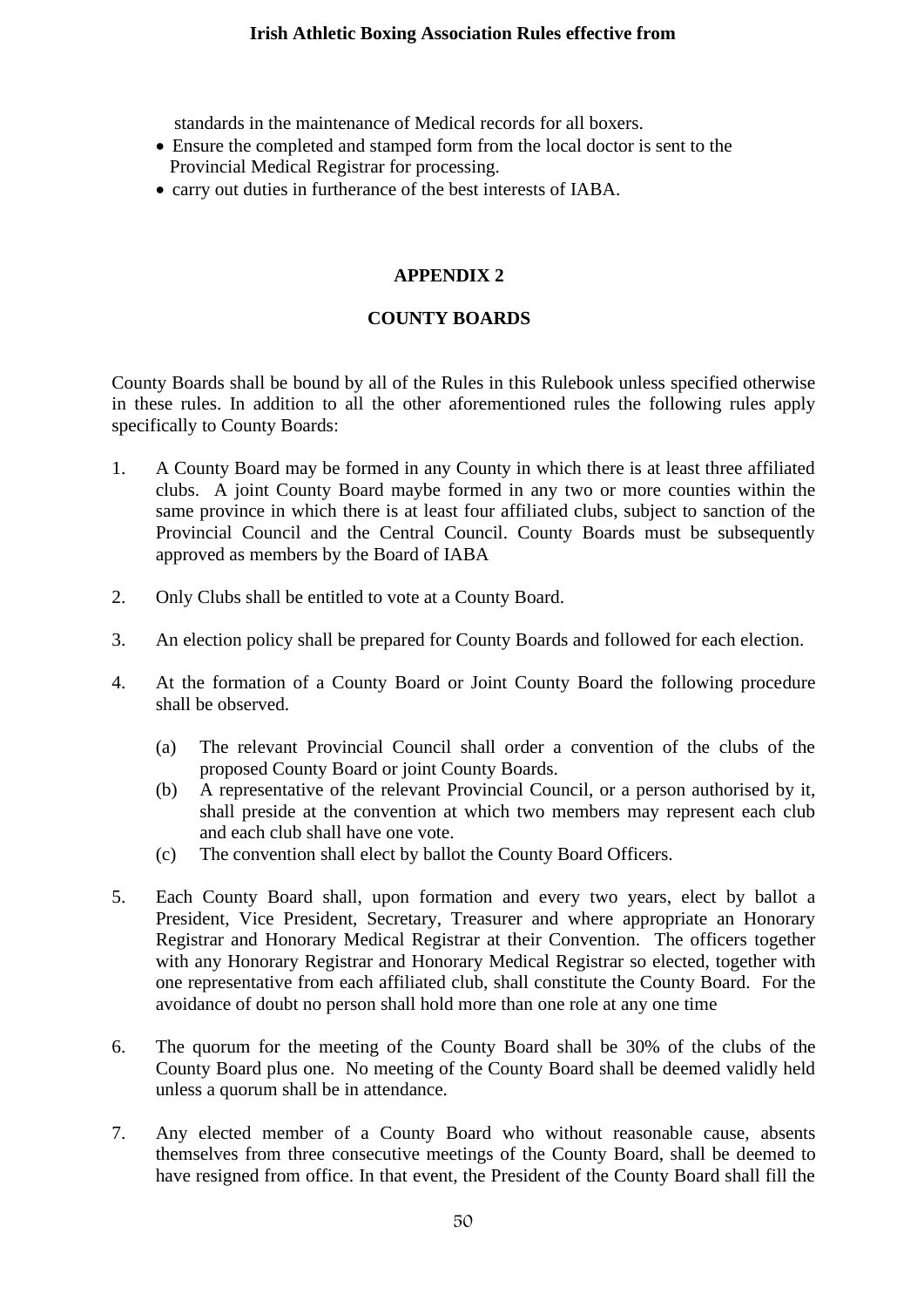vacancy by co-option, but such co-option shall be only valid until the next Convention of that body where the position will be filled by vote from the floor

- 8. When a County Board has been formed the County Board Secretary shall forward to the Secretary of the Provincial Council, the Central Council and the CEO a list of names and addresses of the officers and a list of the clubs forming the County Board.
- 9. A County Board may draft and enact rules/bye-laws; provided that such rules/bye-laws are not opposed to or inconsistent with the rules and constitution of IABA or the statutes of AIBA. A copy of such rules/bye-laws shall be forwarded to the relevant Provincial Council and to the Central Council for the approval of both bodies. The said rules/byelaws shall not be deemed valid unless the above conditions are fully satisfied and motioned and carried at the next convention.
- 10. A County Board shall adopt its own set of rules which shall be consistent with the IABA Rules aforementioned. A copy of such rules shall be forwarded to the Provincial Council, Central Council and IABA and for evaluation and approval.
- 11. Each County Board shall have its own registration book in which the names and other relevant details of all its members are kept.
- 12. The Annual Convention of a County Board shall be held no later than the 7th of September in each year.
- 13. The Annual Convention of a County Board shall consist of the Officers of the County Board together with one representative from each affiliated club.
- 14. The business and procedure at the Annual Convention of a County Board shall be followed in so far as is practicable as for meetings of Central Council.
- 15. County Boards shall strive to incorporate best practice in governance regarding setting maximum terms of office for all County Board positions. For the 2019 elections and all elections thereafter County Boards shall be required to set a maximum term of office of 3 x 2-year terms (being a maximum of 6 consecutive years) for all positions on the County Board. For the avoidance of doubt any period served on a County Board prior to this date shall not be counted. Persons may continue to be eligible for future elections if having served 6 consecutive years they step away for at least 24 months from the County Board. County Board shall also endeavour to put procedures in place to ensure diversity on the County Board including gender diversity of those representing the County Board. All persons elected or appointed to a County Board shall sign a code of conduct.
- 16. A 51% majority of the clubs comprising a County may demand an Extraordinary Convention of the County Board. Central Council may also summon an Extraordinary Convention of a County Board. All the procedures and rules applying to an Extraordinary Convention of the Central Council shall be followed for an Extraordinary Convention of a County Board
- 17. Each County Board shall have a Child Protection Officer and comply with the requirements of Rule 53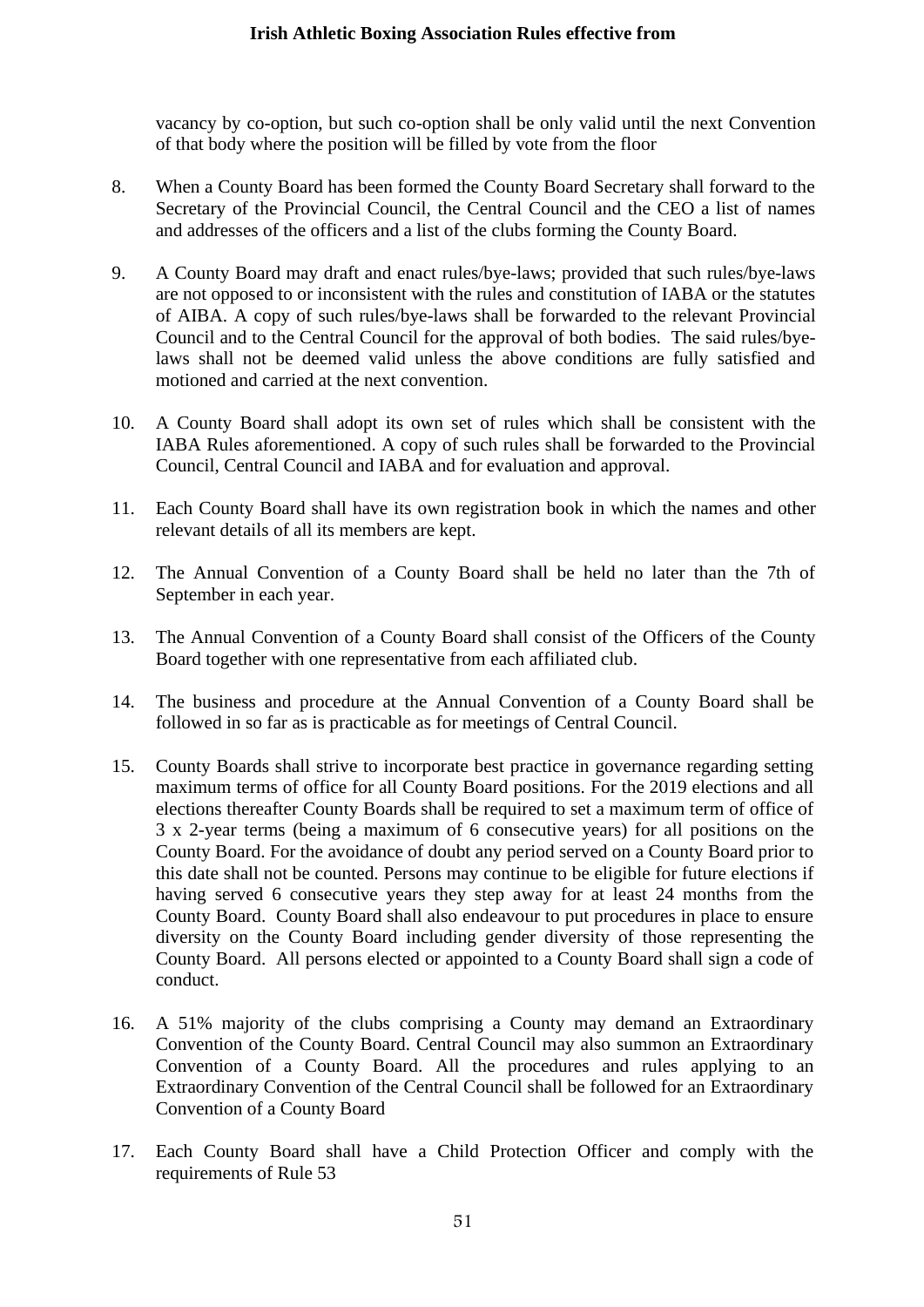- 18. A County Board may:
	- a) Adopt standing orders for its meetings and elections.
	- b) Organise County Championships
	- c) Promote and organise tournaments within the County.
	- d) Organise inter-school or inter-college tournaments.
	- e) Grant permission for tournaments other than International, Inter-Provincial, Inter-County or "Charity" tournaments.
	- f) Select representatives for the County in Inter-County competitions, subject to Selection Criteria
	- g) Sanction the appointment of duly qualified referees, judges, timekeepers and other officials at Tournaments held under its jurisdiction.
	- h) Consider, and decide upon any objection or complaint lodged by any club or person under its jurisdiction.
	- i) Appoint representatives to attend meetings of superior bodies and to fill any vacant position, where necessary. Inquire into the working of any Club under its jurisdiction and order any necessary documents and records to be produced for examination.
	- j) Instigate a disciplinary process against a Club or any Member of the County Board in accordance with its own Disciplinary Procedures which should in so far as possible mirror procedures contained in Rule 57-70. Guidance may be given by the IABA for such matters. Appeals may be made by or against the County Board to the Provincial Council in accordance with the disciplinary procedures of the Provincial Council
- 18. A County Board shall furnish its accounts to the Chief Financial Officer of IABA when requested. Further, it shall furnish on written demand all or any of its records including all original bank account statements to the Chief Financial Officer of IABA and/or the Central Council and/or its Provincial Council.
- 19. The following shall be the duties of Officers of County Board

The President shall;

- Preside over and conduct the proceedings at Annual Convention and all the meetings that may be held during the term of office.
- Carry out duties in furtherance of the best interests of IABA.

The Vice President shall;

- Preside at meetings that the President does not attend.
- Carry out all duties in furtherance of the best interests of IABA.

The Secretary shall;

- Ensure that the County Board has in place an appropriately trained and qualified Child Protection Officer (CPO) at all times.
- Prepare and present the minutes of all meetings of the County Board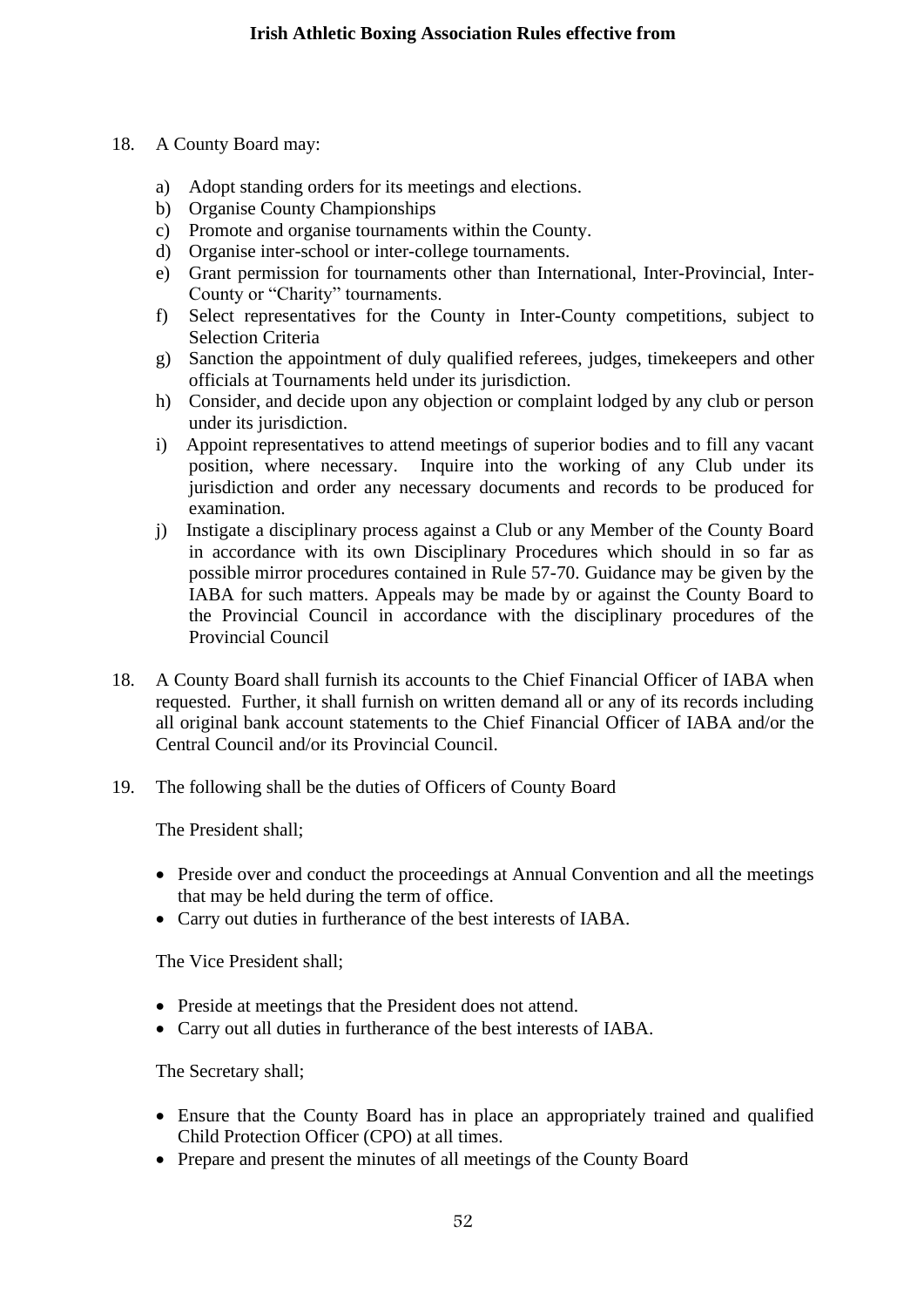- Present to meetings, deal with, and file correspondence as it relates to the County Board.
- Prepare the Annual Report of the County Board
- Consult with the President and draw up the agenda for each meeting.
- Inform the CEO of IABA and the National Secretary immediately of any correspondence or notification of any claim against the County Board and provide reports to the CEO when requested.
- Carry out all duties in furtherance of the best interests of IABA.

The Treasurer shall;

- Receive, record and report the finances of the County Board.
- Discharge the liabilities of the club under its direction of the County Board Officers.
- Record in an acceptable and permanent way all receipts and disbursements of the County Board
- Lodge, without delay, in the approved County Board bank account, all monies received to the credit of the County Board.
- Present the records of the County Board for inspection or audit when required to do so by the Chief Financial Officer of IABA or the relevant Provincial Council or Central Council as appropriate.
- Present to the County Board annually a statement showing the County Board's financial position.
- Carry out all duties in furtherance of the best interests of IABA.

The Registrar shall

- keep a register of certified officials (referees, judges etc.)
- keep records of prominent boxers.
- manage ringside judges and referees.
- record of all cups and trophies and their current locations.
- carry out duties in furtherance of the best interests of IABA.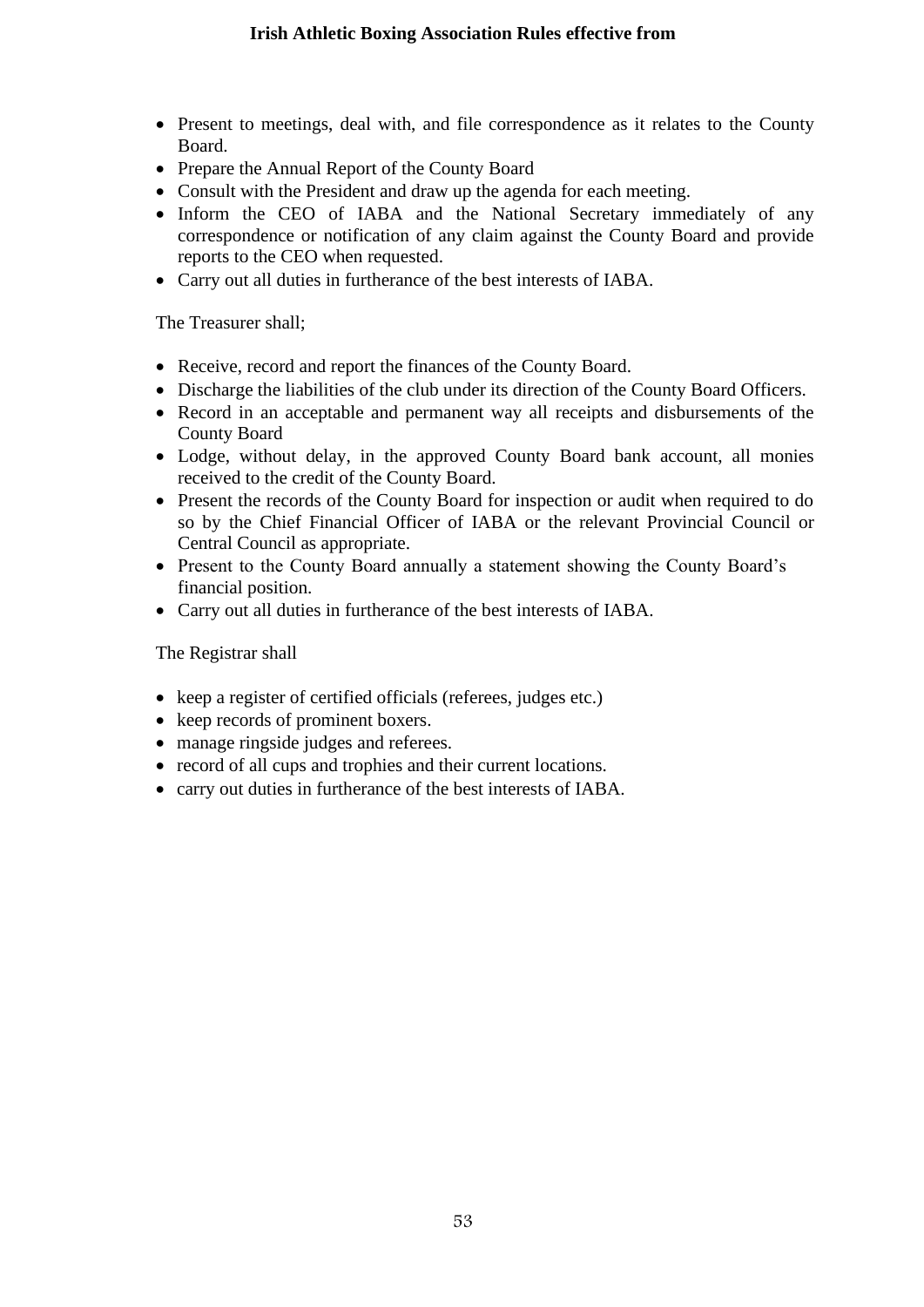#### **APPENDIX 3**

#### **CLUBS**

Clubs shall be bound by all of the Rules in this Rulebook unless specified otherwise in these rules. In addition to all the other aforementioned rules the following rules apply specifically to Clubs:

- 1. Applications for affiliation shall be made in accordance with Rule 6.
- 2. An election policy shall be prepared for Clubs and followed for each election.
- 3. A club shall elect a President, Secretary and Treasurer, (one person per position) elected every two years together with club members all of whom shall be named on the affiliation form. For the avoidance of doubt no person shall hold more than one role at any one time in the Club.
- 4. A club shall draft and adopt rules to govern the activities of the club and its members. Such rules should not be opposed to, or inconsistent with, the rules of the IABA or the Memorandum and Articles of the Company. A copy of such rules shall be forwarded to the County Board, Provincial Council and the Central Council for evaluation and approval.
- 5. A copy of the Rules shall be made available to every member of a Club. Every Club has the right to suspend a member who offends against the Club rules.
- 6. Clubs shall strive to incorporate best practice in the governance of their club.
- 7. Each club shall have a Child Protection Officer and comply with the requirements of Rule 36.
- 8. Every affiliated club shall register its colours and no two clubs may have the same name or colours. In the event of a dispute over colours etc, the longer affiliated club shall have the first claim.
- 9. A club shall have premises suitable for training of boxers and shall make them available for inspection on demand, by a duly authorised nominee of a governing body.
- 10. Boxers' club coaches shall do the corners when they are participating in "home" internationals. In the event of the club coach not being available a National coach will be the substitute.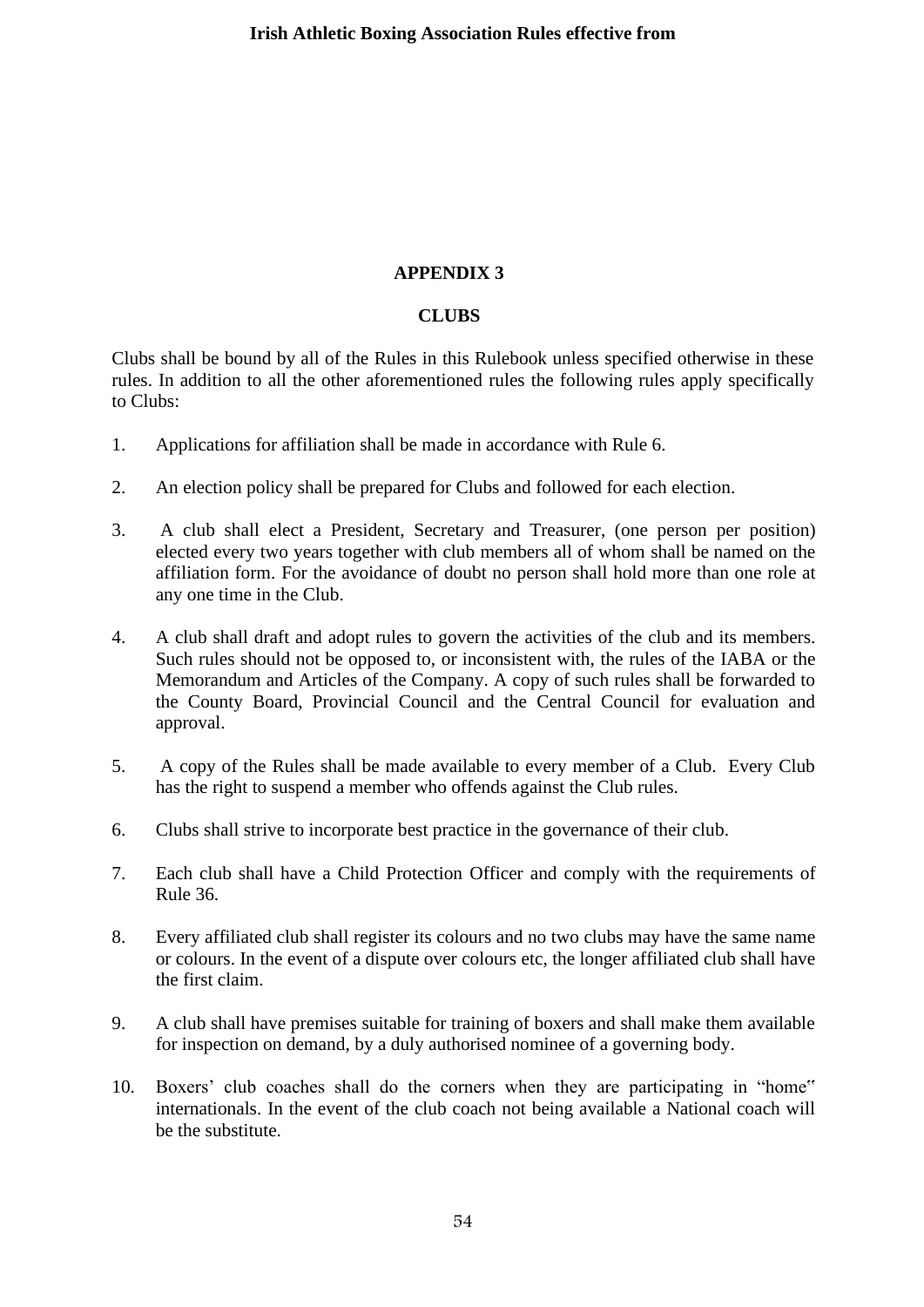- 11. A 51% majority of members comprising a Club may demand an Extraordinary Convention of the Club.
- 12. The Annual Convention of a club shall be held no later than the 7th of September in each year.
- 13. The business and procedure at the Annual Convention of a Club shall include Elections.
- 14. A club shall be held responsible by the IABA for the conduct of its members and supporters and also for the efficiency of the arrangements and conduct of tournaments held under its auspices.
- 15. Each club shall have its own registration book in which the names and other relevant details of all club members are kept. In addition, a club shall maintain an incident book in which any irregular episodes or activities are recorded.
- 16. Boxers' club coaches shall do the corners when they are participating in 'home' internationals. In the event of the club coach not being available a National coach will be the substitute.
- 17. Every club should strive to have a person trained in First Aid.
- 18. The months of July and August are the designated months for boxers to transfer between clubs. Outside of these months, transfers may only be granted in exceptional circumstances, e.g. change of address. Club disciplinary procedures will not constitute exceptional circumstances. In **all** cases of transfer, the prescribed form (Appendix 1) must be completed by the boxer and both clubs and submitted to the immediate governing body of the new club, together with the boxer's Record Card.
- 19. In all cases of a boxer or Coach transferring to a new club, the prescribed form shall be completed, submitted to, and approved by the immediate governing body before it becomes effective.
- 20. A club boxer having given their consent to take part in a contest must endeavour to fulfil their engagement unless prevented from doing so by exceptional circumstances. In such circumstances the earliest possible notice should be given to the promoting club or body
- 21. A club organising a tournament shall, before advertising the details of the programme submit the proposed programme insofar as it is known, to and obtain the permission of the immediate governing body.
- 22. A club, or a member of a club, shall not assist in the promotion of, or participate in, a tournament or contest not sanctioned by the immediate governing body be it the County Board, the Provincial Council or the Central Council as appropriate.
- 23. Members of the I.A.B.A. Ltd who participate or assist in any way at a tournament which has not been sanctioned shall face disciplinary action.